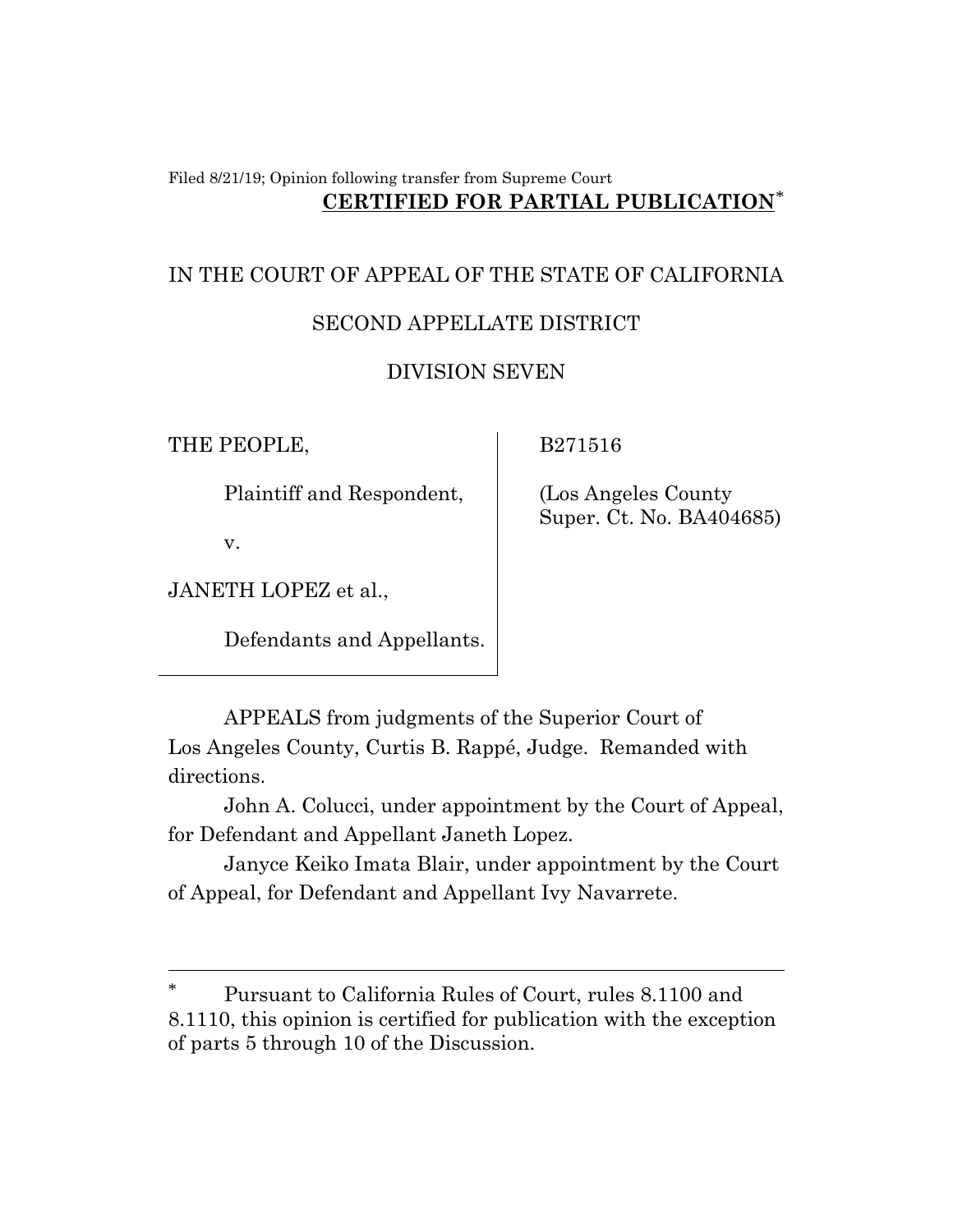Xavier Becerra, Attorney General, Gerald A. Engler, Chief Assistant Attorney General, Lance E. Winters, Assistant Attorney General, Scott A. Taryle, Amanda V. Lopez, Steven D. Matthews and David E. Madeo, Deputy Attorneys General, for Plaintiff and Respondent.

\_\_\_\_\_\_\_\_\_\_\_\_\_\_\_\_\_\_\_\_

An act of vandalism—spraying graffiti on a church wall ended with one person dead and a second wounded. The shooter, Pedro Martinez, was convicted of first degree murder and attempted premeditated murder. Following a mistrial and a second trial, Janeth Lopez, who had marked the church wall with spray paint, and Ivy Navarrete, who drove Martinez and Lopez away from the church after the shooting, were convicted of second degree murder and attempted premeditated murder with special findings the offenses had been committed to benefit a criminal street gang and a principal had personally discharged a firearm causing death or great bodily injury to the victims.

In a nonpublished opinion filed in August 2017 we rejected Lopez's and Navarrete's challenges to the propriety of their convictions for murder and attempted murder under the natural and probable consequences doctrine and to the sufficiency of the evidence to support the finding the crimes had been committed to benefit a criminal street gang, affirmed the judgment as modified to correct sentencing errors and remanded as to Lopez for further proceedings pursuant to *People v. Franklin* (2016) 63 Cal.4th 261 (*Franklin*).

Lopez's and Navarrete's petitions for review were granted by the Supreme Court in November 2017, but further action was deferred pending consideration of a related issue in *People v. Mateo*, review granted May 13, 2016, S232674, transferred to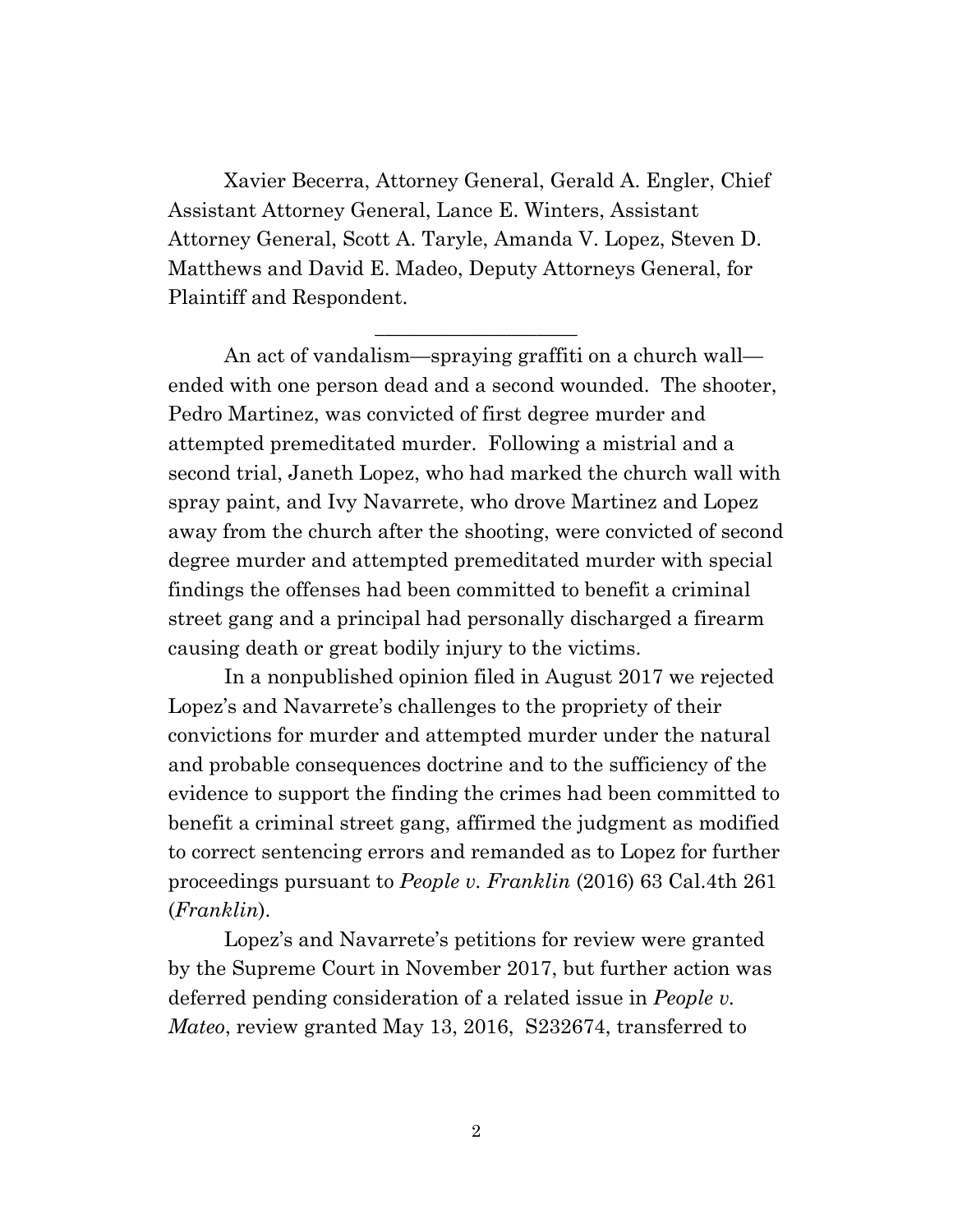court of appeal March 15, 2019—whether, to convict an aider and abettor of attempted premeditated murder under the natural and probable consequences doctrine, both premeditation and attempted murder must have been reasonably foreseeable by an individual committing the target offense. Before that case was decided, the Legislature enacted Senate Bill No. 1437 (SB 1437) (Stats. 2018, ch. 1015), which "amend[ed] the felony murder rule and the natural and probable consequences doctrine, as it relates to murder." (*Id*., § 1, subd. (f).) The Supreme Court then transferred this case to us with directions to vacate our decision and to reconsider it in light of SB 1437, as well as Senate Bill No. 620 (SB 620) (Stats. 2017, ch. 682), effective January 1, 2018, which authorized the trial court to strike or dismiss certain previously mandatory firearm enhancements. (*People v. Lopez* (Apr. 10, 2019, S243921) [2019 Cal. Lexis 2386].)

SB 1437 eliminates aider and abettor liability for murder under the natural and probable consequences doctrine, the sole theory advanced by the People at trial for convicting Lopez and Navarrete of murder. On remand Lopez and Navarrete will have the opportunity to petition the trial court, pursuant to newly enacted Penal Code section  $1170.95$  $1170.95$ ,<sup>1</sup> to vacate their murder convictions and to be resentenced unless the People establish beyond a reasonable doubt that either of them is not entitled to be resentenced. (See  $\S 1170.95$ , subd. (d)(3).) Lopez's and Navarrete's statutory and constitutional arguments to the contrary notwithstanding, however, SB 1437 does not affect their convictions for attempted premeditated murder under the

<span id="page-2-0"></span> $1$  Statutory references are to this code unless otherwise stated.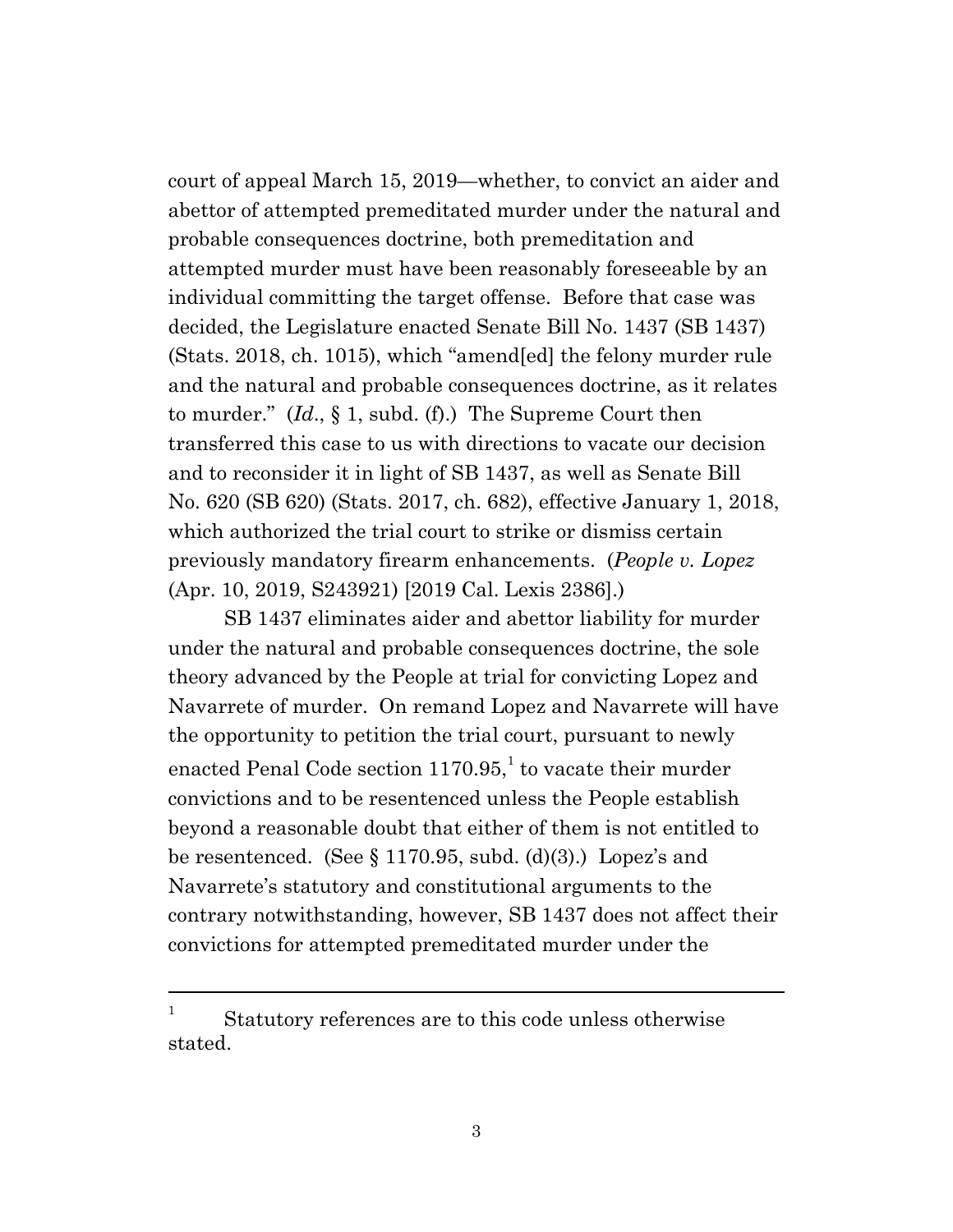natural and probable consequences doctrine.<sup>[2](#page-3-0)</sup> Accordingly, we again affirm those convictions, as well as the related criminal street gang enhancements. On remand the trial court must also correct several sentencing errors, consider whether to exercise its discretion to dismiss or strike the firearm enhancement imposed on the attempted murder counts and conduct further proceedings pursuant to *Franklin*, *supra*, 63 Cal.4th 261 as to Lopez.

## **FACTUAL BACKGROUND**

### 1. *The Shootings*

In the early evening of November 4, 2012 Hipolito Acosta, Santos Baquiax and Andres Ordonez were in the back parking lot of a church at the corner of Beverly Boulevard and Reno Street in Los Angeles, preparing food for members of the congregation. When they heard the sound of shattering glass from the street, Acosta went to investigate. He saw Lopez spray painting graffiti on the wall of the church and asked what she was doing. Lopez replied, "Fuck off," and ran at Acosta, hitting him on the arm with the spray paint can. Lopez knocked Acosta to the ground and kicked him, all the while yelling at him.

As Lopez was attacking Acosta, Baquiax and Ordonez came out from the parking lot. When Baquiax was about six feet from Acosta, and Ordonez about 12 feet away, Lopez ran to a BMW parked in front of the church. Acosta saw her throw the spray paint can on the ground.

As Lopez ran back to the BMW, Martinez got out of the back seat of the car and fired three or four shots in the direction

<span id="page-3-0"></span> $2^2$  Lopez and Navarrete have joined in all contentions raised by one that might also accrue to the other's benefit. (See Cal. Rules of Court, rule  $8.200(a)(5)$ .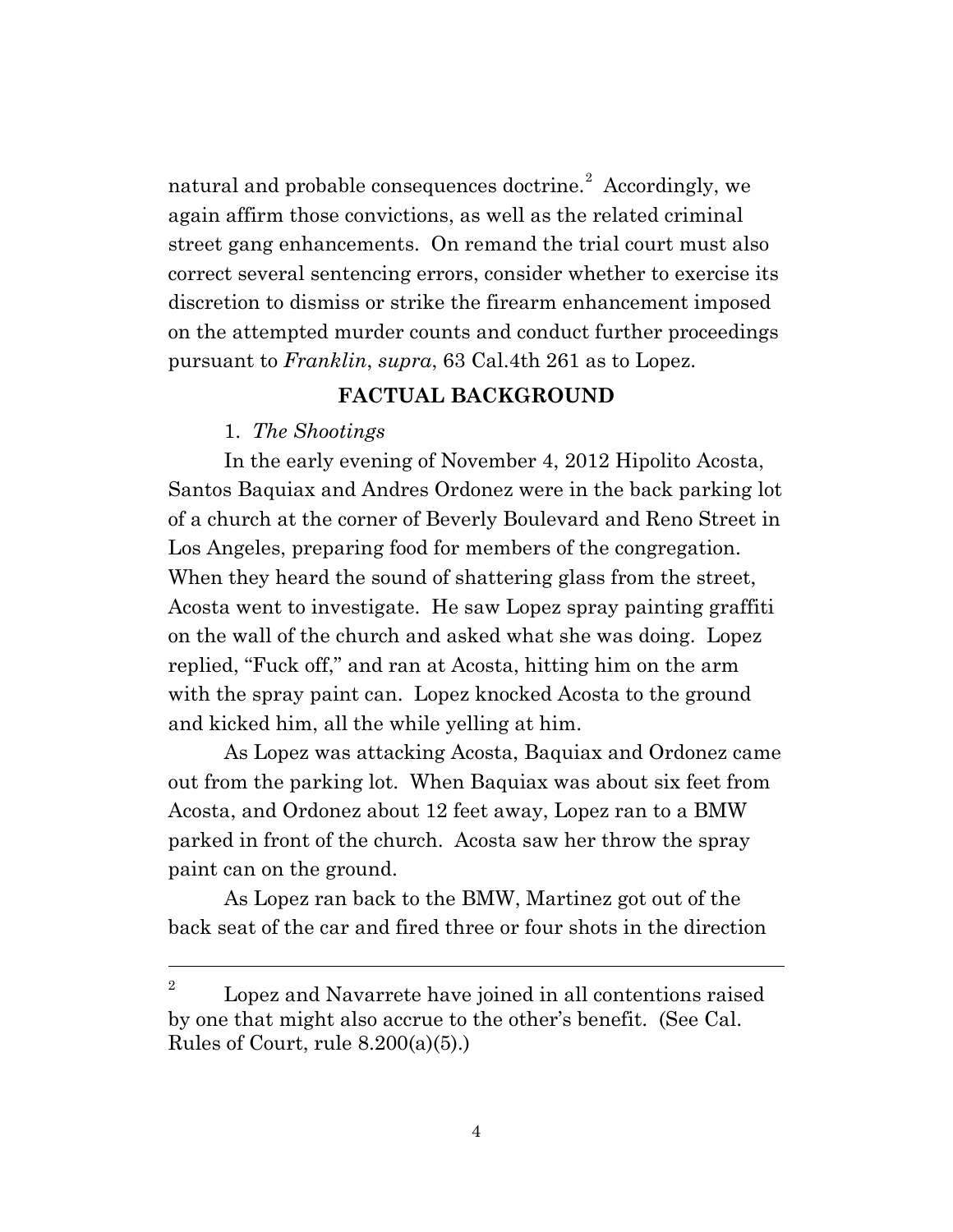of Baquiax and Ordonez. One bullet hit Baquiax in the shoulder, and he fell to the ground. Another bullet struck Ordonez in the chest; he managed to walk back to the parking lot, where he collapsed. Ordonez died from the bullet wound to his chest.

Martinez returned to the BMW. Baquiax saw someone in the driver's seat but could not tell if it was a man or a woman. The BMW drove away.

#### 2. *The Investigation*

Officers from the Los Angeles Police Department arrived at the scene shortly after the shootings. They recovered three shells, which had been fired from a semiautomatic weapon, from the sidewalk and found a spray paint can by the curb. Lopez's fingerprint and DNA were on the can. The police also found a broken beer bottle in the gutter near the spray paint can. Navarrete's fingerprint and DNA were on the bottle. Graffiti found on a nearby building contained three names: "Looney," "Wicked" and "Ivy." It also had the words, "Fuck Tampax."

On November 7, 2012 Baquiax identified Lopez from a photographic lineup as the woman he saw hitting Acosta. Baquiax also identified Martinez from a photographic lineup as the shooter. On November 8, 2012 Acosta also identified Lopez from a photographic lineup. He was not certain of his identification but thought she "could be the one."

Officers arrested Lopez at her home a few miles from the crime scene on November 8, 2012. The following day Navarrete's home was searched. The officers found a letter Lopez sent to Navarrete in 2008 that referred to "Rockwood" and was signed "from Looney." Officers also found a photograph of Lopez and Navarrete together; Lopez was making a Rockwood Street gang hand symbol.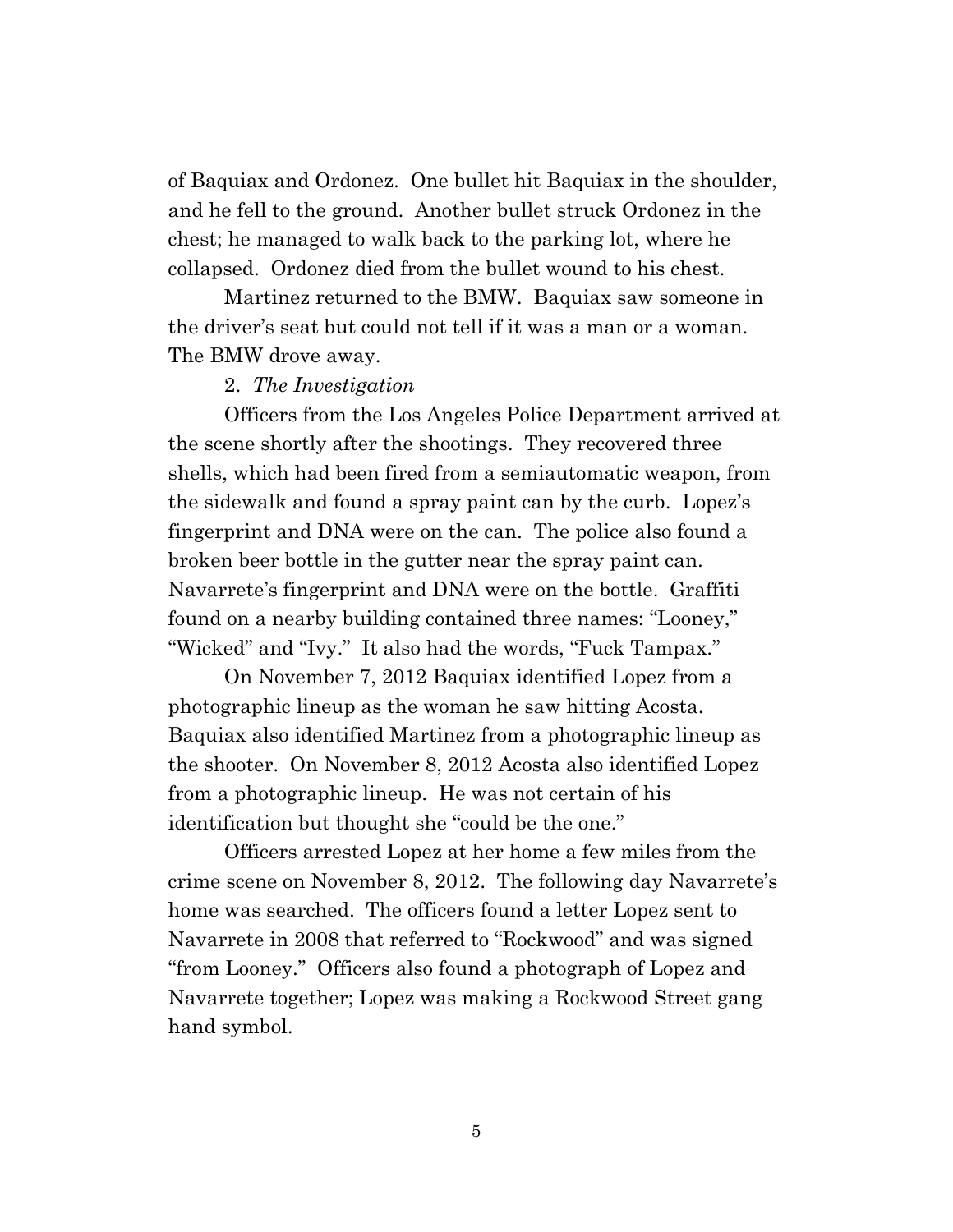At the time of the church shooting Navarrete had been living with Sonia Vallejo. Navarrete and Vallejo's stepson had a child together. According to Vallejo, Navarrete and Lopez were close friends and spent weekends together. Navarrete, who drove a grey BMW, provided transportation for Lopez, who did not have a car. Navarrete also talked to someone named Pedro or Peter.

On the day of the shooting, Friday, November 4, 2012, Navarrete told Vallejo she was going to be with Lopez. Navarrete returned home Sunday night. Several days later Navarrete was gone, leaving her child and all her belongings at Vallejo's home. Navarrete and Martinez were found and detained in Mexico in February 2013.

The police examined cell phones belonging to Lopez, Navarrete and Martinez. Lopez's contacts included Navarrete and Martinez. Navarrete and Martinez had exchanged text messages; Martinez had made calls to Lopez. On the evening of November 6, 2012 all three cell phones had been in the same general area near Lopez's home and near the scene of the shooting.

#### 3. *Gang Evidence*

Los Angeles Police Officer Antonio Hernandez testified Rockwood Street was a criminal street gang that had started in the early 1980's. In November 2012 it had about 180 members, including 20 active members. (Officer Hernandez defined active members as members who were not incarcerated.) The gang had its own territory, symbols and hand signs. The gang's primary activities included murder, robbery, assault and extortion. Rockwood Street members were convicted of murder in 2007 and 2008.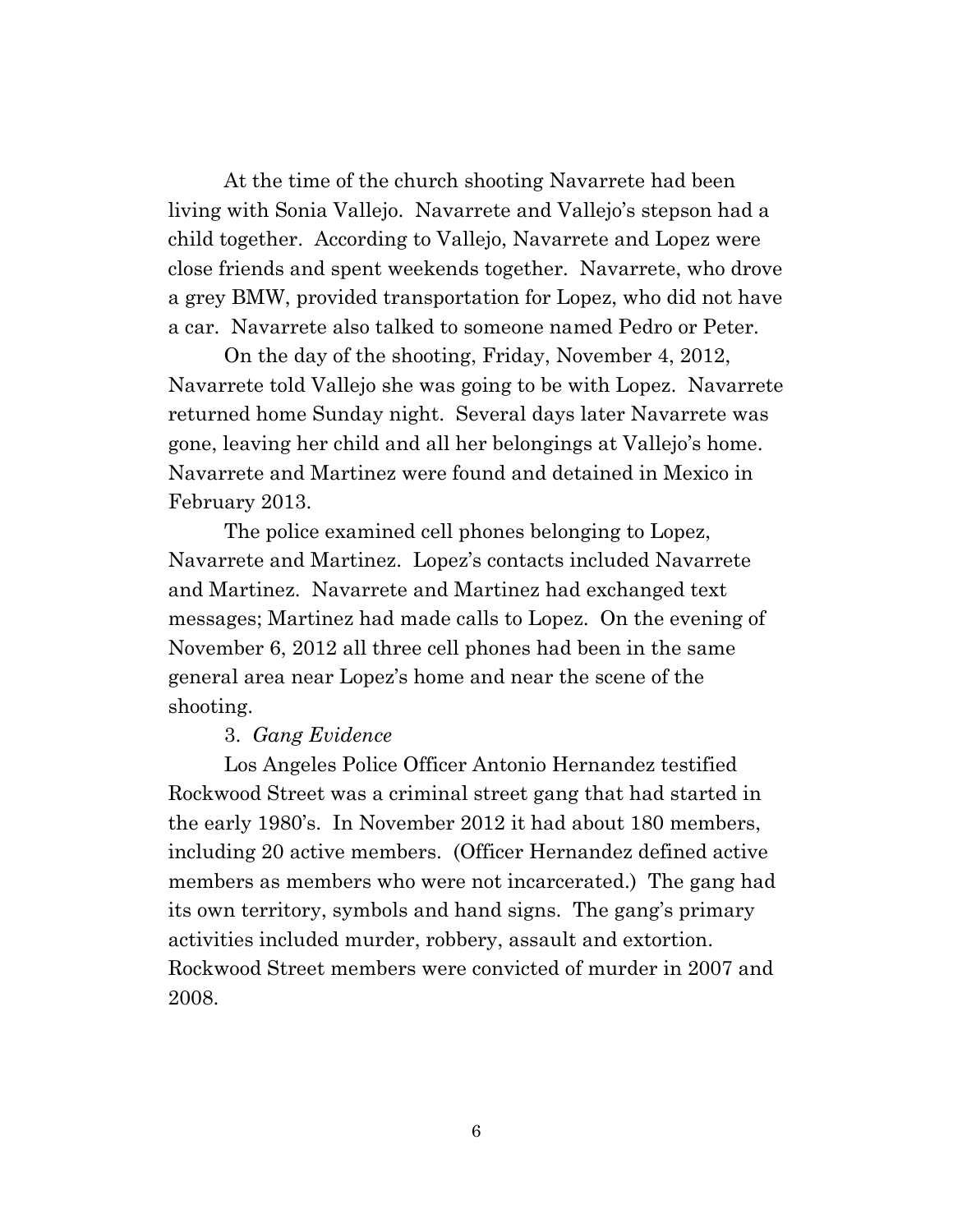Officer Hernandez explained Rockwood Street had subsets or cliques based on location. Two of the cliques were Westmoreland and K.T.O. Members of these two cliques got along with one another and engaged in joint activities.

According to Officer Hernandez, the Temple Street gang had been Rockwood Street's enemy since 2003; and members of the two gangs tried to eliminate or kill each other. Rockwood Street members used "Tampax" as a derogatory term for Temple Street members. The areas where the shootings took place and the additional graffiti was discovered were in Temple Street territory.

Officer Hernandez knew Lopez to be a Rockwood Street member in the K.T.O. clique with the moniker "Looney." She had admitted being a member, had Rockwood Street tattoos, had appeared in photographs with other Rockwood Street members making gang signs and had sent text messages discussing "Temple" and being in its territory.

The text messages on Lopez's cell phone referred to her being "in the hood" and "posted with the homies," which signified she was out in public with other gang members. "I went writing to the Tampax hood," a message also found on her phone, meant she had been tagging in Temple Street territory.

Officer Hernandez believed Martinez was a Rockwood Street member in the Westmoreland clique, with the gang monikers "Rabbit" and "Wicked." Martinez had Rockwood Street tattoos on his head, arms, legs and body.

Officer Hernandez opined that Navarrete was a Rockwood Street associate based on his previous contact with her, the fact her boyfriend, Martinez, was a gang member and the 2008 letter Lopez had written to Navarrete discussing Rockwood Street.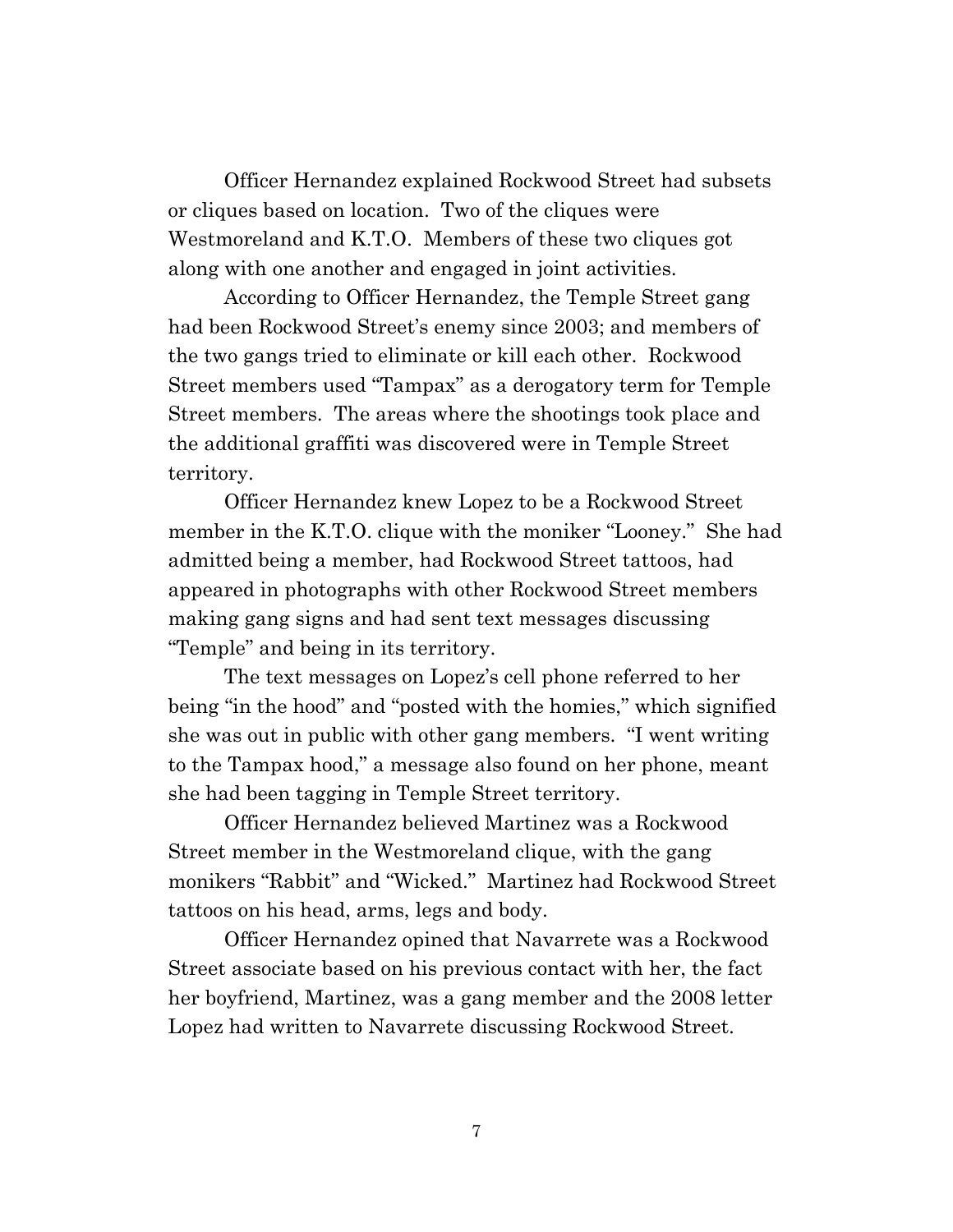According to Officer Hernandez, Lopez would not write such things to an individual who was not associated with the gang. The officer explained the term "associate" was used for someone who was seen with the gang in public and might be involved in criminal activity with the gang but either was not a formal member of the gang or, due to insufficient information, could not be determined by law enforcement to be a gang member.

Officer Hernandez explained that tagging crews use graffiti as art, while gang members use graffiti to mark their territory. Territory is very important to gang members, and infiltrating another gang's territory is an aggressive sign of disrespect. Putting up graffiti in a rival gang's territory would boost a gang member's respect within his or her own gang. However, a gang member engaging in this activity could expect members of the rival gang to react with violence, including assault with a deadly weapon or murder, if caught in the act. For this reason, a gang member putting up graffiti in rival territory would often go with a group that might include a getaway driver and a shooter in case there was a violent confrontation.

Given a hypothetical based on the facts of the case, Officer Hernandez opined the shootings were for the benefit of, and in association with, a criminal street gang: It showed the gang was able to put up graffiti in its rival's territory, and no one was capable of preventing it from doing so.

The fresh graffiti found on the building near the shooting scene included the word "REST" with the "T" crossed out, as a sign of disrespect to Temple Street, and "Fuck Tampax," another sign of disrespect. The names "Looney," "Wicked" and "Ivy" were a roll call of the participants. Officer Hernandez stated this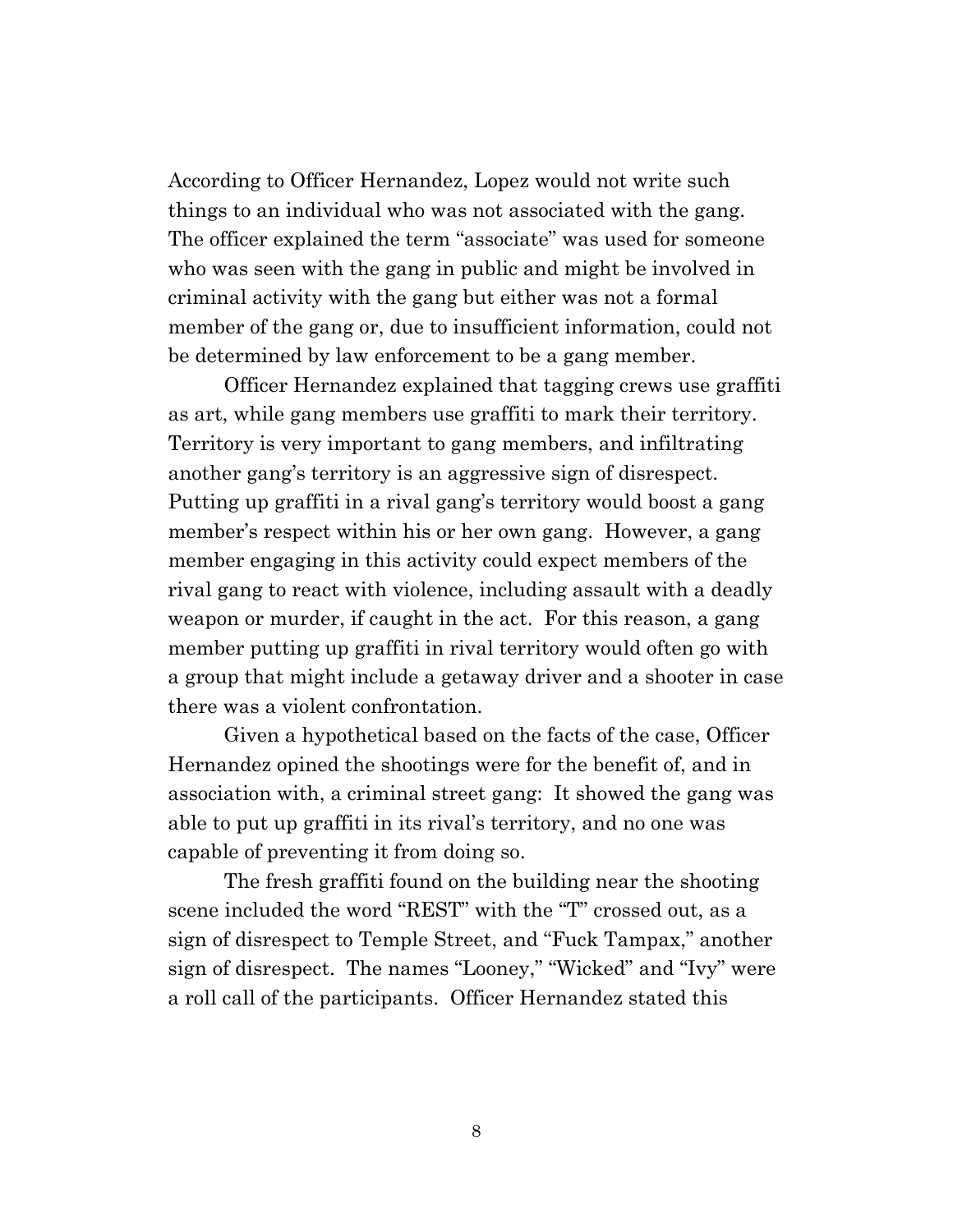graffiti was similar to the graffiti Lopez had placed on the church wall.

### 4. *Defense*

Neither Lopez nor Navarrete testified in her own defense. Ana Mendez, Ordonez's wife, told the police that she saw a man drive up in a black car, get out and begin shooting.

In an interview shortly after the shooting, Veronica Canales told the police that two men waited in the car while the female tagger attacked Acosta. However, in a November 8, 2012 interview Canales said a man got out of the rear of the car and started shooting. She did not really see the car or who was in it because she was focused on the attack on Acosta.

# **PROCEDURAL BACKGROUND**

#### 1. *The First Trial*

On July 15, 2013 Lopez, Navarrete and Martinez were charged by information with the murder of Ordonez (§ 187, subd. (a); count 1); attempted willful, deliberate and premeditated murder of Baquiax (§§ 187, subd. (a), 664; count 2) and Acosta (count 3); and misdemeanor vandalism—graffiti with damage under  $$400$  ( $§$  594, subd. (a); count 4). The information alleged that in the commission of the murder and attempted murders a principal had personally used and intentionally discharged a firearm (§ 12022.53, subds. (b), (c),  $(e)(1)$  and, as to counts 1 and 2, the principal's personal use and discharge of the firearm caused great bodily injury and death  $(\S 12022.53,$  subds. (d), (e)(1)). The information further alleged the crimes had been committed for the benefit of a criminal street gang  $(\S 186.22,$  subds. (b)(1)(C), (d)). The information also alleged that Navarrete and Martinez each had a prior conviction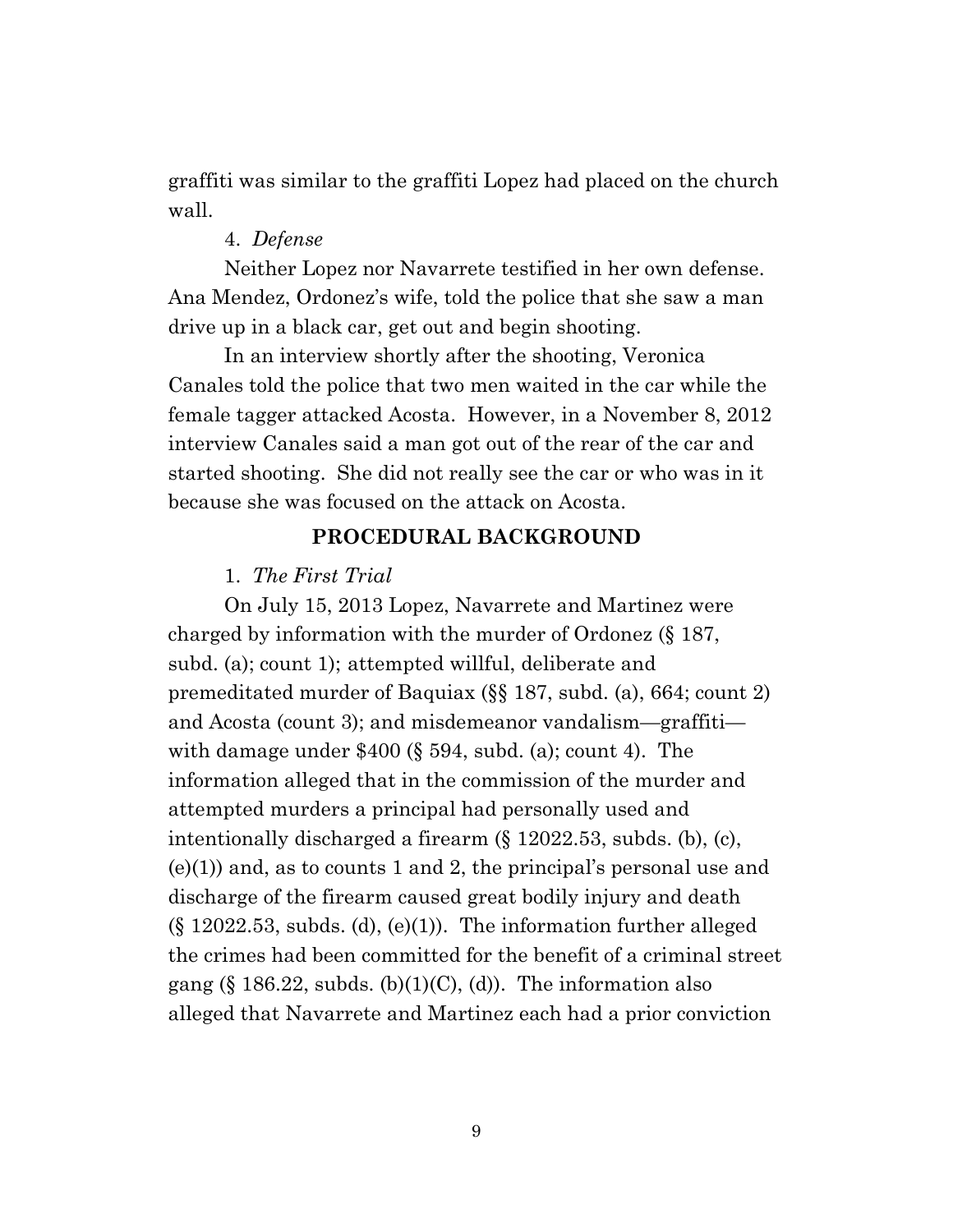of a serious or violent felony within the meaning of the three strikes law (§§ 667, subds. (b)-(i), 1170.12).

At the initial trial in the case, the jury convicted Martinez of first degree murder, one count of attempted premeditated murder (Baquiax) and vandalism and found true the firearm-use and criminal street gang enhancement allegations. It was unable to reach a verdict as to the second count of attempted murder (Acosta). [3](#page-9-0)

The jury convicted Lopez and Navarrete of vandalism and found true the criminal street gang allegations. It was unable to reach a verdict as to the remaining charges, and the trial court declared a mistrial as to those counts.

### 2. *The Second Trial and Sentencing*

When the case was called for retrial on November 9, 2015, on the People's motion the trial court dismissed the count alleging Acosta's attempted murder. The jury then convicted Lopez and Navarrete of second degree murder and attempted willful, deliberate and premeditated murder. It found true the special allegations a principal had personally and intentionally discharged a firearm in the commission of the crimes, causing great bodily injury and death, and the crimes were committed for the benefit of a criminal street gang.

The trial court sentenced Lopez to an aggregate indeterminate state prison term of 40 years to life: 15 years to life for second degree murder, plus 25 years to life for the firearm-use enhancement on that count; and a concurrent term of life for attempted premeditated murder with a minimum parole

<span id="page-9-0"></span><sup>3</sup> We affirmed Martinez's convictions in 2016. (*People v. Martinez* (Dec. 12, 2016, B262799) [nonpub. opn.].)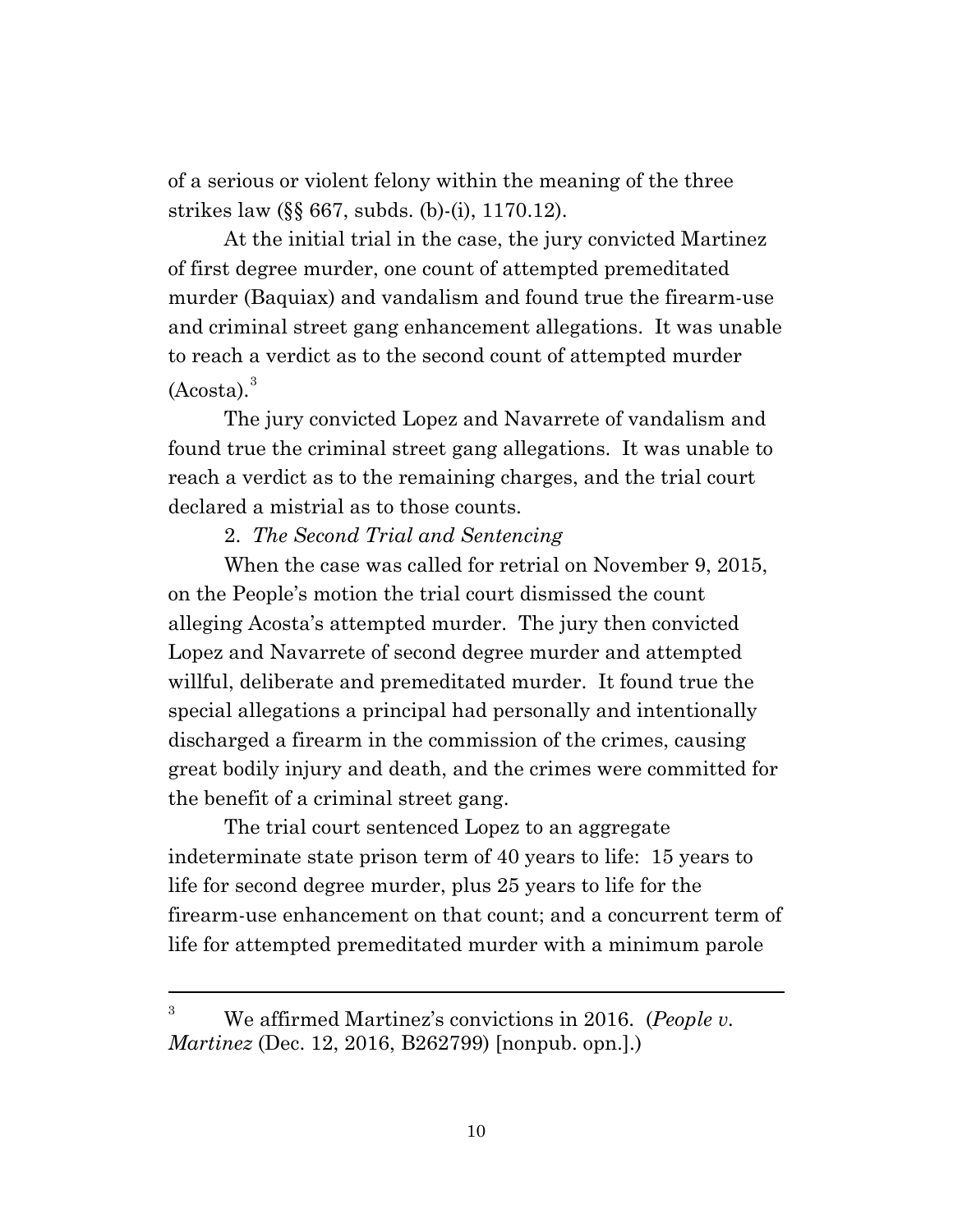eligibility date of 15 years based on the criminal street gang enhancement, plus 25 years to life for the firearm-use enhancement on that count. The court also imposed and stayed 10-year criminal street gang enhancements on those two counts and imposed and stayed a two-year term for vandalism, which became punishable as a felony because of the gang enhancement.

The court sentenced Navarrete to an aggregate indeterminate state prison term of 60 years to life: 15 years to life for second degree murder, doubled for the prior strike, plus 25 years to life for the firearm-use enhancement on that count, plus five years for a prior serious felony conviction; and a concurrent term of life imprisonment for attempted premeditated murder, with a minimum parole eligibility date of 30 years, plus 25 years to life for the firearm-use enhancement on that count, plus five years for the prior serious felony conviction. As with Lopez, the court also imposed and stayed 10-year criminal street gang enhancements on those two counts and imposed and stayed a two-year felony term for vandalism.

### **DISCUSSION**

1. *SB 1437: Redefining Accomplice Liability for Murder*  a. *Senate Concurrent Resolution No. 48, the precursor to SB 1437*

In September 2017, a year prior to enactment of SB 1437, the Legislature adopted Senate Concurrent Resolution No. 48 (2017-2018 Reg. Sess.) resolution chapter 175 (SCR 48), recognizing the need for statutory changes to more equitably sentence offenders in relation to their involvement in the criminal activity. Most of the resolution's "whereas" clauses focused on the felony-murder rule. However, SCR 48 also stated, "[R]eform is needed in California to **limit convictions** and **subsequent sentencing** in both felony murder cases and aider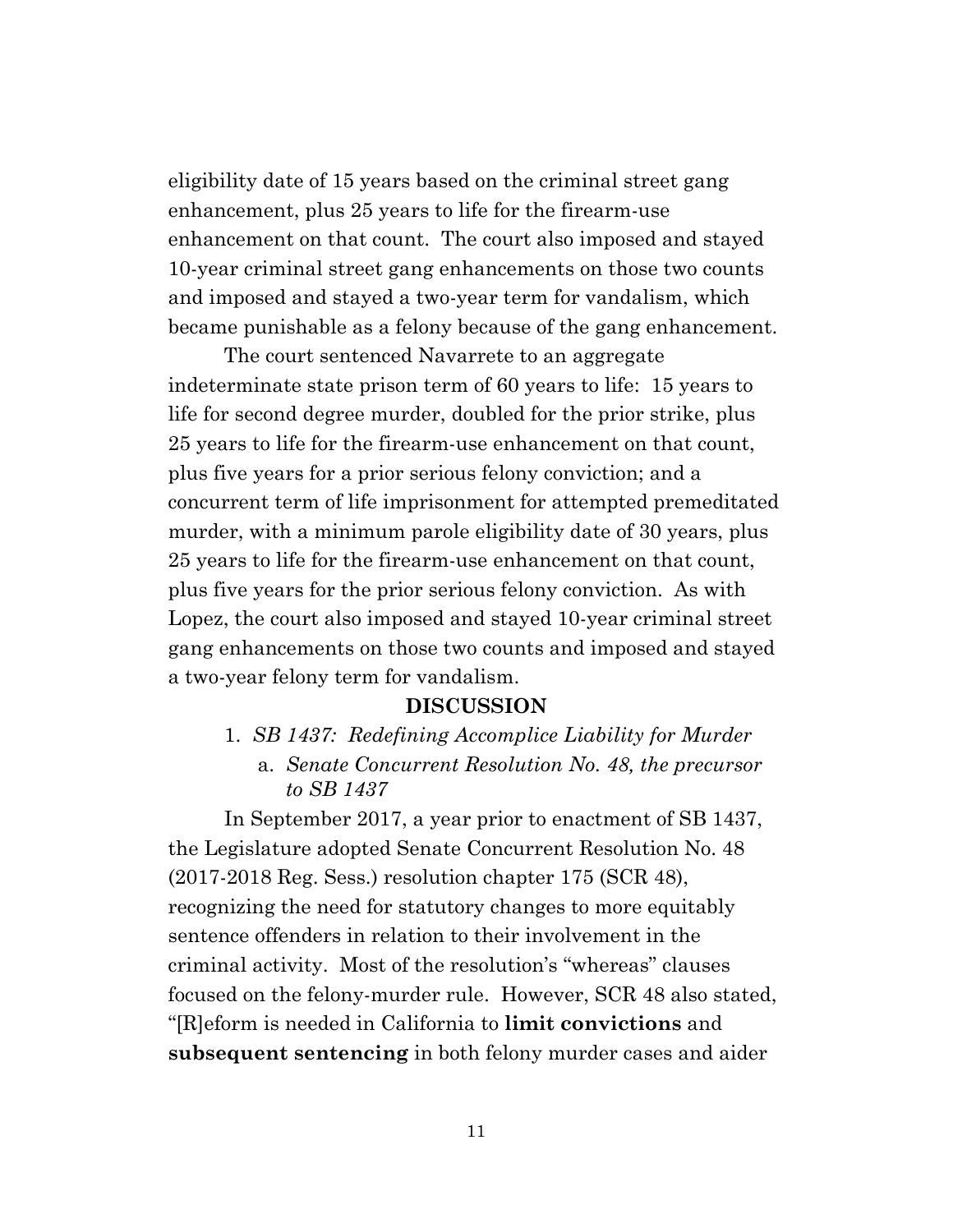and abettor matters prosecuted under [the] 'natural and probable consequences' doctrine so that the law of California fairly addresses the culpability of the individual and assists in the reduction of prison overcrowding, which partially results from lengthy sentences which are not commensurate with the culpability of the defendant"; and observed that the natural and probable consequences doctrine "result[s] in individuals lacking the mens rea and culpability for murder being punished as if they were the ones who committed the fatal act." SCR 48 also noted, "It can be cruel and unusual punishment to not assess individual liability for nonperpetrators of the fatal act or in nonhomicide matters the criminal charge resulting in prosecution and impute culpability for another's bad act, thereby imposing lengthy sentences that are disproportionate to the conduct in the underlying case."

Following 28 "whereas" provisions, the Senate, with the Assembly concurring, resolved "[t]hat the Legislature recognizes the need for statutory changes to more equitably sentence offenders in accordance with their involvement in the crime."

# b. *SB 1437*

On September 30, 2018 the Governor signed SB 1437, which, effective January 1, 2019, amended sections 188 and 189 and added section 1170.95 to the Penal Code, significantly modifying the law relating to accomplice liability for murder. In its uncodified findings and declarations the Legislature referred to SCR 48, "which outlines the need for the statutory changes contained in this measure" (Stats. 2018, ch. 1015,  $\S$  1, subd. (c)), and stated, "It is necessary to amend the felony murder rule and the natural and probable consequences doctrine, as it relates to murder, to ensure that murder liability is not imposed on a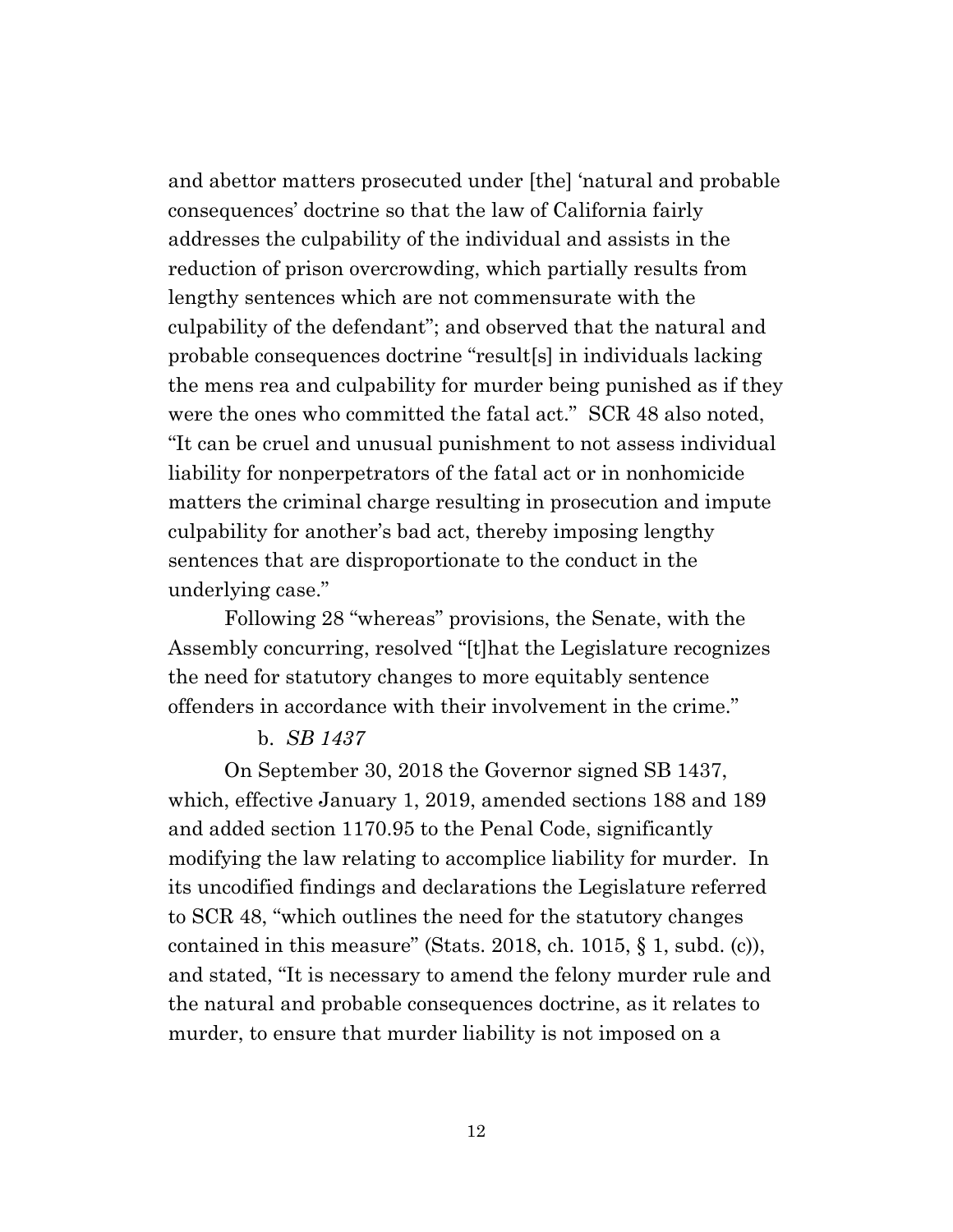person who is not the actual killer, did not act with the intent to kill, or was not a major participant in the underlying felony who acted with reckless indifference to human life." (*Id.,* § 1, subd. (f).) The Legislature also declared, "Except as stated in subdivision (e) of Section 189 of the Penal Code [relating to first degree felony murder], a conviction for murder requires that a person act with malice aforethought. A person's culpability for murder must be premised upon that person's own actions and subjective mens rea." (*Id*., § 1, subd. (g).)

To effectuate this legislative purpose, SB 1437 added a crucial limitation to section 188's definition of malice for purposes of the crime of murder.<sup>[4](#page-12-0)</sup> New section 188, subdivision (a)(3), provides, "Except as stated in subdivision (e) of Section 189, in order to be convicted of murder, a principal in a crime shall act with malice aforethought. Malice shall not be imputed to a person based solely on his or her participation in a crime."[5](#page-12-1)

New section 189, subdivision (e), in turn, provides with respect to a participant in the perpetration or attempted perpetration of a felony listed in section 189, subdivision (a), in which a death occurs—that is, as to those crimes that provide the basis for the charge of first degree felony murder—that the

<span id="page-12-0"></span> $\frac{4}{10}$  Section 187 defines murder as "the unlawful killing of a human being, or a fetus, with malice aforethought."

<span id="page-12-1"></span> $5$  Prior to enactment of SB 1437, section 188, subdivision (a), provided, "For purposes of Section 187, malice may be express or implied. [¶] (1) Malice is express when there is manifested a deliberate intention to unlawfully take away the life of a fellow creature. [¶] (2) Malice is implied when no considerable provocation appears, or when the circumstances attending the killing show an abandoned and malignant heart."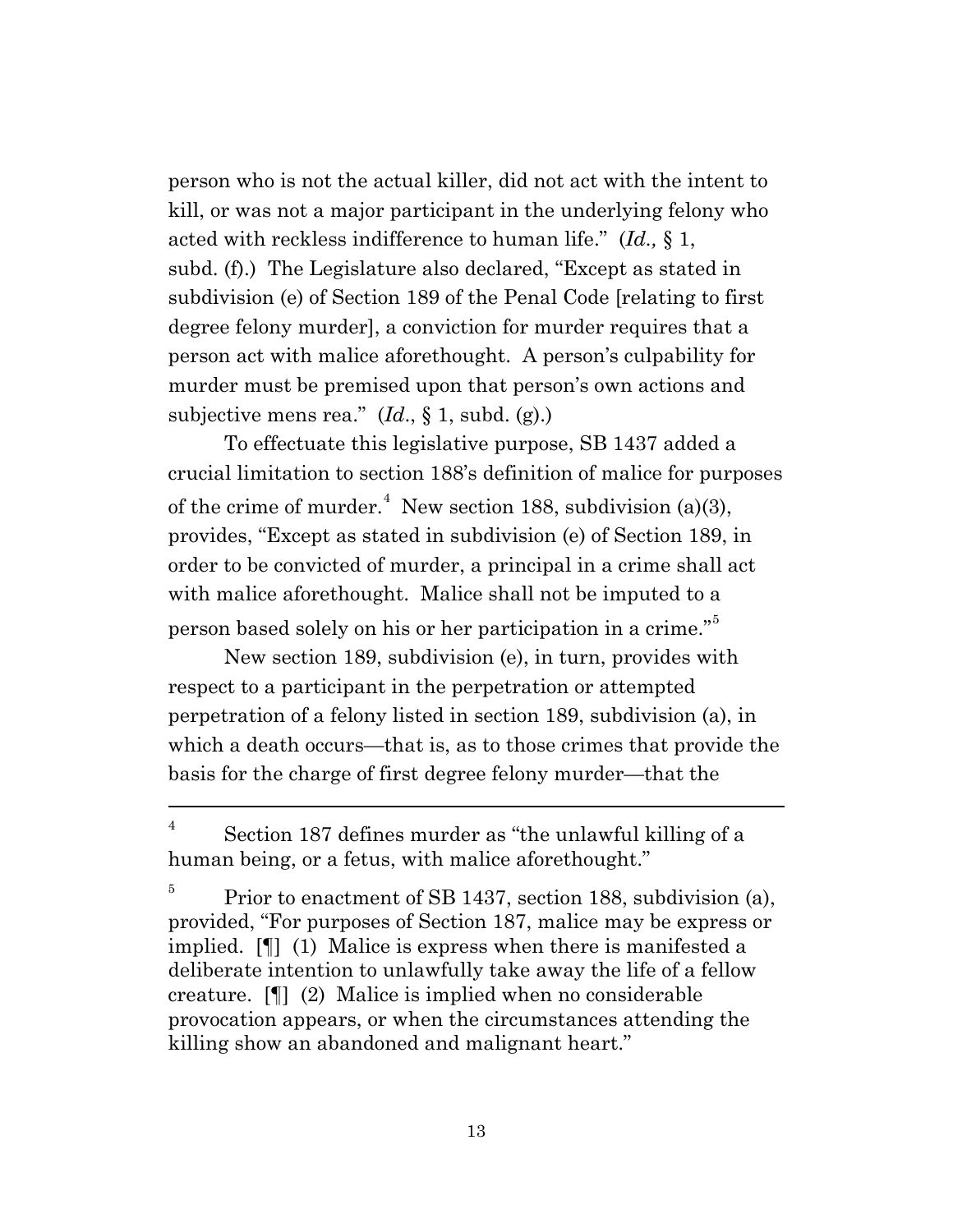individual is liable for murder "only if one of the following is proven: [¶] (1) The person was the actual killer. [¶] (2) The person was not the actual killer, but, with the intent to kill, aided, abetted, counseled, commanded, induced, solicited, requested, or assisted the actual killer in the commission of murder in the first degree. [¶] (3) The person was a major participant in the underlying felony and acted with reckless indifference to human life, as described in subdivision (d) of Section 190.2."[6](#page-13-0)

SB 1437 also added section 1170.95, which permits those convicted of felony murder or murder under a natural and probable consequences theory to petition the sentencing court to vacate the conviction and to be resentenced on any remaining counts if he or she could not have been convicted of first or second degree murder because of SB 1437's changes to sections 188 and 189. (§ 1170.95, subd. (a).) If the prosecutor does not stipulate to vacating the conviction and resentencing the petitioner, the People have the opportunity to present new and additional evidence to demonstrate the petitioner is not entitled to resentencing.  $(\S 1170.95, \text{subd. (d)}(3))$ . The petitioner also has the opportunity to present new or additional evidence in support of the resentencing request. (*Ibid*.)

<span id="page-13-0"></span> $6\degree$  The conditions for imposing liability for first degree felony murder specified in section 189, subdivision (e), do not apply to a participant in one of the enumerated felonies when the victim is a peace officer who was killed while in the course of his or her duties when the defendant knew or reasonably should have known that the victim was a peace officer engaged in the performance of his or her duties. (See § 189, subd. (f).)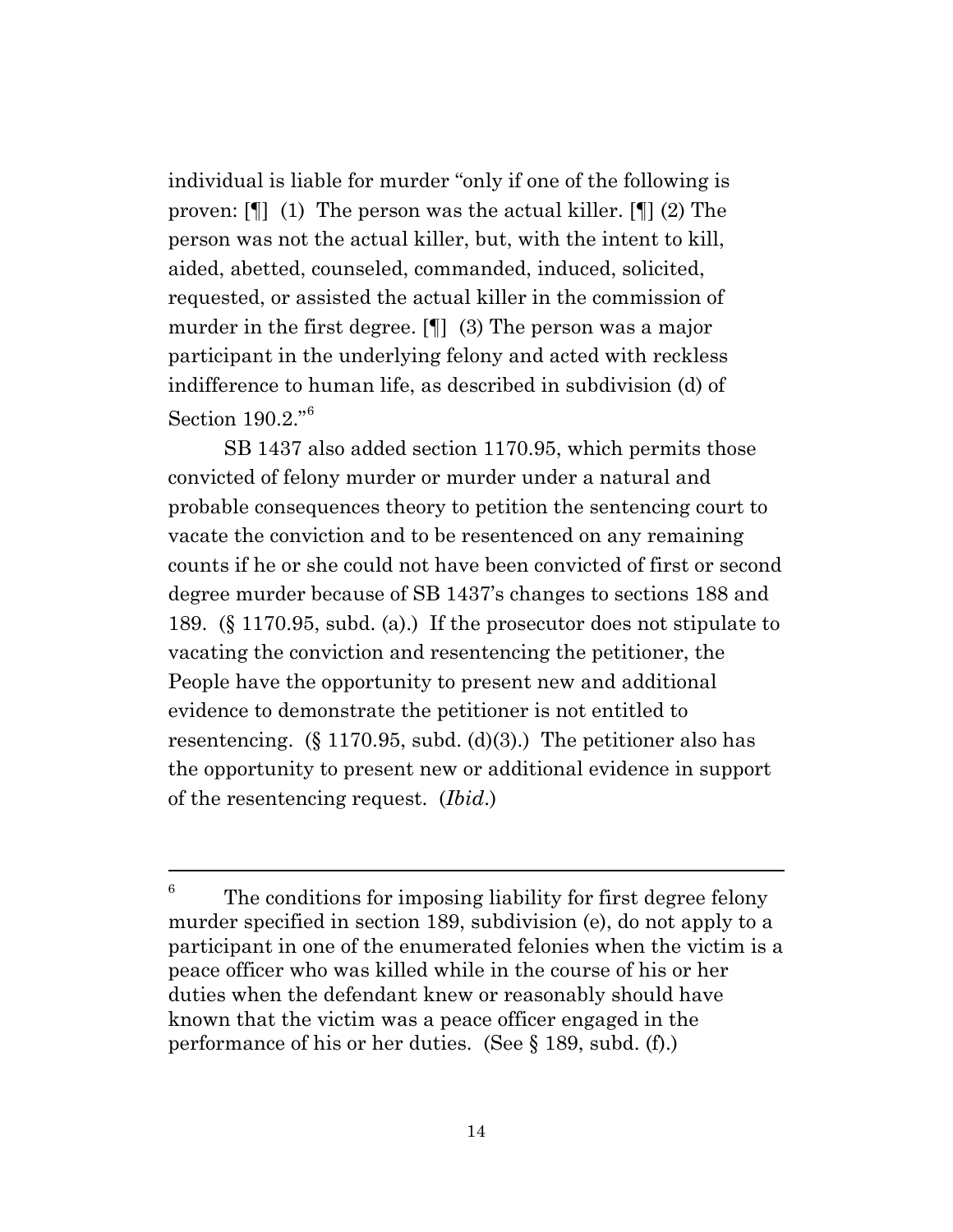# c. *SB 1437 eliminates liability for murder under the natural and probable consequences doctrine* i. *People v. Chiu and its extension to conspiracies*

In *People v. Prettyman* (1996) 14 Cal.4th 248, 259-260 (*Prettyman*), the Supreme Court explained, "It sometimes happens that an accomplice assists or encourages a confederate to commit one crime, and the confederate commits another, more serious crime (the nontarget offense). Whether the accomplice may be held responsible for the nontarget offense turns not only upon a consideration of the general principles of accomplice liability set forth in *People v. Beeman* [(1984)] 35 Cal.3d 547, but also upon a consideration of the 'natural and probable consequences' doctrine . . . ."

Addressing the scope of the doctrine, the *Prettyman* Court held, "Under the 'natural and probable consequences' doctrine ..., the jury must decide: whether the defendant (1) with knowledge of the confederate's unlawful purpose; and (2) with the intent of committing, encouraging, or facilitating the commission of any target crime(s); (3) aided, promoted, encouraged, or instigated the commission of the target crime(s). The jury must also determine whether (4) the defendant's confederate committed an offense *other than* the target crime(s); and whether (5) the offense committed by the confederate was a natural and probable consequence of the target crime(s) that the defendant encouraged or facilitated." (*Prettyman*, *supra*, 14 Cal.4th at p. 271; accord, *People v. Chiu* (2014) 59 Cal.4th 155*,*  158 (*Chiu*) ["'under the natural and probable consequences doctrine, an aider and abettor is guilty not only of the intended crime, but also "for any other offense that was a 'natural and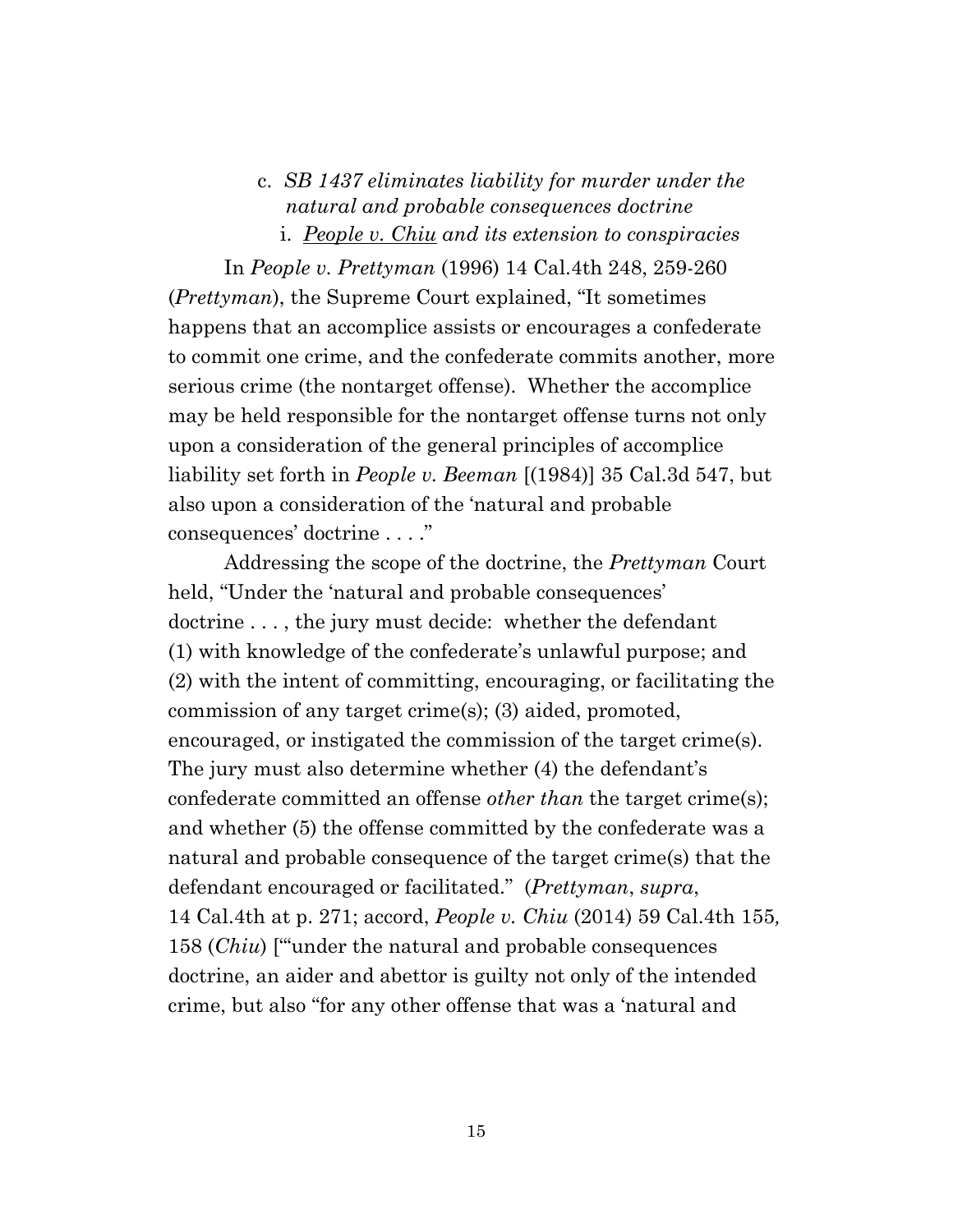probable consequence' of the crime aided and abetted"'"], quoting *People v. McCoy* (2001) 25 Cal.4th 1111, 111[7](#page-15-0); see § 31.)<sup>7</sup>

"A nontarget offense is a '"natural and probable consequence"' of the target offense if, judged objectively, the additional offense was reasonably foreseeable. [Citation.] The inquiry does not depend on whether the aider and abettor actually foresaw the nontarget offense. [Citation.] Rather, liability '"is measured by whether a reasonable person in the defendant's position would have or should have known that the charged offense was a reasonably foreseeable consequence of the act aided and abetted."' [Citation.] Reasonable foreseeability 'is a factual issue to be resolved by the jury.'" (*Chiu, supra*, 59 Cal.4th at pp. 161-162, quoting *People v. Medina* (2009) 46 Cal.4th 913, 920.)

In *Chiu*, *supra*, 59 Cal.4th 155 the Supreme Court restricted the reach of the natural and probable consequences doctrine in murder cases, holding an aider and abettor may not be convicted of first degree premeditated murder under the doctrine. (*Id.* at pp. 158-159.) The Court explained, "Aider and abettor culpability under the natural and probable consequences doctrine is vicarious in nature." (*Id*. at p. 164.) "'Because the nontarget offense is unintended, the mens rea of the aider and abettor with respect to that offense is irrelevant and culpability is imposed simply because a reasonable person could have foreseen

<span id="page-15-0"></span> $7^7$  Section 31 provides, "All persons concerned in the commission of a crime, whether it be felony or misdemeanor, and whether they directly commit the act constituting the offense, or aid and abet in its commission, or, not being present, have advised and encouraged its commission . . . are principals in any crime so committed."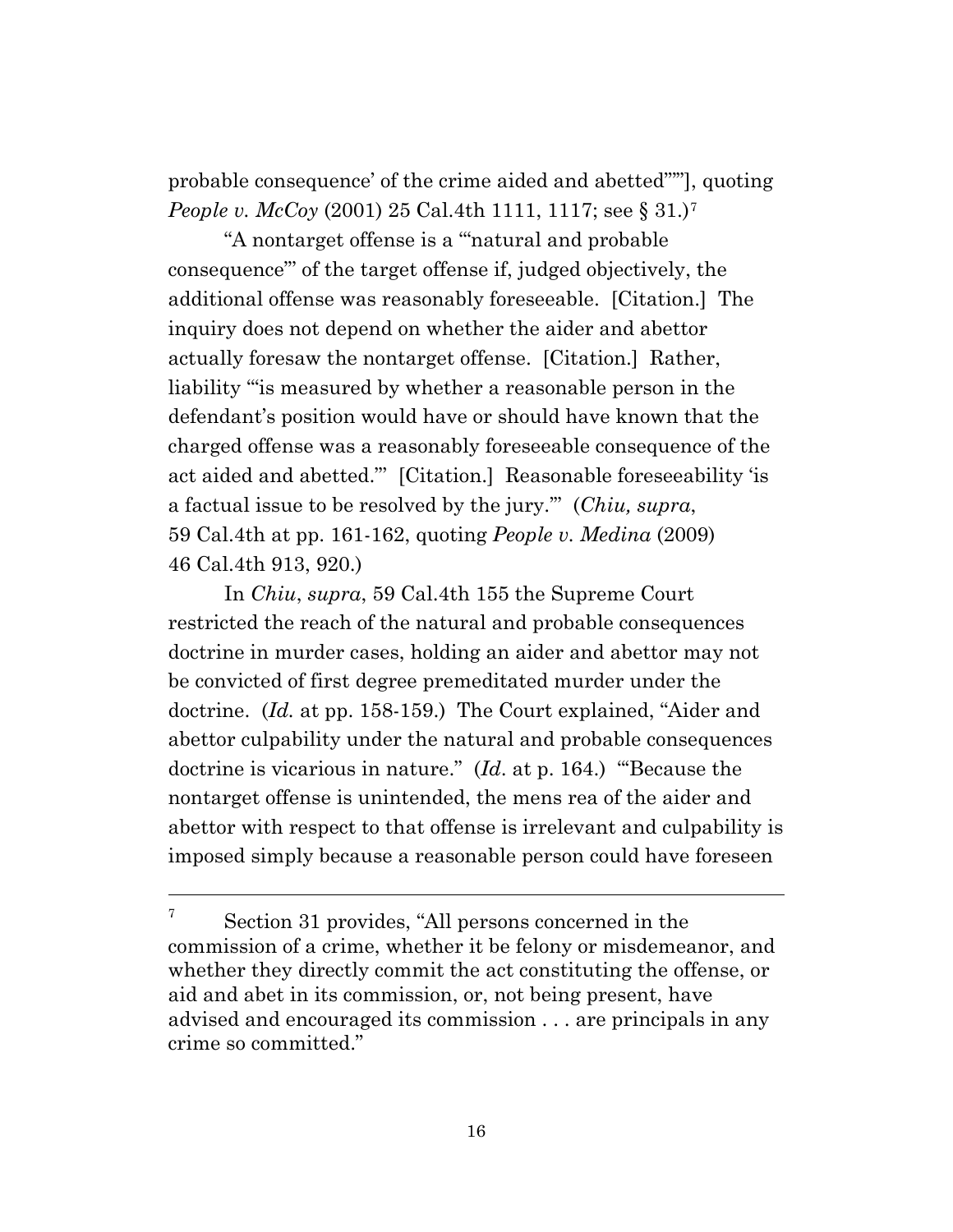the commission of the nontarget crime.'" (*Ibid*.) Although aider and abettor liability is not directly measured by that actor's conduct or mental state, "the legitimate public policy concern of deterring aiders and abettors from aiding or encouraging the commission of offenses that would naturally, probably, and foreseeably result in an unlawful killing," the Court reasoned, would be "served by holding them culpable for the perpetrator's commission of the nontarget offense of second degree murder." (*Id*. at p. 165.)

The public policy concern for deterrence, however, "loses its force in the context of a defendant's liability as an aider and abettor of a first degree premeditated murder. First degree murder, like second degree murder, is the unlawful killing of a human being with malice aforethought, but has the additional elements of willfulness, premeditation, and deliberation which trigger a heightened penalty. [Citation.] That mental state is uniquely subjective and personal. It requires more than a showing of intent to kill; the killer must act deliberately, carefully weighing the considerations for and against a choice to kill before he or she completes the acts that caused the death. [Citations.] . . . [T]he connection between the defendant's culpability and the perpetrator's premeditative state is too attenuated to impose aider and abettor liability for first degree murder under the natural and probable consequences doctrine, especially in light of the severe penalty involved and the above stated public policy concern of deterrence." (*Chiu, supra*, 59 Cal.4th. at p. 166.) For these reasons, the Court held "that punishment for second degree murder is commensurate with a defendant's culpability for aiding and abetting a target crime that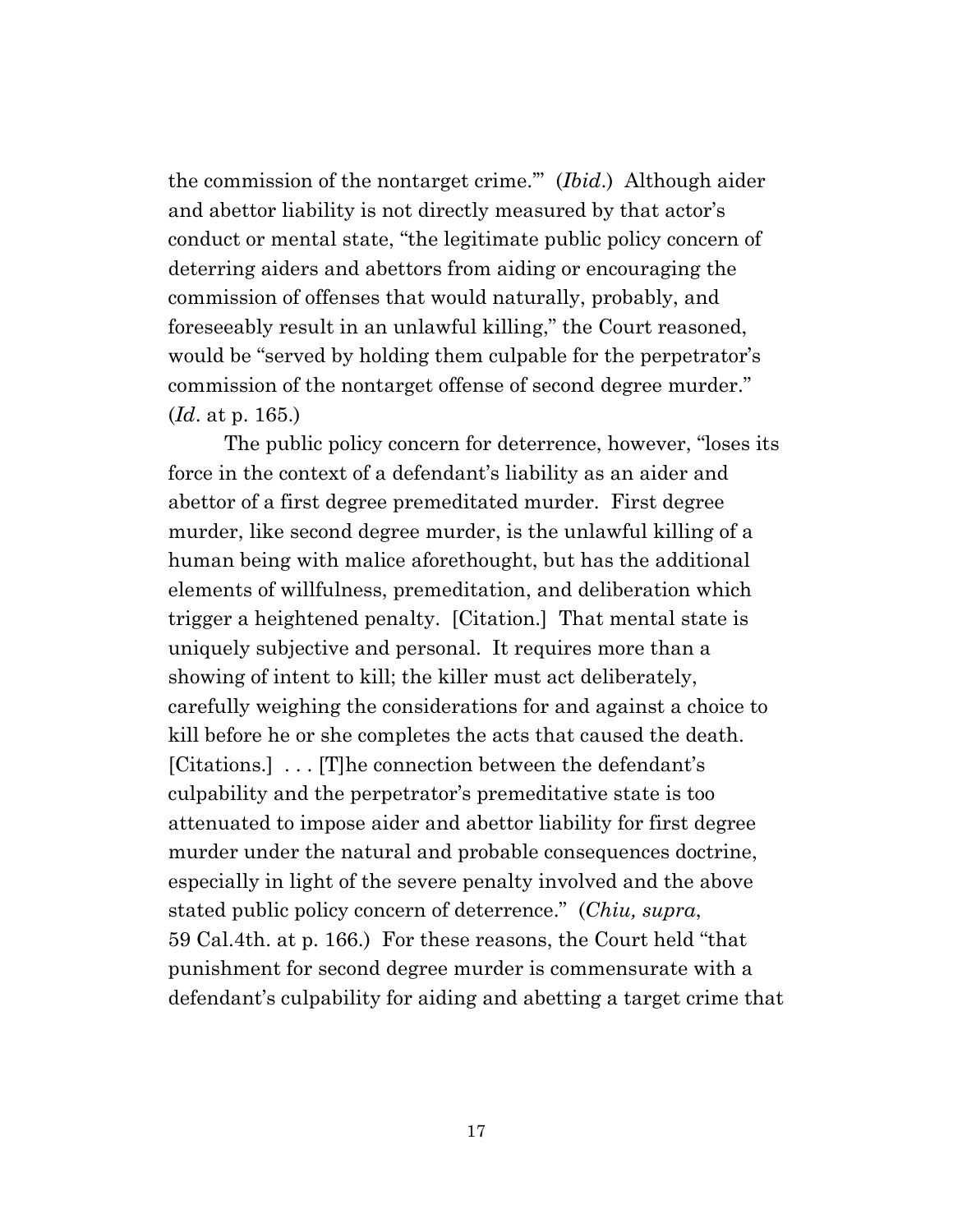would naturally, probably, and foreseeably result in a murder under the natural and probable consequences doctrine." (*Ibid*.)

Less than a year after *Chiu*, the Third District in *People v. Rivera* (2015) 234 Cal.App.4th 1350 held the *Chiu* analysis applies to a conviction for murder based on the natural and probable consequence of a conspiracy. The court recognized "'the conspirator need only intend to agree or conspire and to commit the offense which is the object of the conspiracy [citation]; while the aider and abettor must intend to commit the offense or to encourage or facilitate its commission.'" (*Id*. at p. 1356, fn. 5.) However, "[u]nder both these theories, the extension of liability to additional reasonably foreseeable offenses rests on the 'policy [that] conspirators and aiders and abettors should be responsible for the criminal harms they have naturally, probably and foreseeably put in motion.' [Citation.] The problem with extending a defendant's liability for a first degree premeditated murder to an aider and abettor (and we hold also a coconspirator) under the natural and probable consequences doctrine was explained in *Chiu* . . . ." (*Id.* at pp. 1356-1357; accord, *People v. Anthony* (2019) 32 Cal.App.5th 1102, 1144; *In re Lopez* (2016) 246 Cal.App.4th 350, 357.)

> ii. *Malice is now an essential element of liability for murder other than first degree felony murder as defined in section 189*

As the Supreme Court explained in *Chiu*, by its very nature, aider and abettor liability under the natural and probable consequences doctrine is not premised on the intention of the aider and abettor to commit the nontarget offense because the nontarget offense was not intended at all. The doctrine imposes vicarious liability for any offense committed by the direct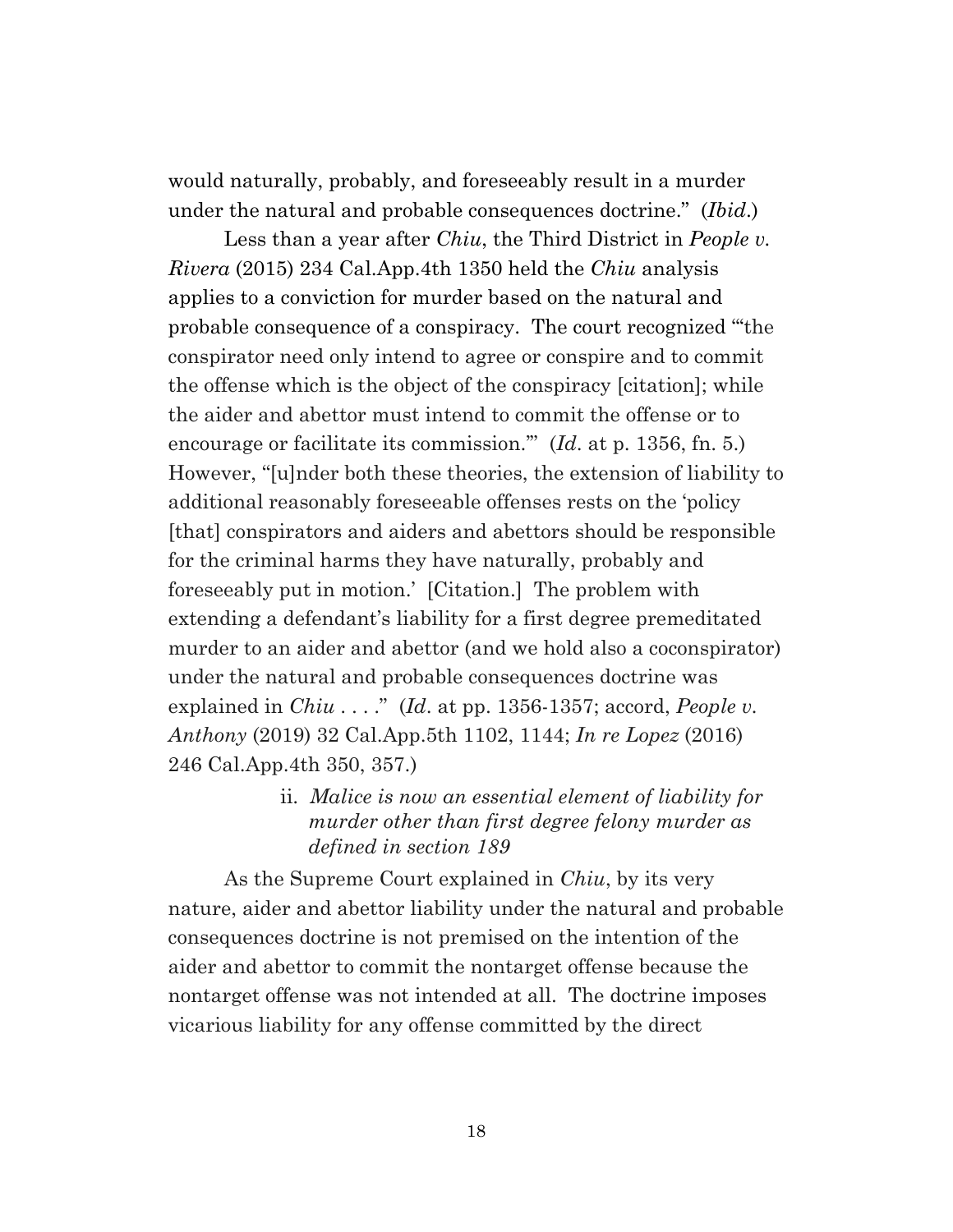perpetrator that is a natural and probable consequence of the target offense. It is not an implied malice theory; the mens rea of the aider and abettor with respect to the nontarget offense, actual or imputed, is irrelevant. (*Chiu*, *supra*, 59 Cal.4th at p.  $164.$ <sup>[8](#page-18-0)</sup> Rather, liability is imposed because a reasonable person could have foreseen the commission of the additional offense. (*Ibid*.)

SB 1437 significantly restricted potential aider and abettor liability, as well as coconspirator liability, for murder under the natural and probable consequences doctrine, effectively overruling *Chiu* insofar as it upheld second degree murder convictions based on that theory. Now, rather than an objective, reasonable foreseeability standard, as discussed in *Prettyman* and *Chiu*, pursuant to new section 188, subdivision (a)(3), to be guilty of murder other than as specified in section 189, subdivision (e), concerning felony murder, the subjective mens rea of "malice aforethought" must be proved: "[T]o be convicted of murder, a principal in a crime shall act with malice aforethought." (See also SB 1437 (Stats. 2018, ch. 1015, § 1, subd. (g) ["[a] person's culpability for murder must be premised upon that person's own actions and subjective mens rea"].) And

<span id="page-18-0"></span><sup>&</sup>lt;sup>8</sup> The felony-murder rule, in contrast, is predicated on the imputation of malice to all the participants in the underlying felony. (See *People v. Bryant* (2013) 56 Cal.4th 959, 965 ["'[t]he felony-murder doctrine, whose ostensible purpose is to deter those engaged in felonies from killing negligently or accidentally, operates to posit the existence of that crucial mental state—and thereby to render irrelevant evidence of actual malice or the lack thereof—when the killer is engaged in a felony whose inherent danger to human life renders logical an imputation of malice on the part of all who commit it'"].)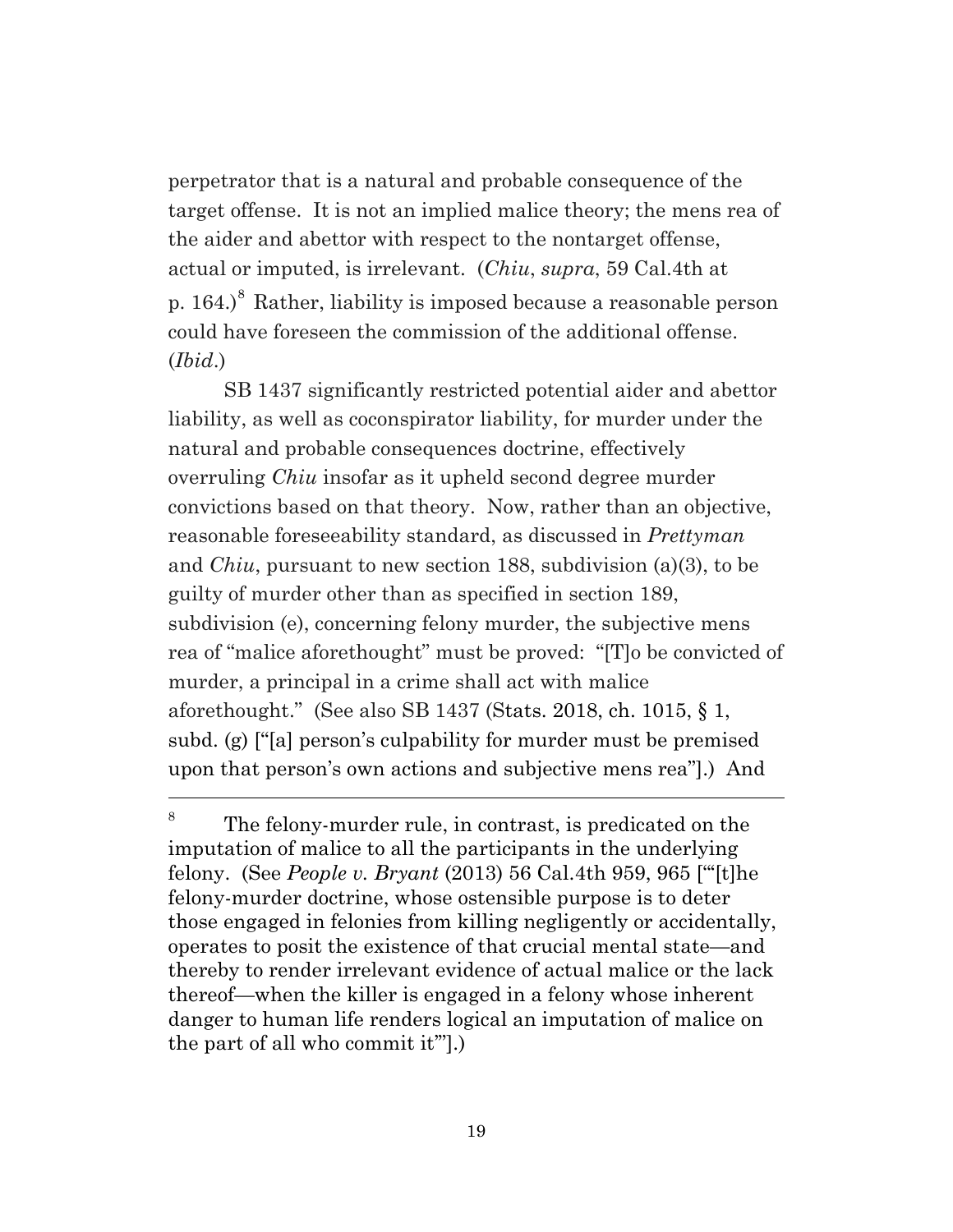that required element of malice "shall not be imputed to a person based solely on his or her participation in a crime." (§ 188, subd.  $(a)(3)$ .)<sup>[9](#page-19-0)</sup>

# 2. *SB 1437 Does Not Modify Accomplice Liability for Attempted Murder*

SB 1437 does not mention the crime of attempted murder. Nonetheless, citing to several of the Legislature's findings and declarations in the uncodified portion of SB 1437, Lopez and Navarrete urge us to extend the legislation's ameliorative provisions to their convictions for attempted premeditated murder. Lopez and Navarrete's proposed construction of amended section 188 does violence to the governing principles of statutory interpretation.

""As in any case involving statutory interpretation, our fundamental task . . . is to determine the Legislature's intent so as to effectuate the law's purpose.'"'" (*People v. Gonzalez* (2017) 2 Cal.5th 1138, 1141; see *Goodman v. Lozano* (2010) 47 Cal.4th 1327, 1332 ["[i]n interpreting a statute, our primary goal is to determine and give effect to the underlying purpose of the law"].)

<span id="page-19-0"></span><sup>&</sup>lt;sup>9</sup> The court of appeal in *People v. Gentile* (2019) 35 Cal.App.5th 932, 943-944, which concluded SB 1437 does not eliminate all second degree murder liability based on the natural and probable consequences doctrine, appears to have misread section 189, subdivision (e). Although that provision authorizes a conviction for murder when the defendant, although acting without malice, was a major participant in certain underlying felonies and acted with reckless indifference to human life, it does so solely in the context of the felony-murder rule. There is no comparable exception to SB 1437's elimination of murder liability for an aider and abettor under the natural and probable consequences doctrine.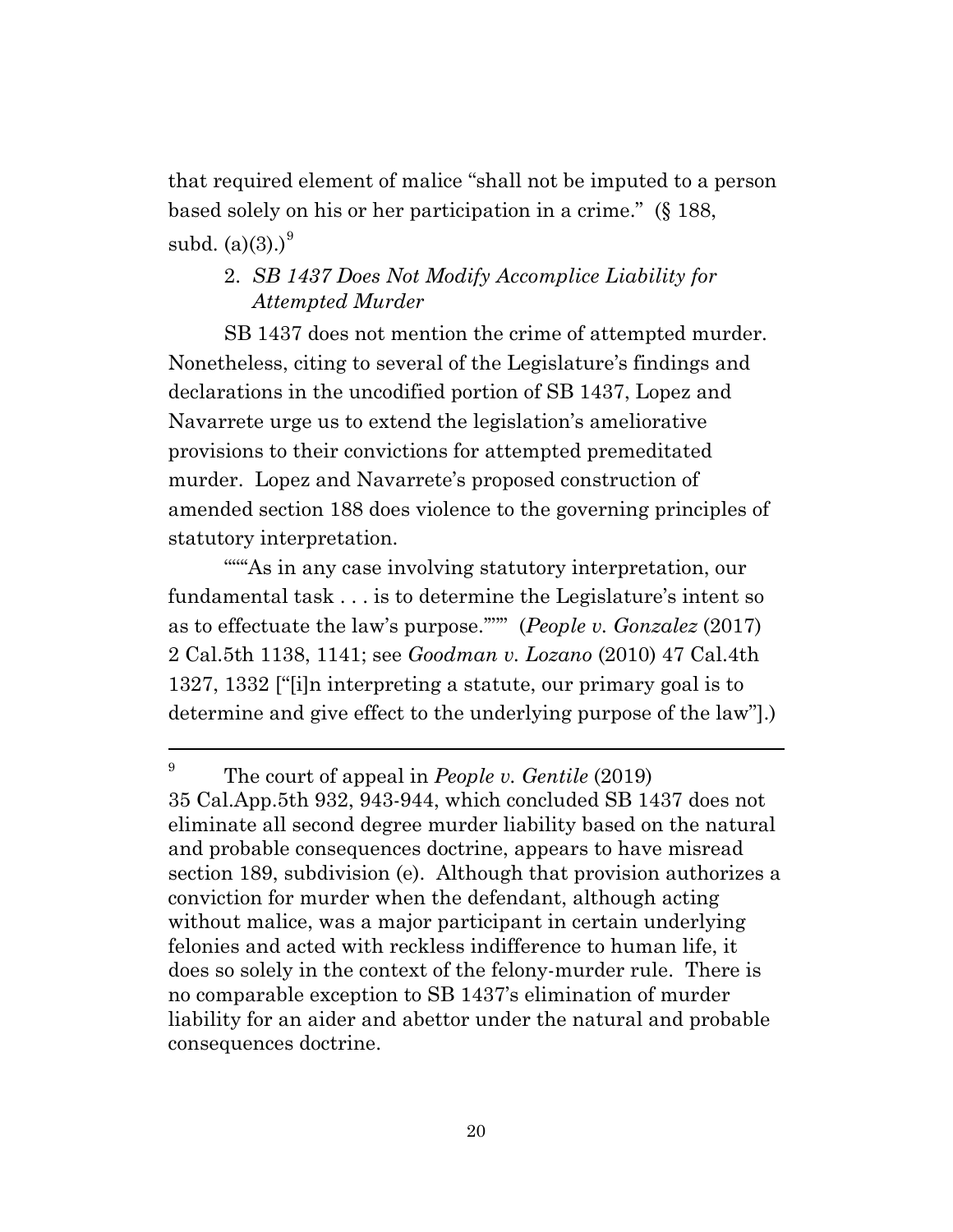""'[W]e begin by examining the statute's words, giving them a plain and commonsense meaning.'"'" (*Gonzalez*, at p. 1141.) "We must follow the statute's plain meaning, if such appears, unless doing so would lead to absurd results the Legislature could not have intended." (*People v. Birkett* (1999) 21 Cal.4th 226, 231; accord, *Connor v. First Student, Inc.* (2018) 5 Cal.5th 1026, 1035 [""[i]f the statute's text evinces an unmistakable plain meaning, we need go no further"'"]; see *People v. Gray* (2014) 58 Cal.4th 901, 906 ["[i]f no ambiguity appears in the statutory language, we presume that the Legislature meant what it said, and the plain meaning of the statute controls"].)

Here, there is nothing ambiguous in the language of SB 1437, which, in addition to the omission of any reference to attempted murder, expressly identifies its purpose as the need "to amend the felony murder rule and the natural and probable consequences doctrine, as it relates to murder, to ensure that murder liability is not imposed on a person who is not the actual killer, did not act with the intent to kill, or was not a major participant in the underlying felony who acted with reckless indifference to human life." (Stats. 2018, ch. 1015, § 1, subd. (f).) Had the Legislature meant to bar convictions for attempted murder under the natural and probable consequences doctrine, it could easily have done so. (See *People v. Jillie* (1992) 8 Cal.App.4th 960, 963 [statute expressly identifies offenses within its scope, "all of which are completed offenses. Had the Legislature meant to include attempts among the covered offenses, it could easily have done so . . ."]; see also *People v. Reed* (2005) 129 Cal.App.4th 1281, 1283 [enhancement for prior drug conviction was unauthorized because, unlike a conviction for possession of a controlled substance for sale, defendant's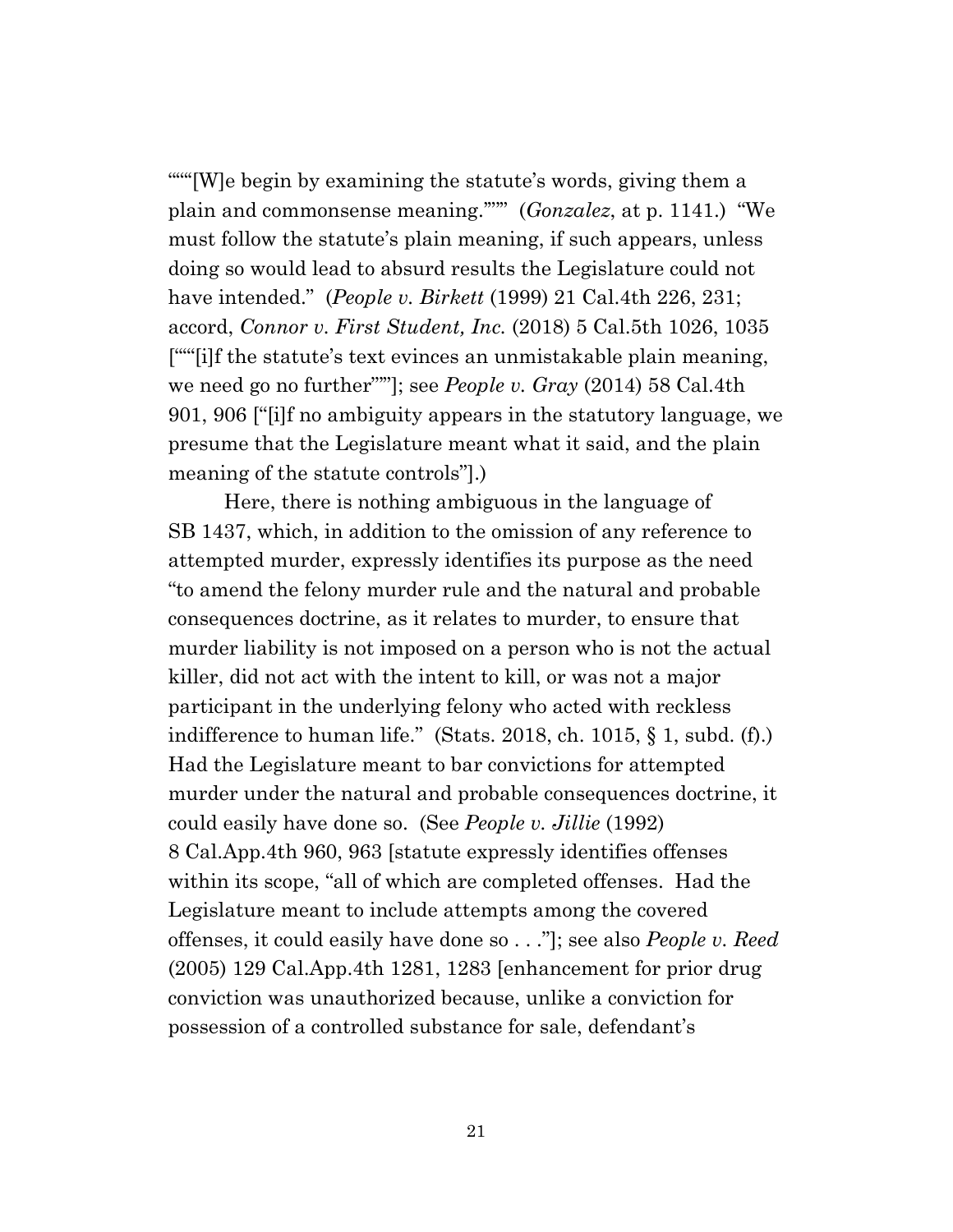conviction for attempted possession of a controlled substance for sale was not included within the enhancement statute; "[a]n attempt is an offense 'separate' and 'distinct' from the completed crime" $].$ )<sup>[10](#page-21-0)</sup>

The Legislature's obvious intent to exclude attempted murder from the ambit of the SB 1437 reform is underscored by the language of new section 1170.95, the provision it added to the Penal Code to permit individuals convicted before SB 1437's effective date to seek the benefits of the new law from the sentencing court. Section 1170.95, subdivision (a), authorizes only those individuals "convicted of felony murder or murder under a natural and probable consequences theory" to petition for relief; and the petition must be directed to "the petitioner's murder conviction." Similarly, section 1170.95, subdivision (d)(1), authorizes the court to hold a hearing to determine whether to vacate "the murder conviction."

The plain language meaning of SB 1437 as excluding any relief for individuals convicted of attempted murder is fully supported by its legislative history. (See *In re Tobacco II Cases* (2009) 46 Cal.4th 298, 316 ["even though recourse to extrinsic material is unnecessary given the plain language of the statute, we may consult it for material that buttresses our construction of

<span id="page-21-0"></span> $10$  As the Attorney General observes in his supplemental brief following transfer of the case to us, the Legislature in SB 1437 demonstrated its awareness that a completed crime and an attempt to commit that crime are distinct offenses, limiting first degree felony murder liability for "[a] participant in the perpetration or attempted perpetration of a felony listed in [section 189,] subdivision (a) in which a death occurs . . . ." (SB 1437 (Stats. 2018, ch. 1015, § 3, subd. (e)).)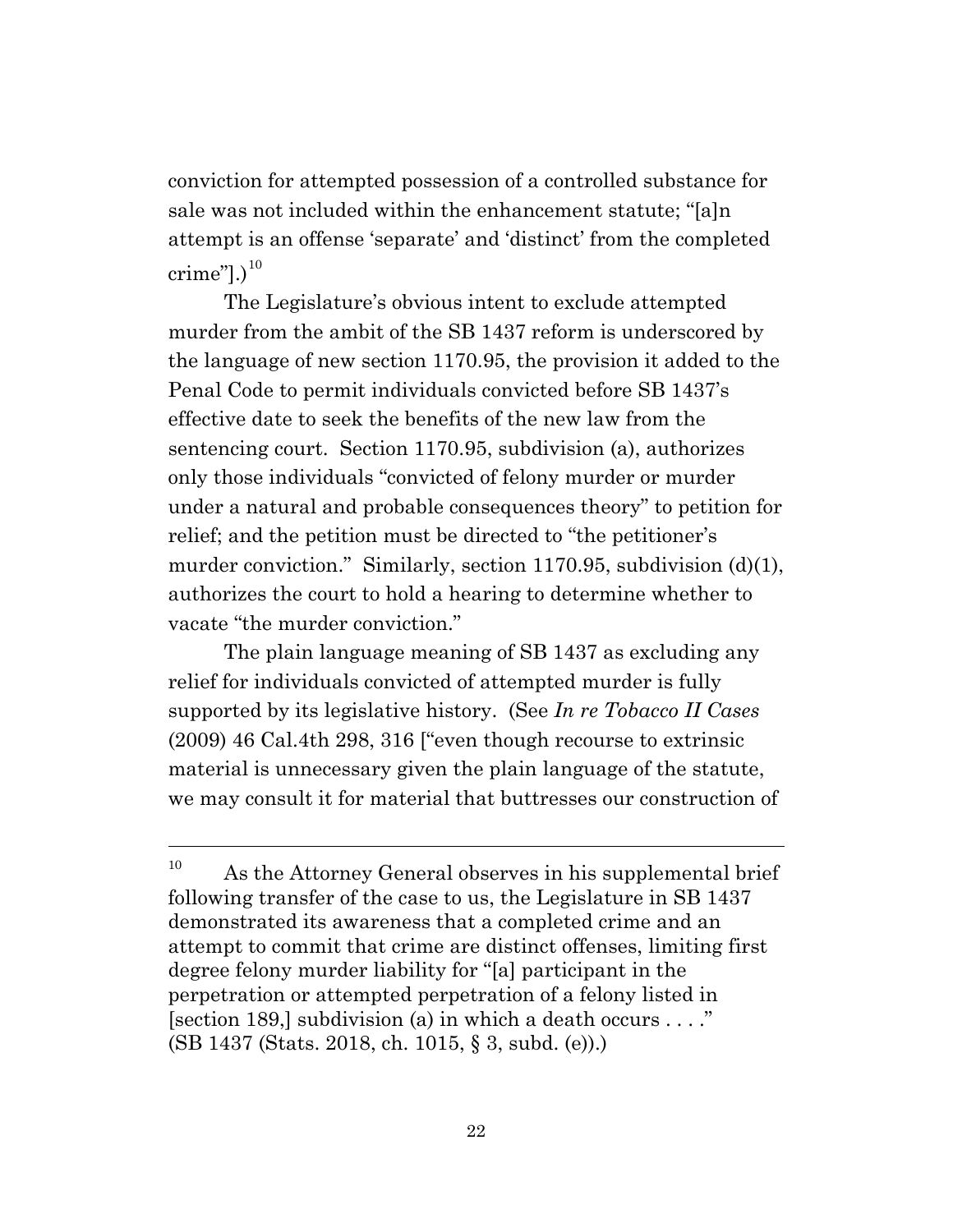the statutory language"]; *California School Employees Assn. v. Governing Board* (1994) 8 Cal.4th 333, 340 ["Ordinarily, if the statutory language is clear and unambiguous, there is no need for judicial construction. [Citation.] Nonetheless, a court may determine whether the literal meaning of a statute comports with its purpose"].) When describing the proposed petition process, the Legislature consistently referred to relief being available to individuals charged in a complaint, information or indictment "that allowed the prosecution to proceed under a theory of first degree felony murder, second degree felony murder, or murder under the natural and probable consequences doctrine" and who were "sentenced to first degree or second degree murder." (E.g., Assem. Com. on Public Safety, Rep. on Sen. Bill No. 1437 (2017- 2018 Reg. Sess.) as amended May 25, 2018, p. 1.) In addition, when discussing the fiscal impact and assessing the likely number of inmates who may petition for relief, the Senate Committee on Appropriations considered the prison population serving a sentence for first and second degree murder and calculated costs based on that number. (See Sen. Com. on Appropriations, Rep. on Sen. Bill No. 1437 (2017-2018 Reg. Sess.) as introduced Feb. 16, 2018, p. 3 (Sen. Com. Appropriations Report).) The analysis of potential costs did not include inmates convicted of attempted murder.

Lopez and Navarrete's contention that, by redefining the elements of murder, SB 1437 impliedly eliminated the natural and probable consequences doctrine as a basis for finding an aider and abettor guilty of attempted murder is similarly unavailing. The premise of this implied repeal argument is that, generally to be guilty of an attempt to commit a crime, the defendant must have specifically intended to commit all the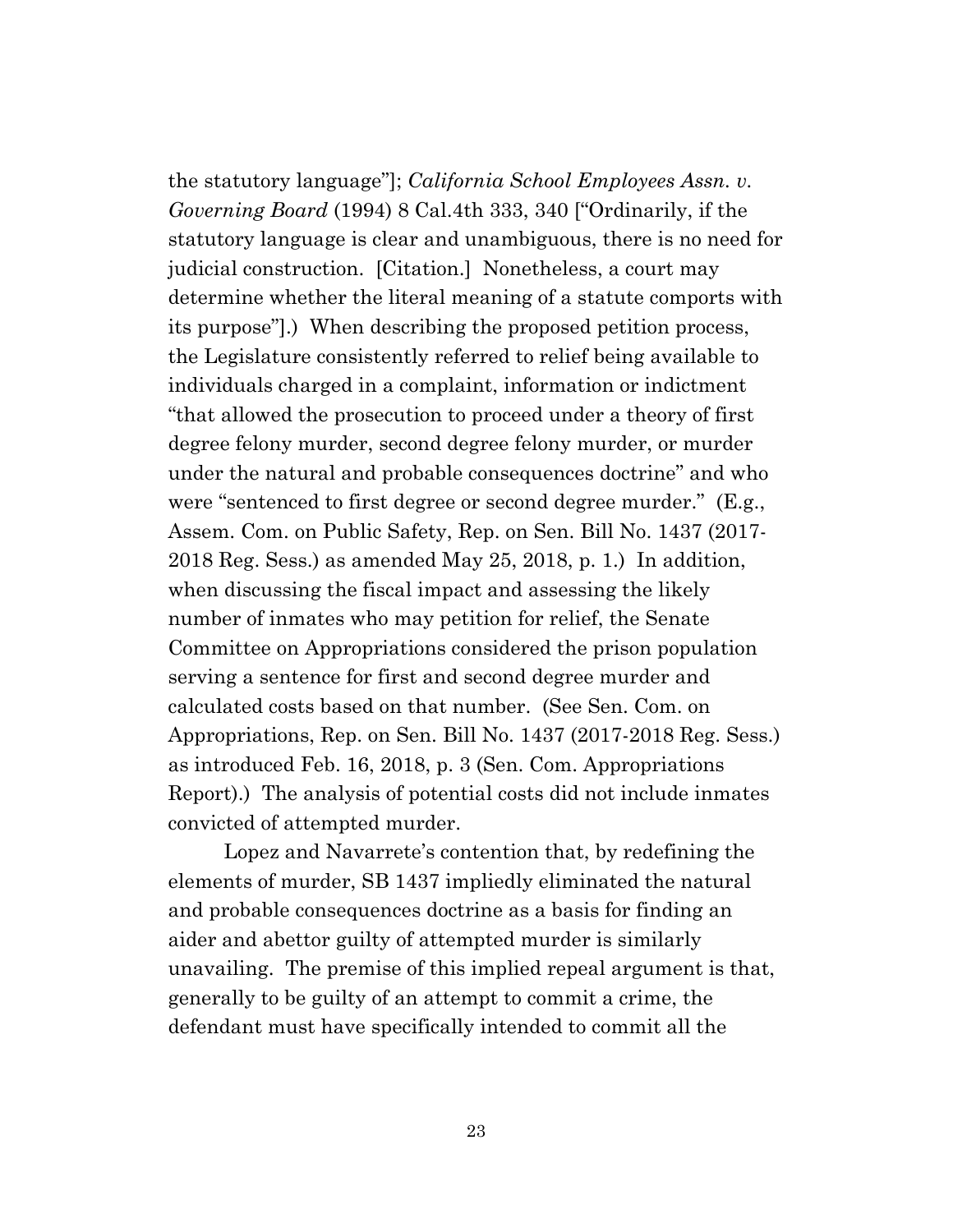elements of that offense. Since a conviction for murder now requires proof of malice except as specified in section 189, subdivision (e), and malice may not be imputed to a person based solely on his or her participation in an underlying crime, they reason, the natural and probable consequences theory of aider and abettor liability is no longer viable.

Lopez and Navarrete's premise, that to be guilty of an attempt an accomplice must have shared the actual perpetrator's intent, is correct as to direct aider-and-abettor liability (*People v. McCoy*, *supra*, 25 Cal.4th at p. 1118 ["when the charged offense and the intended offense—murder or attempted murder—are the same, . . . the aider and abettor must know and share the murderous intent of the actual perpetrator"]; see *Chiu*, *supra*, 59 Cal.4th at pp. 158, 167), but it is inapplicable to offenses charged under the natural and probable consequences doctrine, which is based on a theory of vicarious liability, not actual or imputed malice (*Chiu*, at pp. 158, 164). As a matter of statutory interpretation, SB 1437's legislative prohibition of vicarious liability for murder does not, either expressly or impliedly, require elimination of vicarious liability for attempted murder.

Citing *People v. King* (1993) 5 Cal.4th 59 and several court of appeal decisions, Lopez and Navarrete also argue remedial legislation should be applied to lesser included offenses and, in particular, we should construe SB 1437 to extend the benefit provided to individuals convicted of murder to those convicted of attempted murder.<sup>[11](#page-23-0)</sup> *King*, however, involved a decidedly

<span id="page-23-0"></span> $11$  Lopez and Navarrete cite several cases that describe attempted murder as a lesser included offense of murder, based at least in part on the timeworn adage that every completed crime necessarily involves an attempt to commit it. (See, e.g.,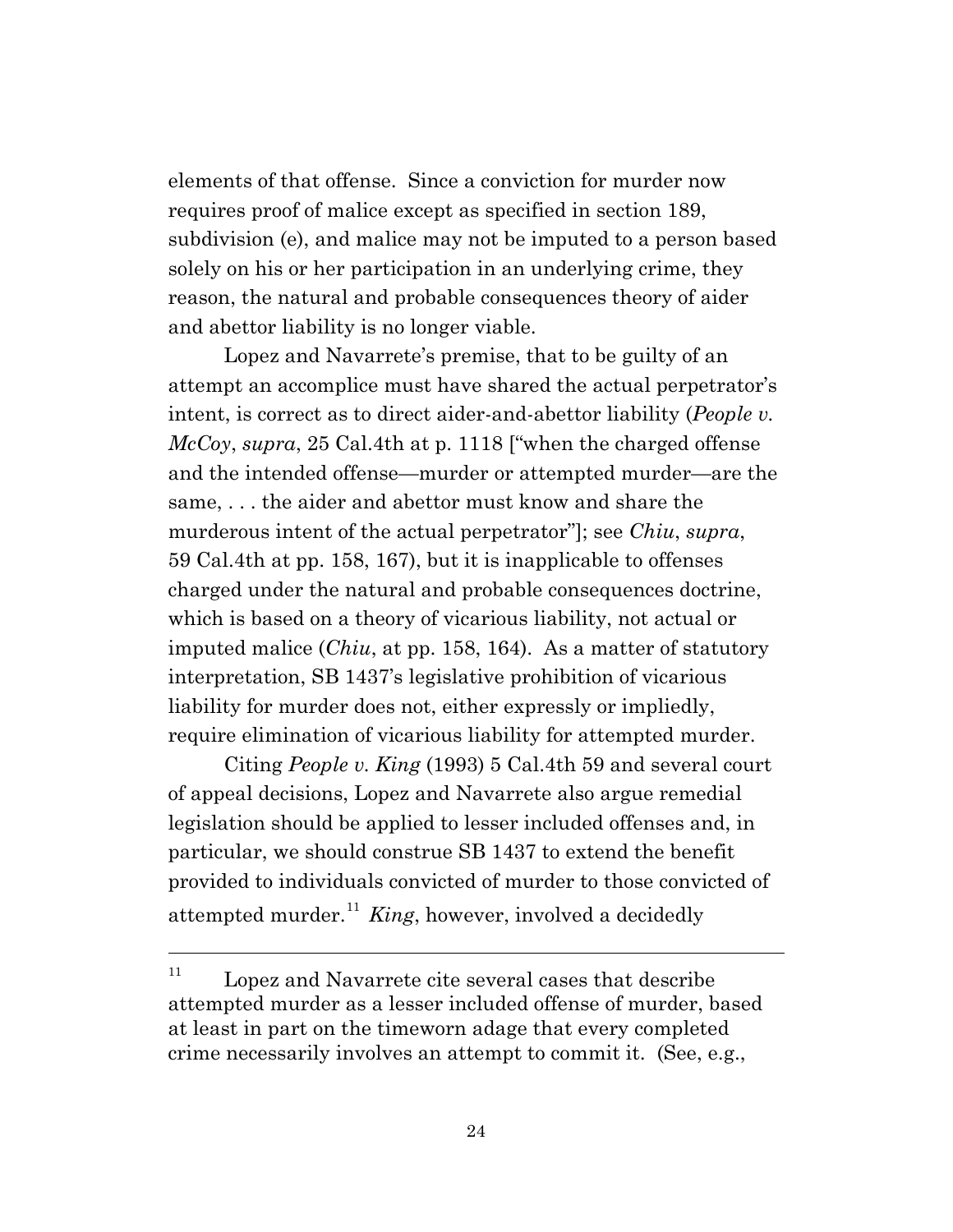different situation in which a series of then-operative provisions of the Penal Code and the Welfare and Institutions Code, combined with prior decisions of the Supreme Court, on their face permitted a person under the age of 18 who had committed first degree murder and was tried as an adult to be sentenced to the California Youth Authority (CYA), while the same person who had attempted but failed to commit the same crime was not eligible for CYA, but instead was to be sentenced to prison. (*Id.* at pp. 62-63.) Recognizing that this result made no sense, and reviewing the legislative history of the statutory change that created the anomaly, the Court explained, "The clear legislative intent to make first degree murderers under the age of 18—and by extension those who attempt but fail to commit the crime eligible for CYA should prevail over any irrational result caused by the amendment of different statutes in separate codes at different times for unrelated purposes. '[T]he "plain meaning" rule does not prohibit a court from determining whether the literal meaning of a statute comports with its purpose or whether such a construction of one provision is consistent ent with other provisions of the statute.'" (*Id*. at p. 69.)

*People v. Davidson* (2008) 159 Cal.App.4th 205, 210; see generally *People v. Vanderbilt* (1926) 199 Cal. 461, 463.) The continued validity of those statements is by no means apparent given the Supreme Court's holding in *People v. Bailey* (2012) 54 Cal.4th 740, 749, that "[u]nder the elements test, attempt to escape is not a lesser included offense of escape since it requires additional proof that the prisoner actually intended to escape." Similarly, the crime of attempted murder requires proof of the "specific intent to kill" (see *People v. Lee* (2003) 31 Cal.4th 613, 623), which is not necessarily an element of (implied malice) murder.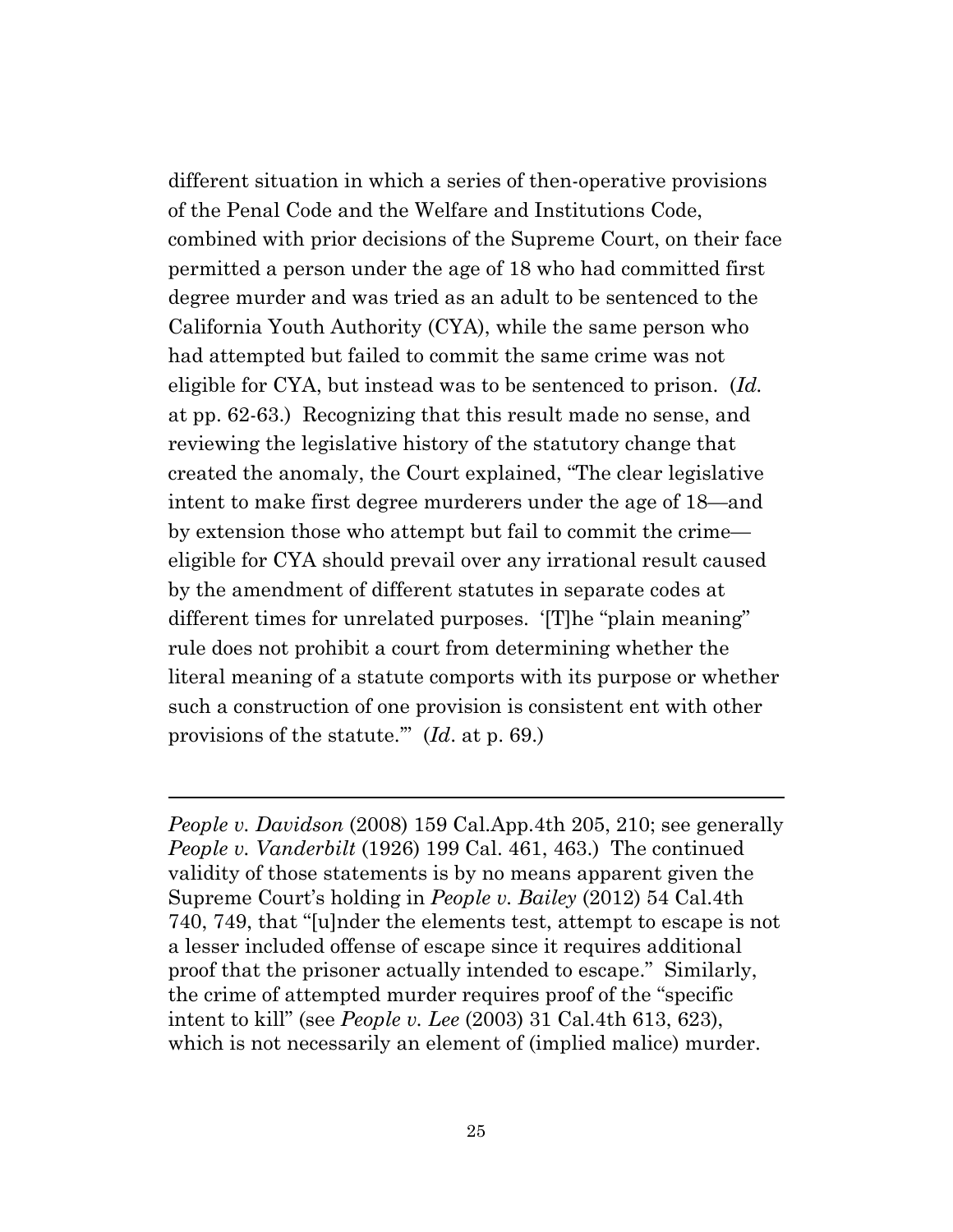Here, in contrast, we are not dealing with "amendments of different statutes in separate codes at different times" leading to an unintended result, but a single piece of legislation in which the Legislature unequivocally elected, both in the words it chose and its statement of purpose, to provide a benefit to one category of aiders and abettors prosecuted under the natural and probable consequences doctrine—those facing the lengthiest prison sentences—and not to others. *People v. King*, *supra*, 5 Cal.4th 59, like Lopez and Navarrete's other arguments, does not justify a departure from the plain meaning of SB 1437.

3. *The Legislature's Decision To Limit the Reform of Aider and Abettor Liability Under the Natural and Probable Consequences Doctrine to Instances Where the Nontarget Offense Is Murder Does Not Violate Equal Protection*

If SB 1437 does not include individuals charged with, or convicted of, attempted murder under the natural and probable consequences doctrine, Lopez and Navarrete contend, then the Legislature's reform effort violates principles of equal protection because it is irrationally underinclusive, permitting imposition of a more severe penalty on an accomplice under the natural and probable consequences doctrine when the victim of the nontarget assault survives than when the victim is killed.<sup>12</sup> As a remedy,

<span id="page-25-0"></span> $12$  Lopez and Navarrete have urged us to avoid this issue by applying the canon of constitutional avoidance and interpreting SB 1437 to prohibit convictions for attempted murder under the natural and probable consequences doctrine. This wellestablished principle of statutory construction, however, "'is qualified by the proposition that "avoidance of a difficulty will not be pressed to the point of disingenuous evasion."'" (*People v. Gutierrez* (2014) 58 Cal.4th 1354, 1373; see *People v. Buza* (2018) 4 Cal.5th 658, 682 ["a statute will be interpreted to avoid serious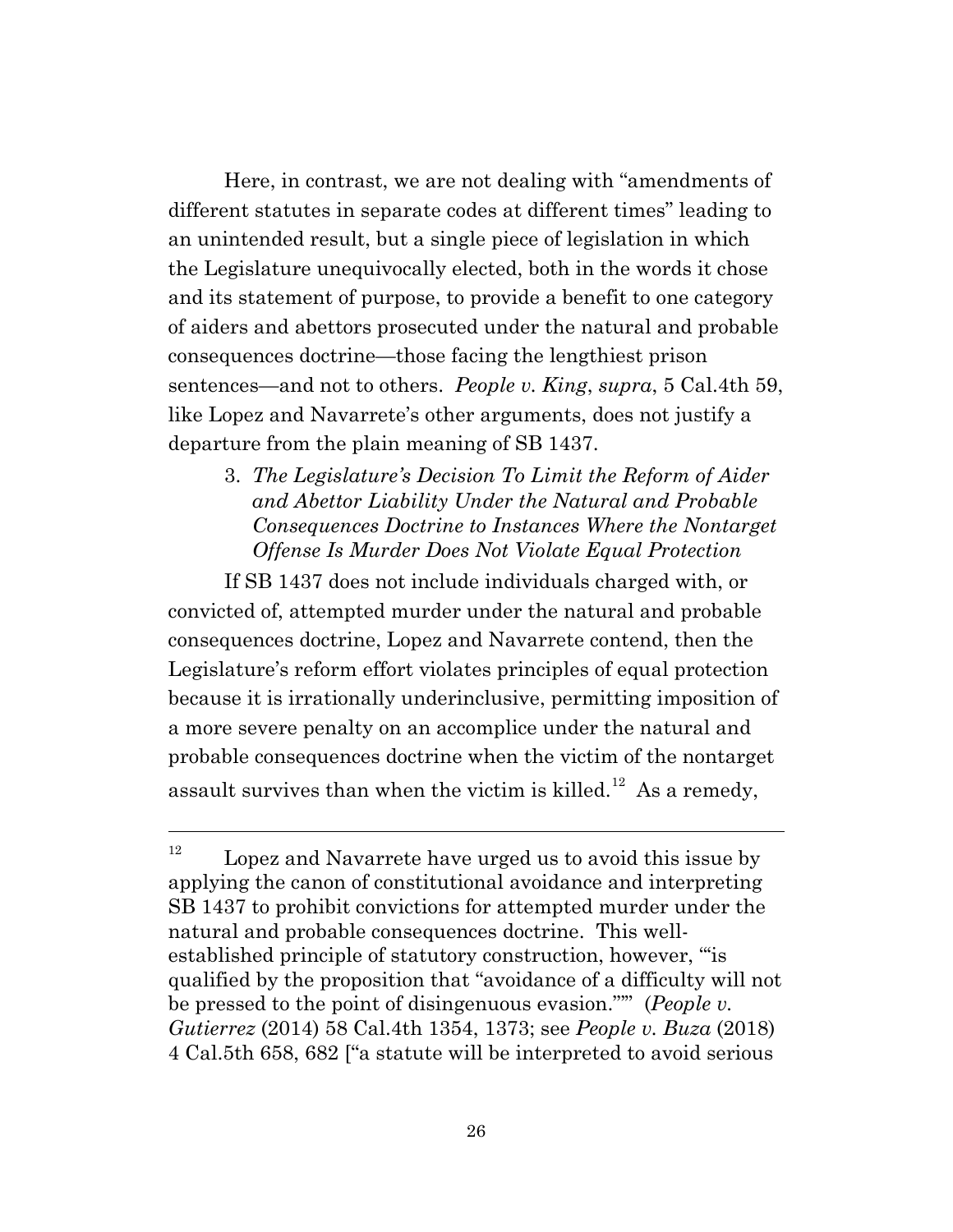rather than striking SB 1437's ameliorative revision of section 188, they implicitly propose we rewrite the legislation to expand its scope, a rarely used but nonetheless permissible judicial tool. (See, e.g., *Kopp v. Fair Pol. Practices Com.* (1995) 11 Cal.4th 607, 641 ["it is appropriate in some situations for courts to reform—i.e., 'rewrite'—enactments in order to avoid constitutional infirmity, when doing so 'is more consistent with legislative intent than the result that would attend outright invalidation.' . . .[L]ike the high court, we have reformed statutes to preserve their constitutionality in cases concerning classification otherwise invalid under the equal protection clause"].)

Both the federal and California Constitutions guarantee that no person shall be "den[ied] . . . the equal protection of the laws." (U.S. Const., 14th Amend.; Cal. Const., art. I, § 7.) Equal protection of the laws simply means that similarly situated persons shall be treated in like manner unless there is a sufficiently good reason to treat them differently. (*People v. Morales* (2016) 63 Cal.4th 399, 408; *Engquist v. Oregon Dept. of*

constitutional questions if such an interpretation is fairly possible"]; *People v Garcia* (2017) 2 Cal.5th 792, 815 ["The canon of constitutional avoidance is a tool of statutory interpretation that permits us to select between competing plausible interpretations of statutory text. It does not permit us to '"'do[] violence to the reasonable meaning of the language used'"' [citation], nor does it provide 'a method of adjudicating constitutional questions by other means' [citation]"].) As discussed, the language of SB 1437 is unambiguous on this point and is not susceptible of the reading suggested by Lopez and Navarrete. Accordingly, we must directly confront the constitutional question they pose.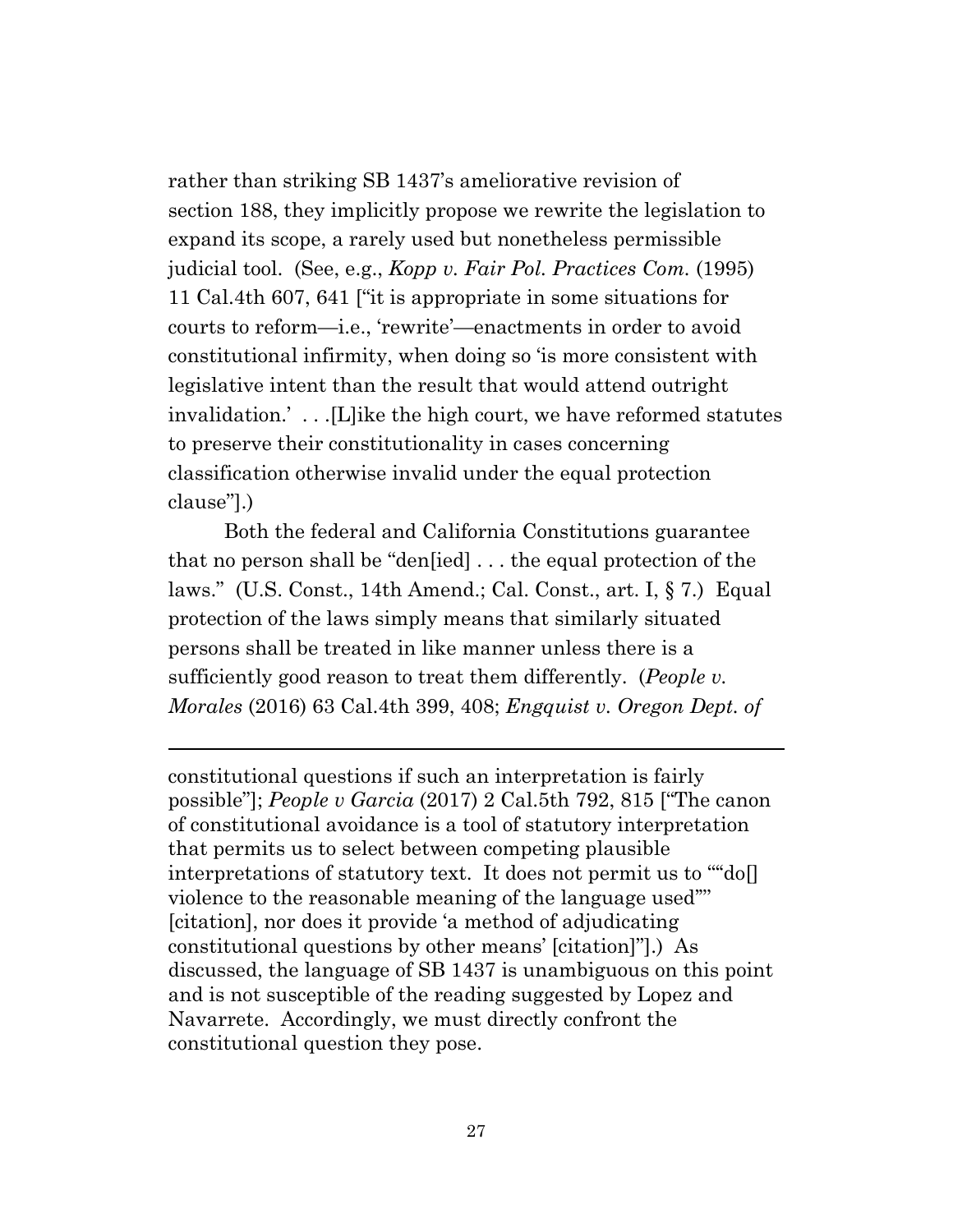*Agriculture* (2008) 553 U.S. 591, 602 [128 S.Ct. 2146, 170 L.Ed.2d 975]; see *People v. Chatman* (2018) 4 Cal.5th 277, 289 ["our precedent has not distinguished the state and federal guarantees of equal protection for claims arising from allegedly unequal consequences with different types of criminal offenses"]; *Johnson v. Department of Justice* (2015) 60 Cal.4th 871, 881 [federal and state equal protection guarantees have similar interpretation].)

The first step in evaluating any equal protection claim is determining whether there are two groups of individuals who are ""similarly situated with respect to the legitimate purpose of the law"'" but are being treated differently. (*People v. Barrett* (2012) 54 Cal.4th 1081, 1107; accord, *Cooley v. Superior Court* (2002) 29 Cal.4th 228, 253 [to prevail on an equal protection challenge, a party must first establish that "'the state has adopted a classification that affects two or more *similarly situated* groups in an unequal manner'"]; *People v. Castel* (2017) 12 Cal.App.5th 1321, 1326.) If the two groups are not similarly situated or are not being treated differently, then there can be no equal protection violation.

If such a classification of similarly situated individuals exists, a court must next ascertain whether the Legislature has a constitutionally sufficient reason to treat the groups differently. (*People v. Chatman*, *supra*, 4 Cal.5th at p. 288; *In re Marriage Cases* (2008) 43 Cal.4th 757, 831.) Unless the groups are defined by word or effect as members of a "suspect classification" (such as race, national origin or gender) or the law affects a fundamental right (such as the right to vote or the right to marry), a law will be upheld as long as there is any "*rational* relationship between the disparity of treatment and some legitimate governmental purpose." (*Chatman*, at pp. 288-289; *Johnson v. Department of*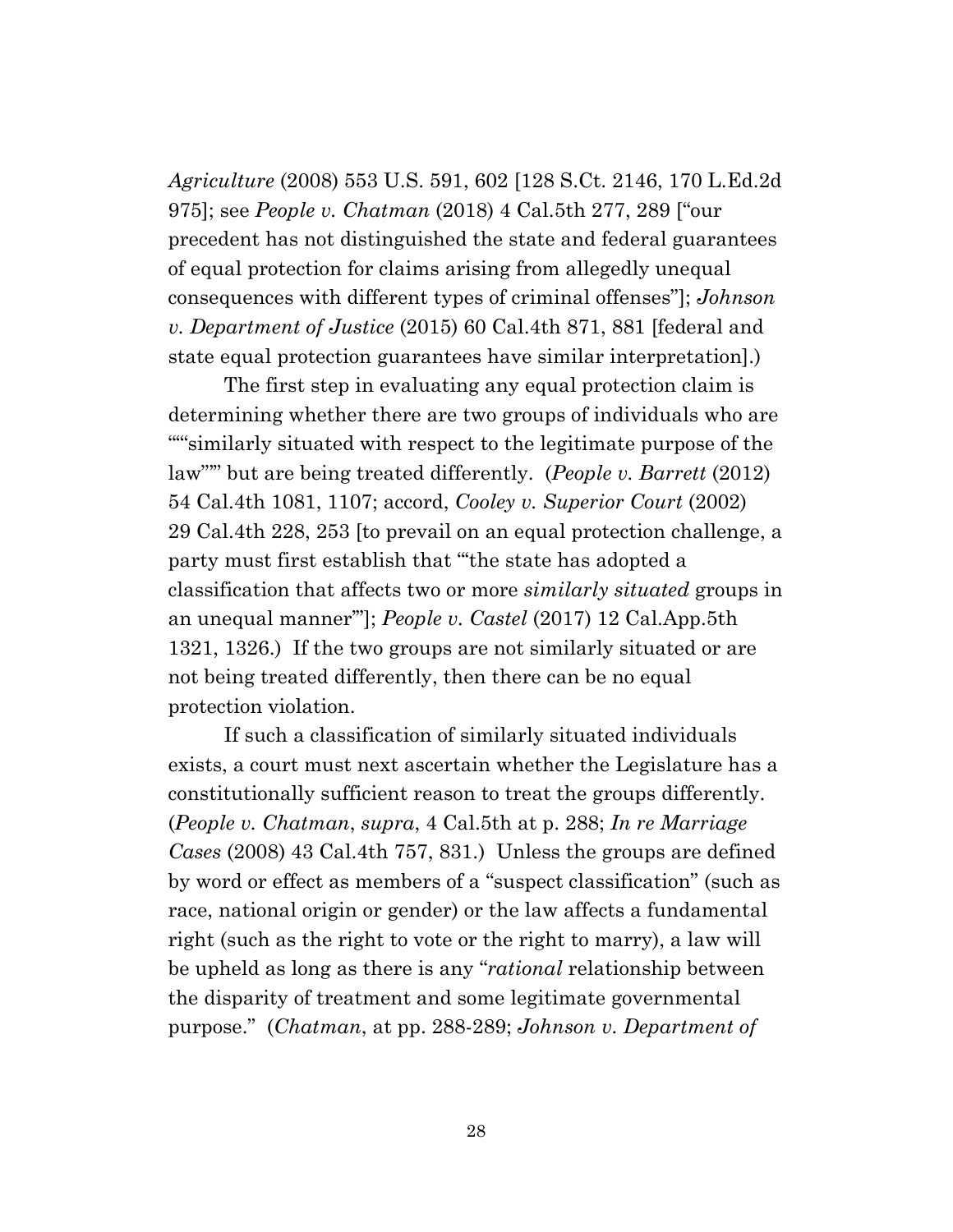*Justice*, *supra*, 60 Cal.4th at p. 881.) "'This standard of rationality does not depend upon whether lawmakers ever actually articulated the purpose they sought to achieve. Nor must the underlying rationale be empirically substantiated. [Citation.] While the realities of the subject matter cannot be completely ignored [citation], a court may engage in "'rational speculation'" as to the justifications for the legislative choice [citation]. It is immaterial for rational basis review "whether or not" any such speculation has "a foundation in the record."' . . . If a plausible basis exists for the disparity, courts may not secondguess its '"wisdom, fairness, or logic."'" (*Johnson*, at p. 881; see *Warden v. State Bar* (1999) 21 Cal.4th 628, 644 [when the challenged statutory classification of similarly situated individuals "neither proceeds along suspect lines nor infringes fundamental constitutional rights," it "must be upheld against [an] equal protection challenge *if there is any reasonably conceivable state of facts that could provide a rational basis for the classification*"].)

Lopez and Navarrete's equal protection argument fails each of these two necessary steps in the constitutional analysis.

> a. *Individuals convicted of murder and those convicted of attempted murder under the natural and probable consequences doctrine are not similarly situated*

The first inquiry in an equal protection analysis "is not whether persons are similarly situated for all purposes, but 'whether they are similarly situated for purposes of the law challenged.'" (*Cooley v. Superior Court*, *supra*, 29 Cal.4th at p. 253; accord, *People v. Valencia* (2017) 3 Cal.5th 347, 376.) "Where two or more groups are properly distinguishable for purposes of the challenged law, it is immaterial if they are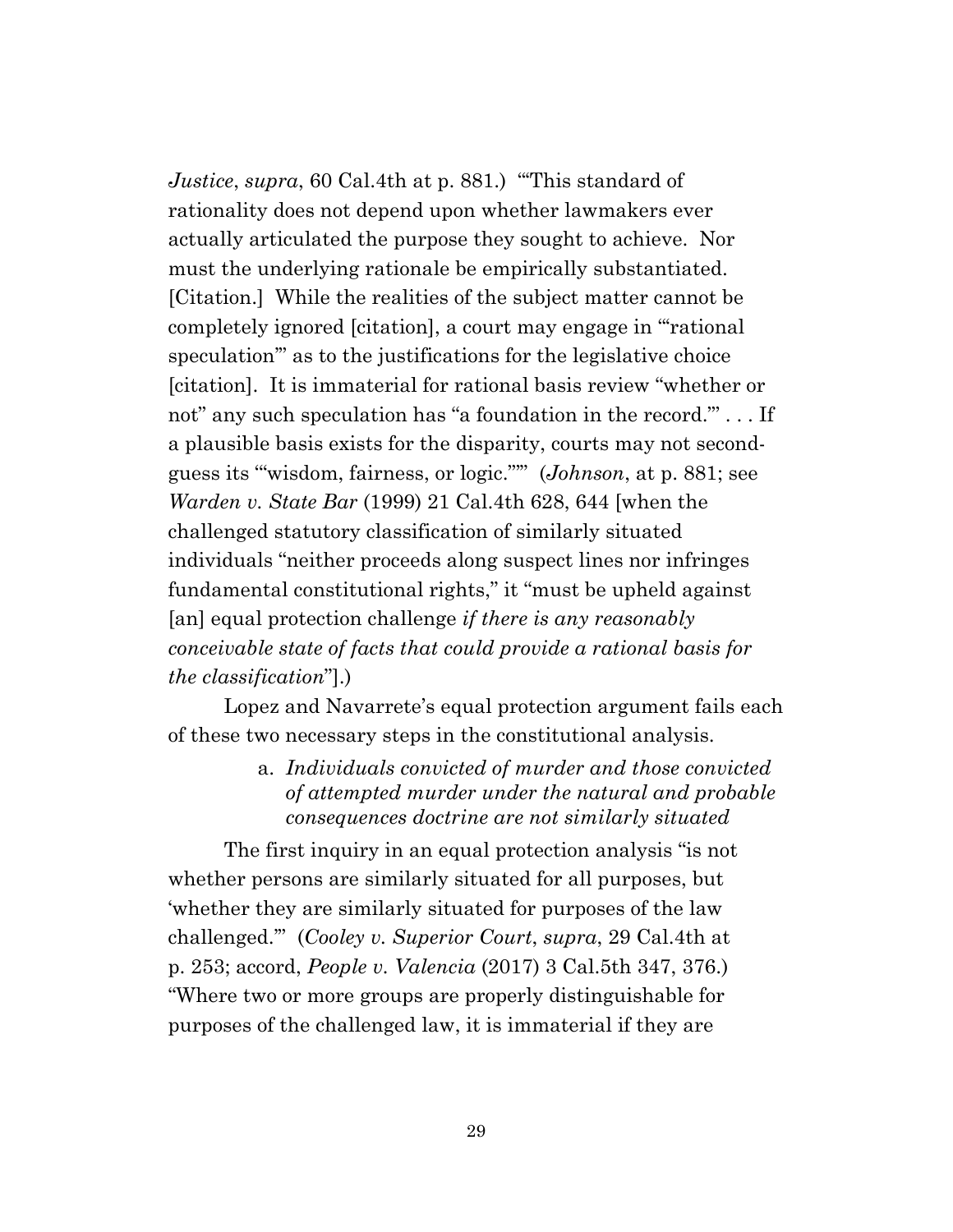indistinguishable in other respects." (*People v. Barrett*, *supra*, 54 Cal.4th at p. 1107.)

The aim of SB 1437, as clearly articulated in the Legislature's findings and declarations, is to effect "statutory changes to more equitably sentence offenders in accordance with their involvement in homicides." (Stats. 2018, ch. 1015, § 1, subd. (b).) The legitimacy of that legislative goal cannot seriously be questioned. For purposes of that appropriate legislative objective, those charged with, or found guilty of, murder are, by definition, not similarly situated with individuals who face other, less serious charges.

This distinction is not merely a matter of semantics: Murder and attempted murder are separate crimes. (See *People v. Marinelli* (2014) 225 Cal.App.4th 1, 5 ["[i]t is well established that '"[a]n attempt is an offense 'separate' and 'distinct' from the completed crime"'"]; *People v. Lewis* (2006) 146 Cal.App.4th 294, 298 [same]; *People v. Reed*, *supra*, 129 Cal.App.4th at p. 1283 [same].) And murder is punished more severely than attempted murder. (Compare § 190, subd. (a) [penalty for first and second degree murder] with § 664 [penalty for attempted murder and attempted willful, deliberate and premeditated murder].) These different penal consequences necessarily mean, for purposes of sentencing reform, an individual charged with, or convicted of, murder under the natural and probable consequences doctrine is not similarly situated to an individual confronting a charge of attempted murder (or, possibly, only aggravated assault) under the doctrine. (Cf. *People v. Valencia*, *supra*, 3 Cal.5th at pp. 375- 376 [individuals eligible for resentencing under Proposition 47 and Proposition 36 are not similarly situated; the two propositions operate with respect to "very different populations of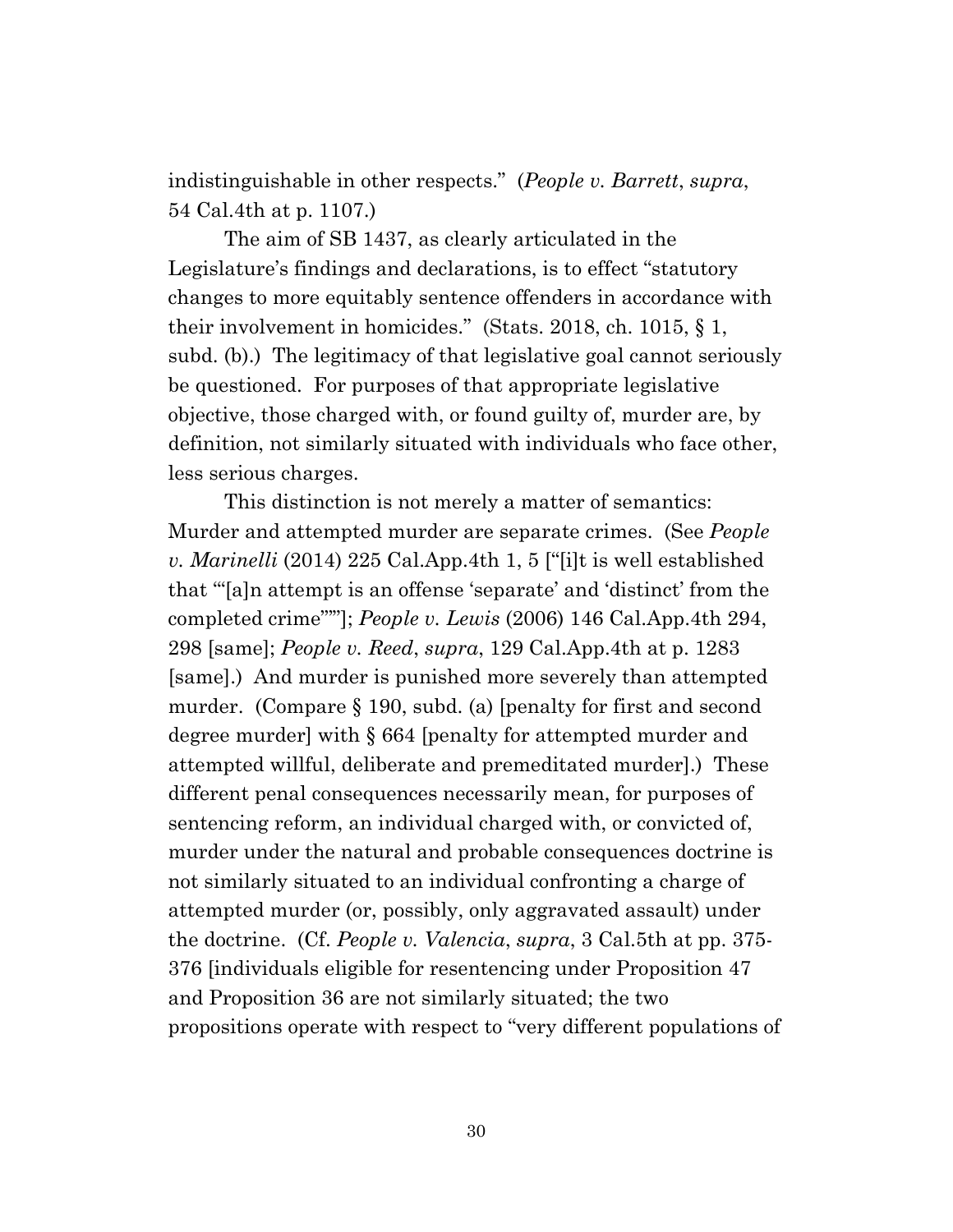offenders"].) The Legislature is permitted to treat these two groups of criminals differently.

> b. *The Legislature's limitation of SB 1437 to individuals convicted of murder under the natural and probable consequences doctrine is subject to rational basis review*

Personal liberty is a fundamental interest for purposes of equal protection analysis. (*People v. Olivas* (1976) 17 Cal.3d 236, 251 ["personal liberty is an interest which is entitled to the same protection as other fundamental interests"]; see *In re Hop* (1981) 29 Cal.3d 82, 89.) However, as the Supreme Court explained in *People v. Wilkinson* (2004) 33 Cal.4th 821 (*Wilkinson*), in which it applied rational basis review to uphold a statutory scheme permitting a defendant to be charged with violating section 243.1, which makes it a felony to commit battery on a custodial officer in the performance of his or her duties, while under section 243, subdivision (c)(1), the crime of battery on a custodial officer causing injury may be charged as either a misdemeanor or a felony: "The language in *Olivas* could be interpreted to require application of the strict scrutiny standard whenever one challenges upon equal protection grounds a penal statute or statutes that authorize different sentences for comparable crimes, because such statutes always implicate the right to 'personal liberty' of the affected individuals. Nevertheless, *Olivas* properly has not been read so broadly. . . . 'California courts have never accepted the general proposition that "all criminal laws, because they may result in a defendant's incarceration, are perforce subject to strict judicial scrutiny."'" (*Wilkinson*, at p. 838; see *People v. Bell* (1996) 45 Cal.App.4th 1030, 1049 [a broad reading of *Olivas* would "intrude[] too heavily on the police power and the Legislature's prerogative to set criminal justice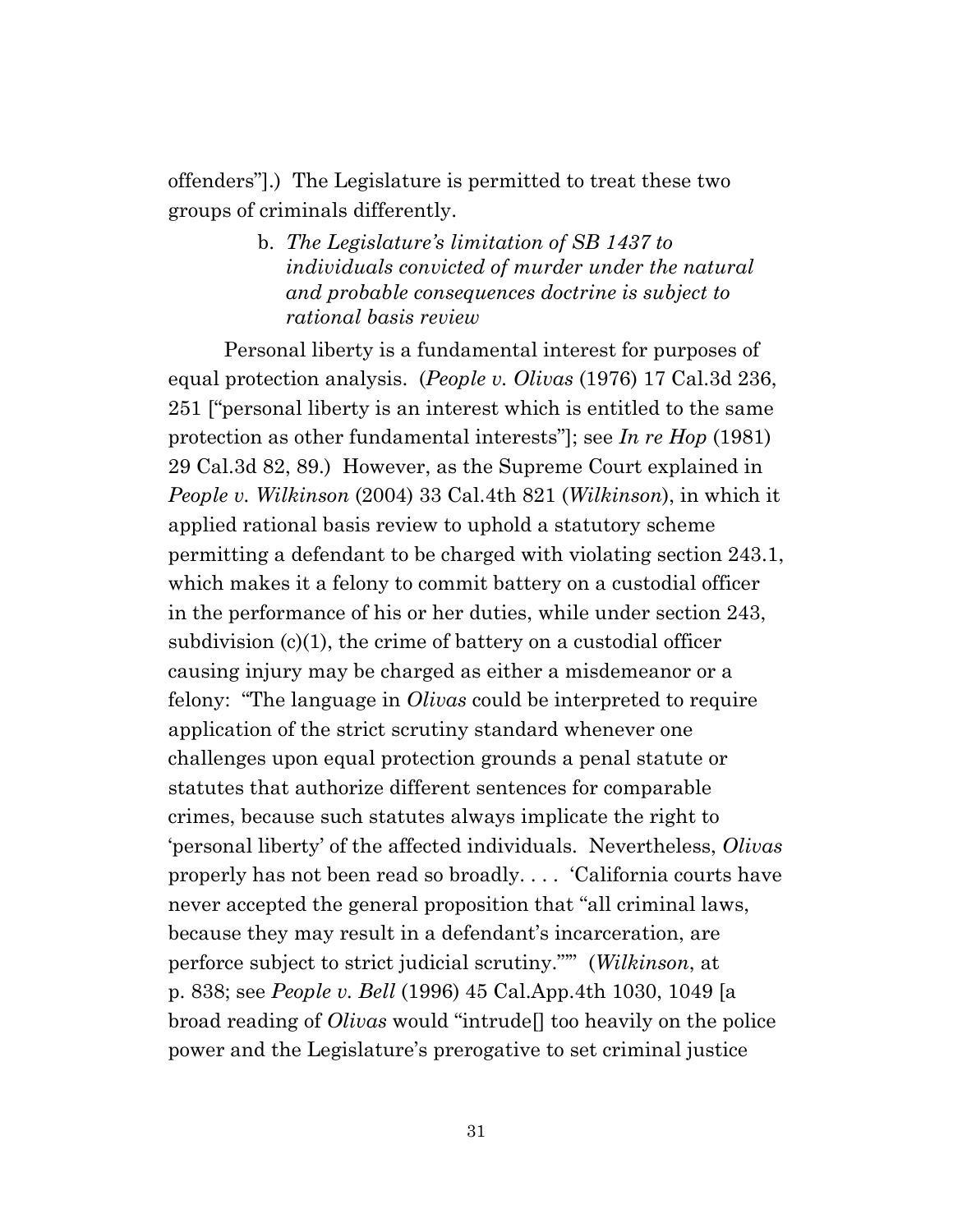policy"]; *People v. Mitchell* (1994) 30 Cal.App.4th 783, 796 ["[d]etermining gradations of culpability . . . does not implicate the strict scrutiny test for equal protection purposes"]; see also *People v. Silva* (1994) 27 Cal.App.4th 1160, 1167.)

Thus, in *Wilkinson*, *supra*, 33 Cal.4th at page 838 the Supreme Court held a defendant "'does not have a fundamental interest in a specific term of imprisonment or in the designation a particular crime receives.'" (Accord, *People v. K.P.* (2018) 30 Cal.App.5th 331, 343 [rejecting argument strict scrutiny review must be applied to constitutional challenge to exclusion of individuals found not guilty by reason of insanity from ameliorative provisions of legislation making imposition of formerly mandatory firearm-use enhancements discretionary; "where the issue is not whether a deprivation of an individual's liberty will occur, but rather the duration of that deprivation, rational basis review is appropriate"]; see *People v. Ward* (2008) 167 Cal.App.4th 252, 258 [applying rational basis review to a constitutional change to statutes imposing different penalties for possession for sale of cocaine base and cocaine powder].) As in *Wilkinson* and *K.P*., the issue here is one of the Legislature's power to define crimes and fix penalties. We, therefore, apply rational basis review to determine whether the Legislature's limitation of the ameliorative provisions of SB 1437 was justified.

> c. *A plausible basis exists for the Legislature's decision to provide relief only to accomplices convicted of murder under the natural and probable consequences doctrine*

A fundamental principle of rational-basis equal protection review, articulated by both the United States and California Supreme Courts, is "the propriety of a legislature's taking reform '"one step at a time, addressing itself to the phase of the problem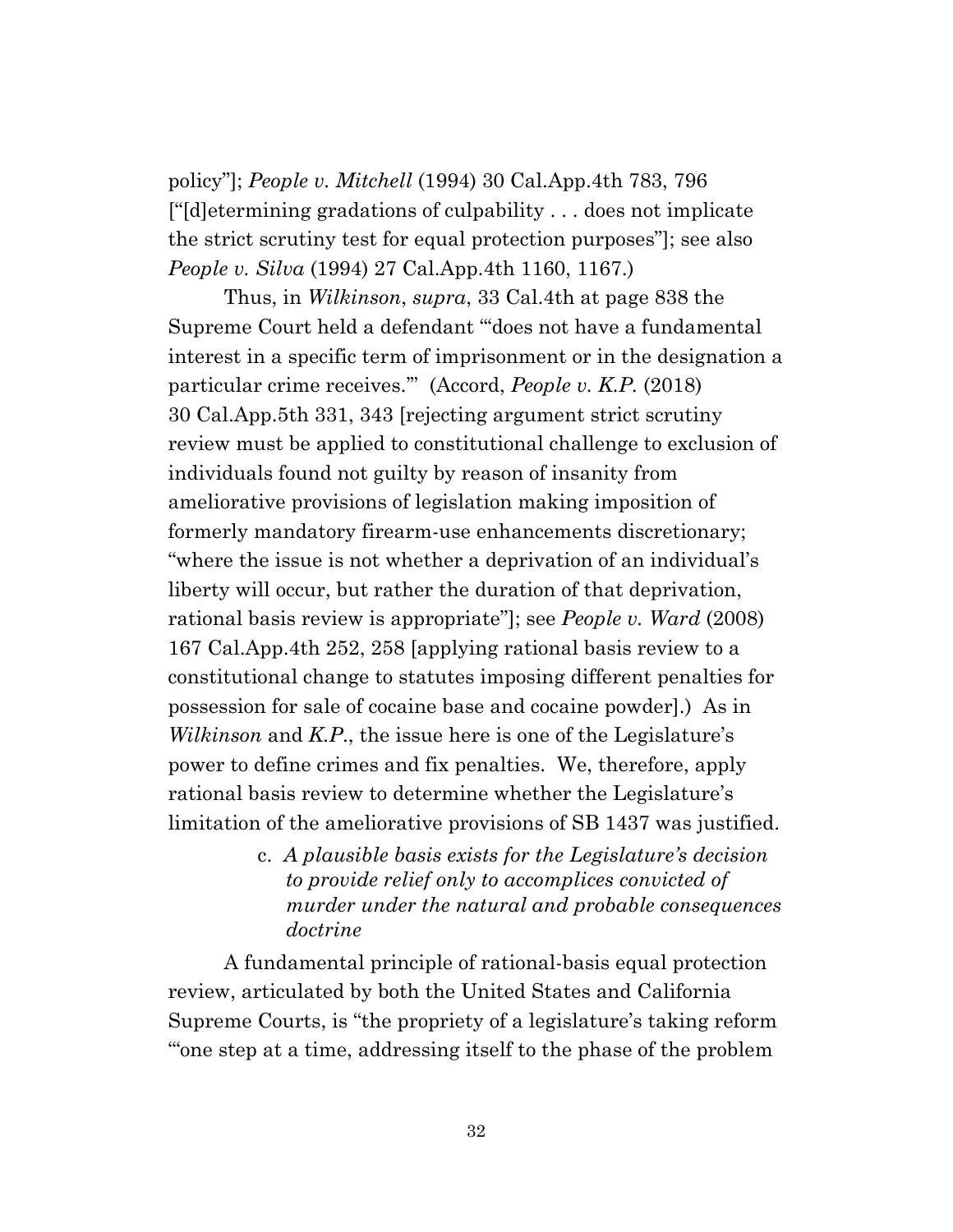which seems most acute to the legislative mind."" (*Kasler v. Lockyer* (2000) 23 Cal.4th 472, 488; accord, *Warden v. State Bar*, *supra*, 21 Cal.4th at p. 644 ["under the rational relationship test, the state may recognize that different categories or classes of persons within a larger classification may pose varying degrees of risk of harm, and properly may limit a regulation to those classes of persons as to whom the need for regulation is thought to be more crucial or imperative"]; see *Williamson v. Lee Optical Co.* (1955) 348 U.S. 483, 489 [75 S.Ct. 461, 99 L.Ed. 563] ["Evils in the same field may be of different dimensions and proportions, requiring different remedies. Or so the legislature may think"]; see also *Bowen v. Owens* (1986) 476 U.S. 340, 348 [106 S.Ct. 1881, 90 L.Ed.2d 316] [Congress may chose to proceed cautiously, rather than taking an all-or-nothing approach to addressing a complex problem].)

There may well be sound policy reasons for the Legislature to adopt ameliorative provisions like those in SB 1437 for individuals charged with, or convicted of, attempted murder under the natural and probable consequences doctrine. But the Legislature's decision to limit sentencing reform at this time to offenders in cases of murder is certainly rational. First, the gap between a defendant's culpability in aiding and abetting the target offense and the culpability ordinarily required to convict on the nontarget offense is greater in cases where the nontarget offense is murder, than where the nontarget offense is attempted murder or, in the prosecutor's discretion, aggravated assault. The Legislature could have reasonably concluded reform in murder cases "was more crucial or imperative." (See *Wilkinson*, *supra*, 33 Cal.4th at p. 840 ["[t]he Legislature is responsible for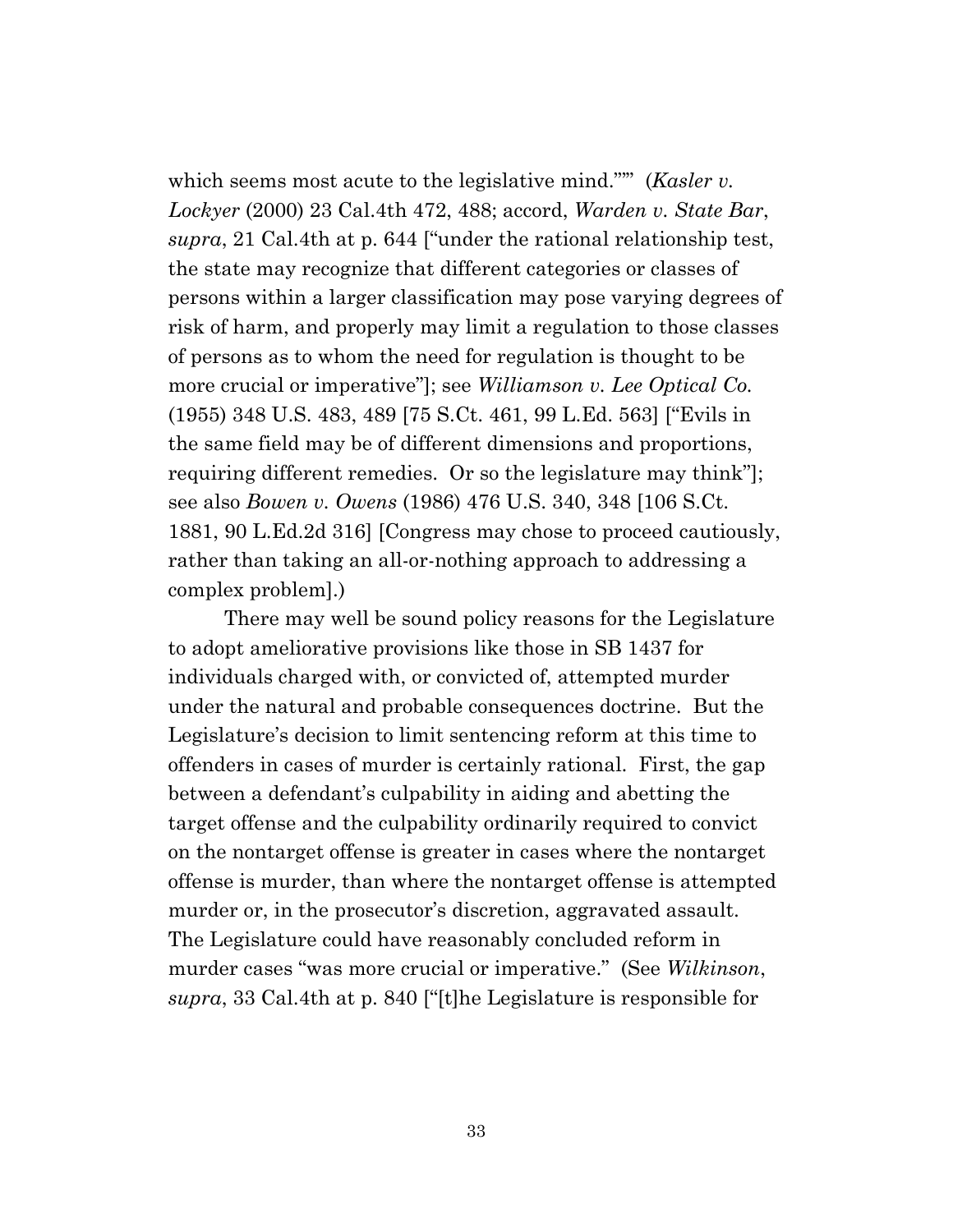determining which class of crimes deserves certain punishments and which crimes should be distinguished from others"].)

Second, the process created in section 1170.95 for those convicted of felony murder or murder under a natural and probable consequences theory to petition the sentencing court to vacate that conviction and to be resentenced is not cost-free. The staff of the Senate Appropriations Committee estimated, if 10 percent of the inmates eligible for relief under SB 1437 petitioned the courts for resentencing, additional court workload costs would approximate  $$7.6$  million.<sup>[13](#page-33-0)</sup> The Committee's report expressed concern that this increase in workload "could result in delayed court services and would put pressure on the General Fund to fund additional staff and resources." (Sen. Com. Appropriations Report, p. 3.) Additional expenditures would also be required to transport petitioners in custody to and from court hearings. (*Ibid*.)

In a world of limited resources, it is reasonable for the Legislature to limit the scope of reform measures to maintain the state's financial integrity. (See *People v. Chatman*, *supra*, 4 Cal.5th at p. 290 ["[p]reserving the government's financial integrity and resources is a legitimate state interest"]; see also *American Bank & Trust Co. v. Community Hospital* (1984) 36 Cal.3d 359, 374 [Legislature has broad leeway in making economic line-drawing determinations]; *People v. Cruz* (2012)

<span id="page-33-0"></span> $13$  In reaching this conclusion the committee staff assumed it would take the superior court an average of four hours to adjudicate a petition from receipt to final order. (Sen. Com. Appropriations Report, p. 3.) Additional judicial branch costs that would be incurred if the superior court's decision was appealed were not considered.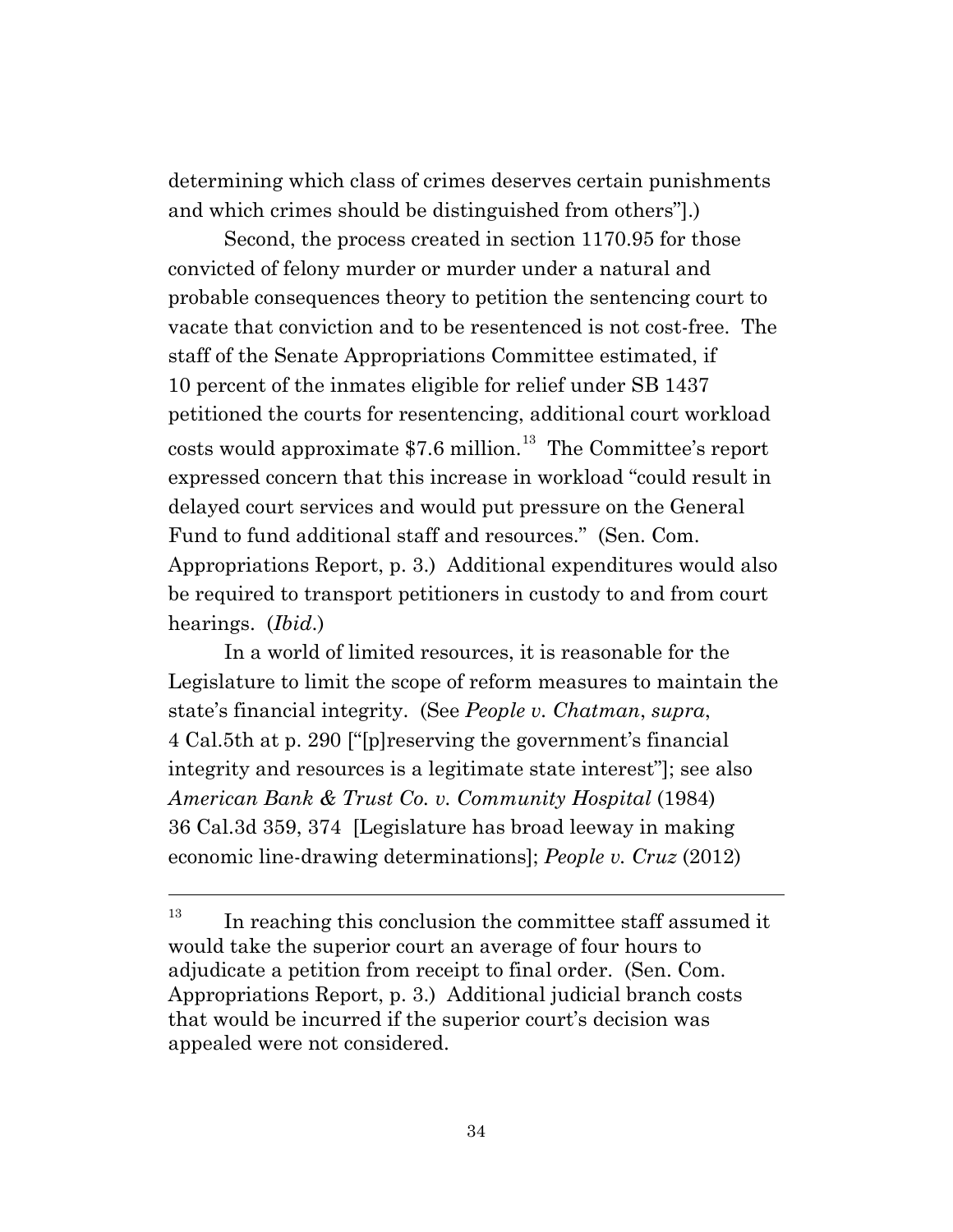207 Cal.App.4th 664, 679 [prospective application of 2011 realignment legislation was "necessary so as not to overwhelm trial court resources by requiring the resentencing of numerous inmates," a legitimate state interest].)

In sum, the distinction drawn by SB 1437 between individuals charged with, or convicted of, murder and attempted murder under the natural and probable consequences doctrine does not violate equal protection.

4. *Whether Lopez's and Navarrete's Convictions for Murder Are Properly Vacated Must Be Determined in the First Instance by the Sentencing Court*

We have considered the effect of SB 1437 on Lopez's and Navarrete's convictions for murder and attempted premeditated murder because the Supreme Court instructed us to do so when it transferred the cause to us pursuant to California Rules of Court, rule 8.528. However, whether Lopez and Navarrete are actually entitled to the benefits of SB 1437 (that is, to have their convictions for murder vacated and to be resentenced on the remaining offenses) must be considered in the first instance by the trial court, following remand, pursuant to the procedures created by section 1170.95, not on direct appeal. (*People v. Anthony*, *supra*, 32 Cal.App.5th at p. 152; *People v Martinez* (2019) 31 Cal.App.5th 719, 727 (*Martinez*).)

> a. *The Estrada rule does not apply when the Legislature has not remained silent on the question of retroactivity*

As thoroughly and persuasively analyzed by our colleagues in Division Five of this court in *Martinez*, *supra*, 31 Cal.App.5th 719, the question of our ability to implement SB 1437 on direct appeal from nonfinal convictions obtained prior to the effective date of the legislation is analytically indistinguishable from the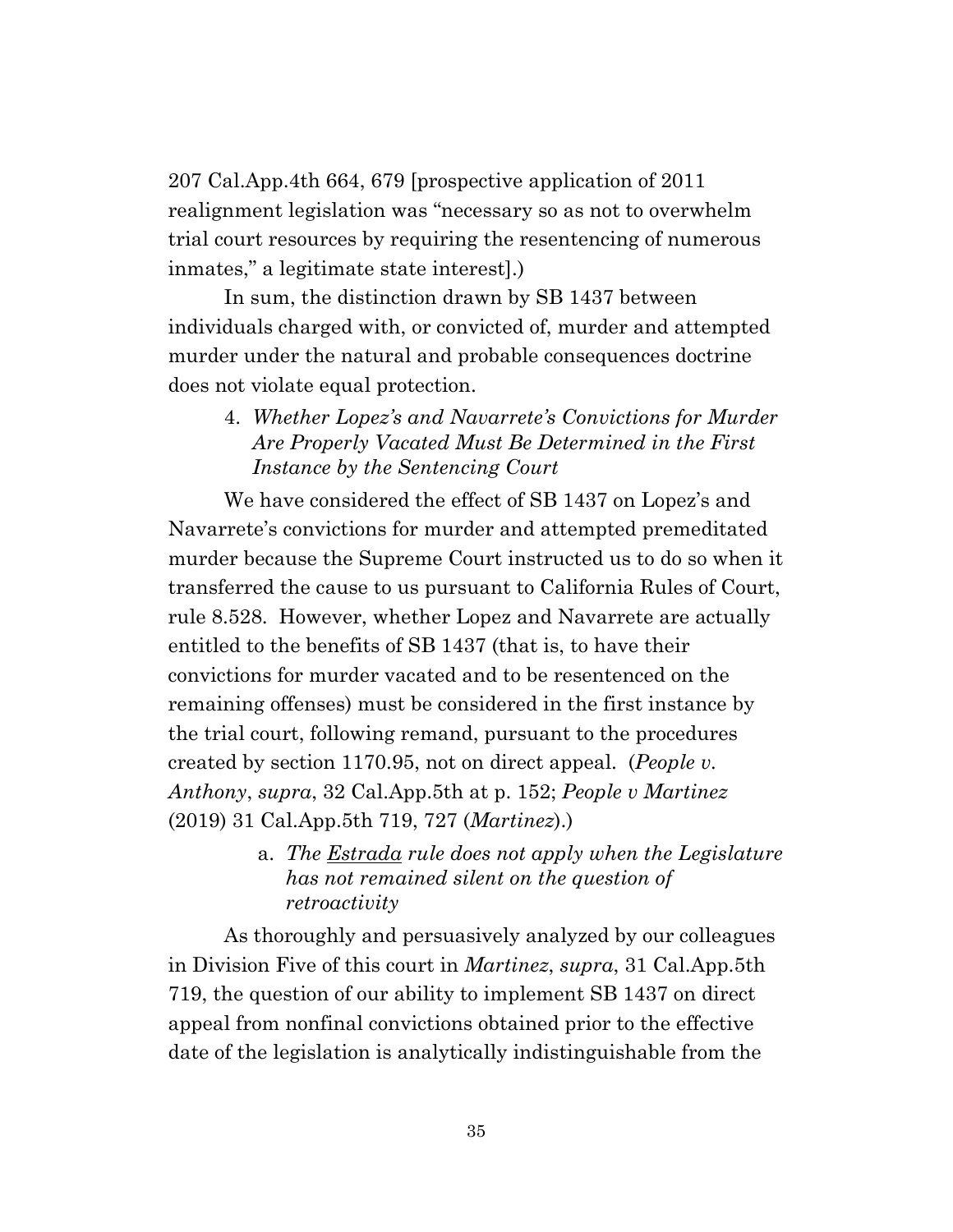comparable issue under Proposition 36 (the Three Strikes Reform Act of 2012), considered by the Supreme Court in *People v. Conley* (2016) 63 Cal.4th 646, and Proposition 47 (the Safe Neighborhoods and Schools Act), addressed in *People v. DeHoyos* (2018) 4 Cal.5th 594. In *Conley* the Court explained that the rule of *In re Estrada* (1965) 63 Cal.2d 740, which presumes that newly enacted legislation lessening a criminal punishment is intended to apply to all cases not yet reduced to final judgment on the statute's effective date, "rests on an inference that, in the absence of contrary indications, a legislative body ordinarily intends for ameliorative changes to the criminal law to extend as broadly as possible, distinguishing only as necessary between sentences that are final and sentences that are not." (*Conley*, at p. 657.) However, when the enacting body creates a specific mechanism for retroactive application of the new lesser punishment to individuals who have previously been sentenced, as was true with both Proposition 36 and Proposition 47, the *Estrada* presumption does not automatically apply. (*Conley*, at p. 658; see *DeHoyos*, at p. 602.) Accordingly, after analyzing the special statutory remedies created by Proposition 36 and Proposition 47 for defendants to use to seek resentencing based on the changes in the law, the Court in *Conley* and *DeHoyos* held those procedures were exclusive; relief was not available on direct appeal. (*Conley*, at pp. 652, 661-662; *DeHoyos*, at p. 603.)

As was true with Proposition 36 and Proposition 47, SB 1437 is not silent on the question of retroactivity. Rather, like the two propositions, SB 1437 provides specific retroactivity rules in section 1170.95, which require a determination of the defendant's entitlement to relief to be made by the sentencing court. (*Martinez*, *supra*, 31 Cal.App.5th at p. 727.) "The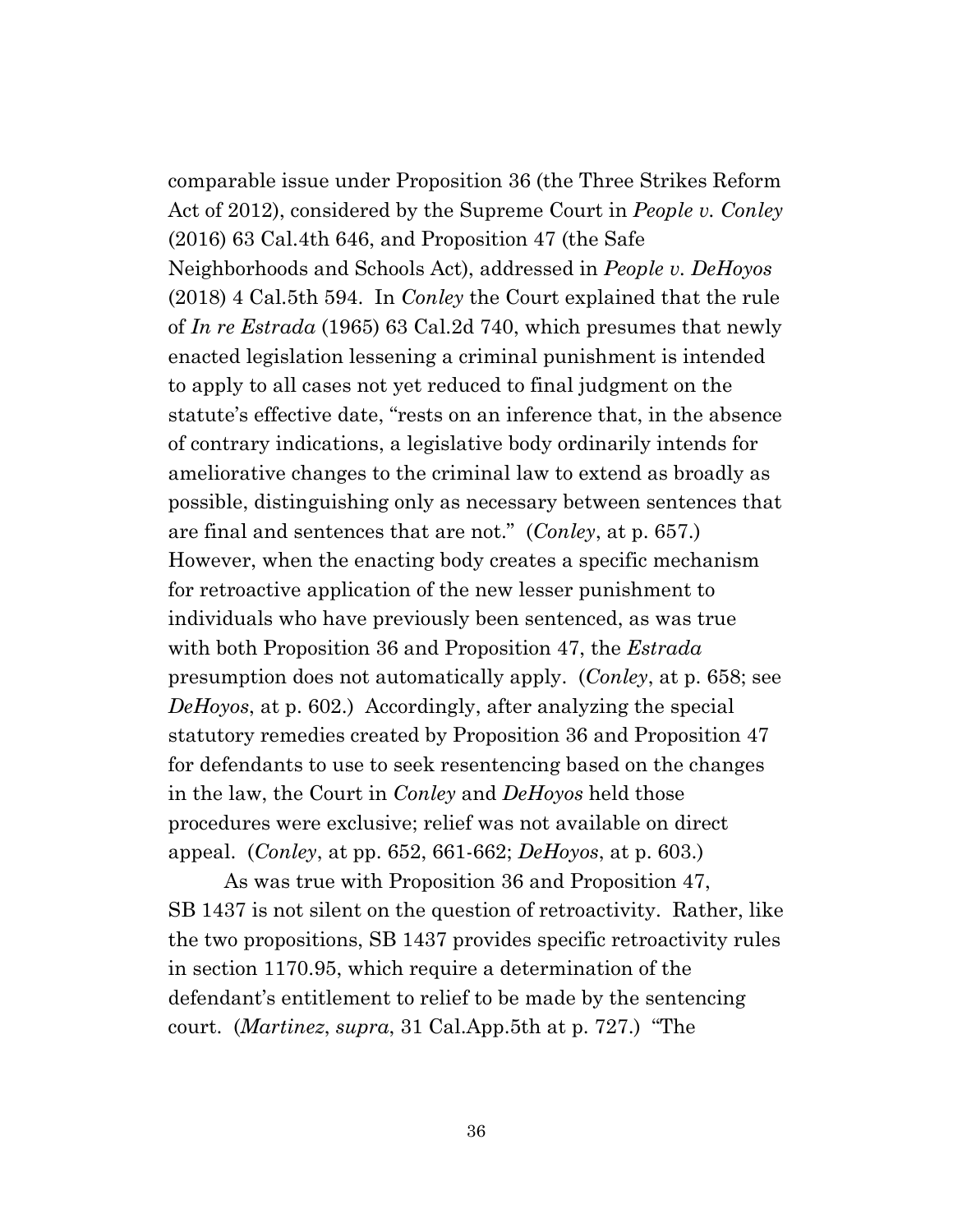petitioning procedure specified in that section applies to persons who have been convicted of felony murder or murder under a natural and probable consequences theory. It creates a special mechanism that allows those persons to file a petition in the sentencing court seeking vacatur of their conviction and resentencing. In doing so, section 1170.95 does not distinguish between persons whose sentences are final and those whose sentences are not. That the Legislature specifically created this mechanism, which facially applies to both final and nonfinal convictions, is a significant indication Senate Bill 1437 should not be applied retroactively to nonfinal convictions on direct appeal." (*Ibid*.; accord, *People v. Anthony*, *supra*, 32 Cal.App.5th at p. 1152.)

The similarities between the postconviction procedures provided in Propositions 36 and 47 and those in section 1170.95 include the authority of the trial court, upon the requisite evidentiary showing, to deny relief to the defendant. In the case of Proposition 36 and Proposition 47, a factual finding the defendant poses an unreasonable risk of danger to public safety disentitles him or her to relief. (See §§ 1170.18, subd. (b), 1170.126, subd. (f).) Under section 1170.95 relief must be denied if the People establish, either based on the record of conviction or through new or additional evidence, that the defendant personally acted with malice.  $(\S 1170.95, \text{subd.} (d)(3))$ . "Providing the parties with the opportunity to go beyond the original record in the petition process, a step unavailable on direct appeal, is strong evidence the Legislature intended for persons seeking the ameliorative benefits of [SB 1437] to proceed via the petitioning process." (*Martinez*, *supra*, 31 Cal.App.5th at p. 728.)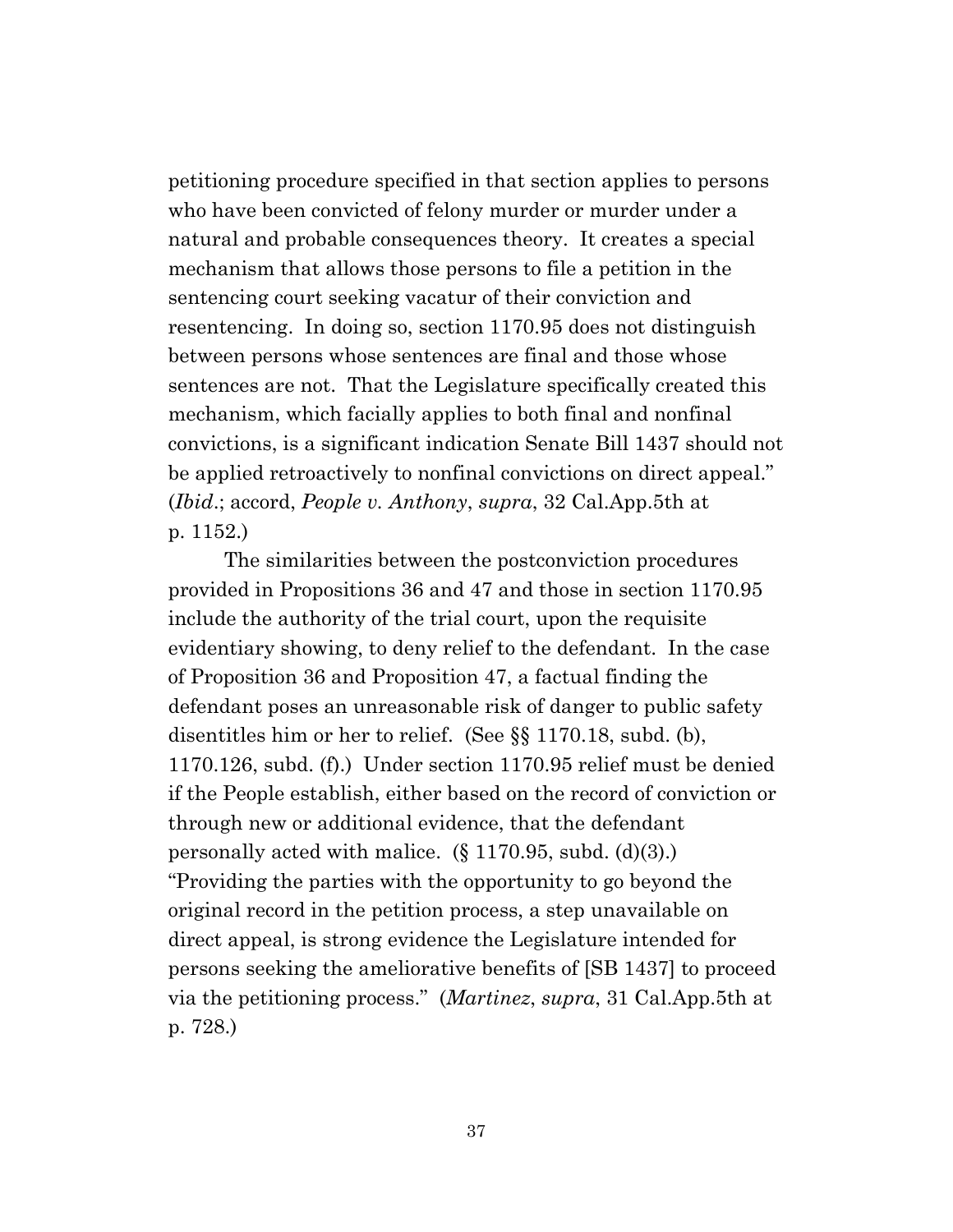# b. *Requiring defendants to seek relief pursuant to section 1170.95 does not deprive them of their right to a jury trial*

Requiring Lopez and Navarrete to pursue relief in the trial court pursuant to section 1170.95, where the trial court can determine they remain liable for murder if the People establish beyond a reasonable doubt they personally acted with malice, does not, as they contend, deprive them of their constitutional right to a jury trial under *Apprendi v. New Jersey* (2000) 530 U.S. 466 [120 S.Ct. 2348, 147 L.Ed.2d 435] and *Alleyne v United States* (2013) 570 U.S. 99 [133 S.Ct. 2151, 186 L.Ed.2d 3[14](#page-37-0)]:<sup>14</sup> "[T]he retroactive relief they are afforded by Senate Bill 1437 is not subject to Sixth Amendment analysis. Rather, the Legislature's changes constituted an act of lenity that does not implicate defendants' Sixth Amendment rights." (*People v. Anthony*, *supra*, 32 Cal.App.5th at pp. 1156-1157; see *People v. Perez* (2018) 4 Cal.5th 1055, 1063-1064 [trial court may determine facts based on new evidence regarding the petitioner's eligibility for resentencing under Proposition 36 because retroactive application of the benefits from the proposition are a legislative act of lenity that does not implicate Sixth Amendment rights; "a factual finding that results in resentencing ineligibility

<span id="page-37-0"></span><sup>14</sup> The Supreme Court in *Apprendi v. New Jersey*, *supra*, 530 U.S. at page 490, held any fact other than a prior conviction that increases the penalty for a crime beyond the statutory maximum must be submitted to a jury and proved beyond a reasonable doubt. In *Alleyne v. United States*, *supra*, 570 U.S. at page 108, it held any fact that increases the mandatory minimum penalty for a crime also must be submitted to a jury and proved beyond a reasonable doubt.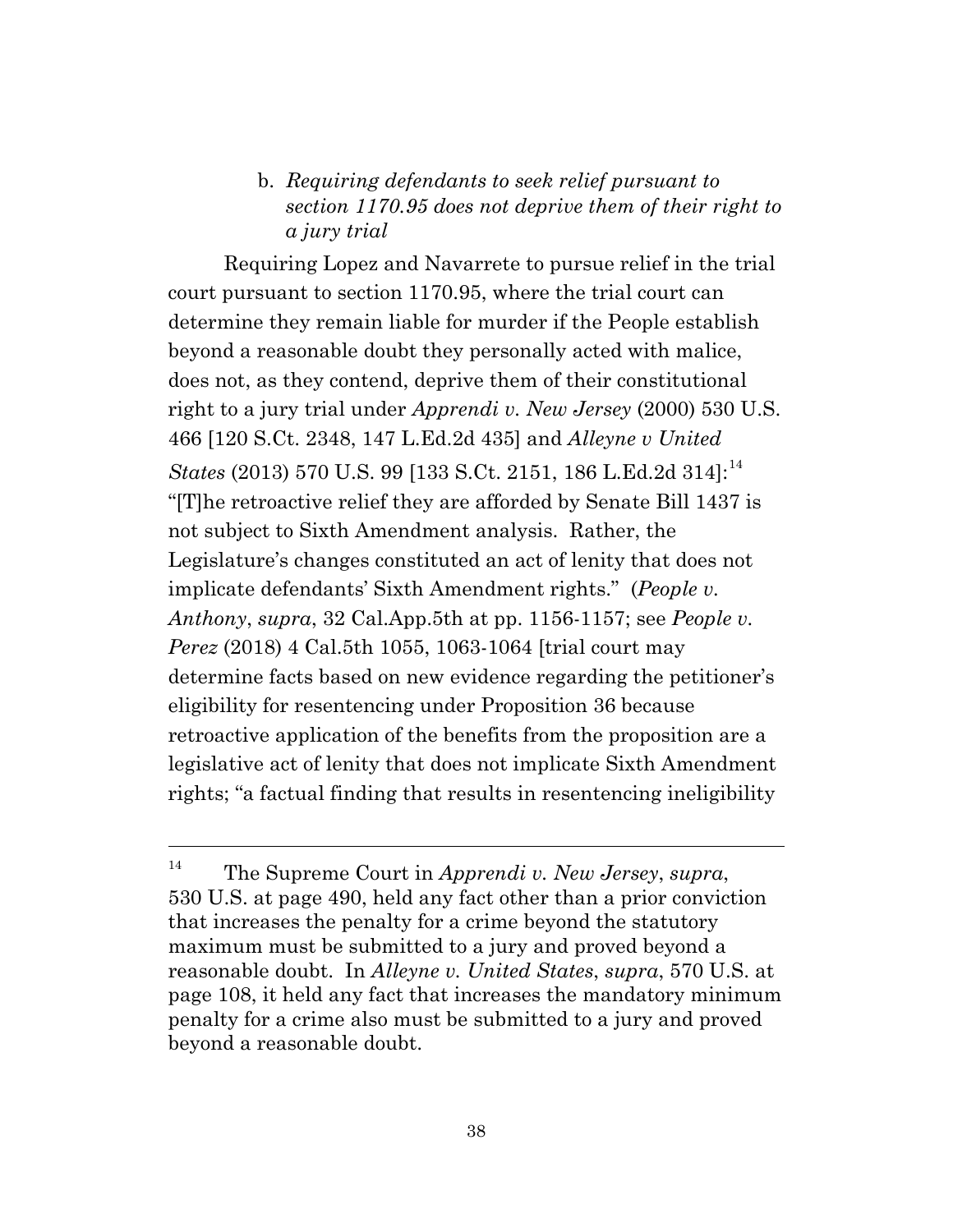does not increase the petitioner's sentence; it simply leaves the original sentence intact"].)

# c. *Requiring defendants to seek relief pursuant to section 1170.95 does not violate section 654*

Relying on language in section 654, subdivision (a), that "[a]n acquittal or conviction and sentence under any one [provision of law] bars a prosecution for the same act or omission under any other," Lopez and Navarrete argue the People should not be given the opportunity to prove their liability for murder under a direct aiding and abetting theory in a section 1170.95 proceeding after they were tried and convicted of murder solely under the now legally untenable natural and probable consequences doctrine. In support of their contention Lopez and Navarrete quote *Kellett v. Superior Court* (1966) 63 Cal.2d 822, 827 (*Kellett*), which held, when "the prosecution is or should be aware of more than one offense in which the same act or course of conduct plays a significant part, all such offenses must be prosecuted in a single proceeding unless joinder is prohibited or severance permitted for good cause. Failure to unite all such offenses will result in a bar to subsequent prosecution of any offense omitted if the initial proceedings culminate in either acquittal or conviction and sentence." (See also *People v. Goolsby* (2015) 62 Cal.4th 360, 362.)

In *Kellett*, however, the Supreme Court was concerned with a new prosecution for an offense, based on the same act or conduct as an earlier prosecution, that was not previously considered by the jury (see *Kellett*, *supra*, 63 Cal.2d at pp. 826- 827), not with the viability of alternative theories for the same substantive offense. Where, as here, a conviction is not reversed on appeal for insufficient evidence but because of a retroactive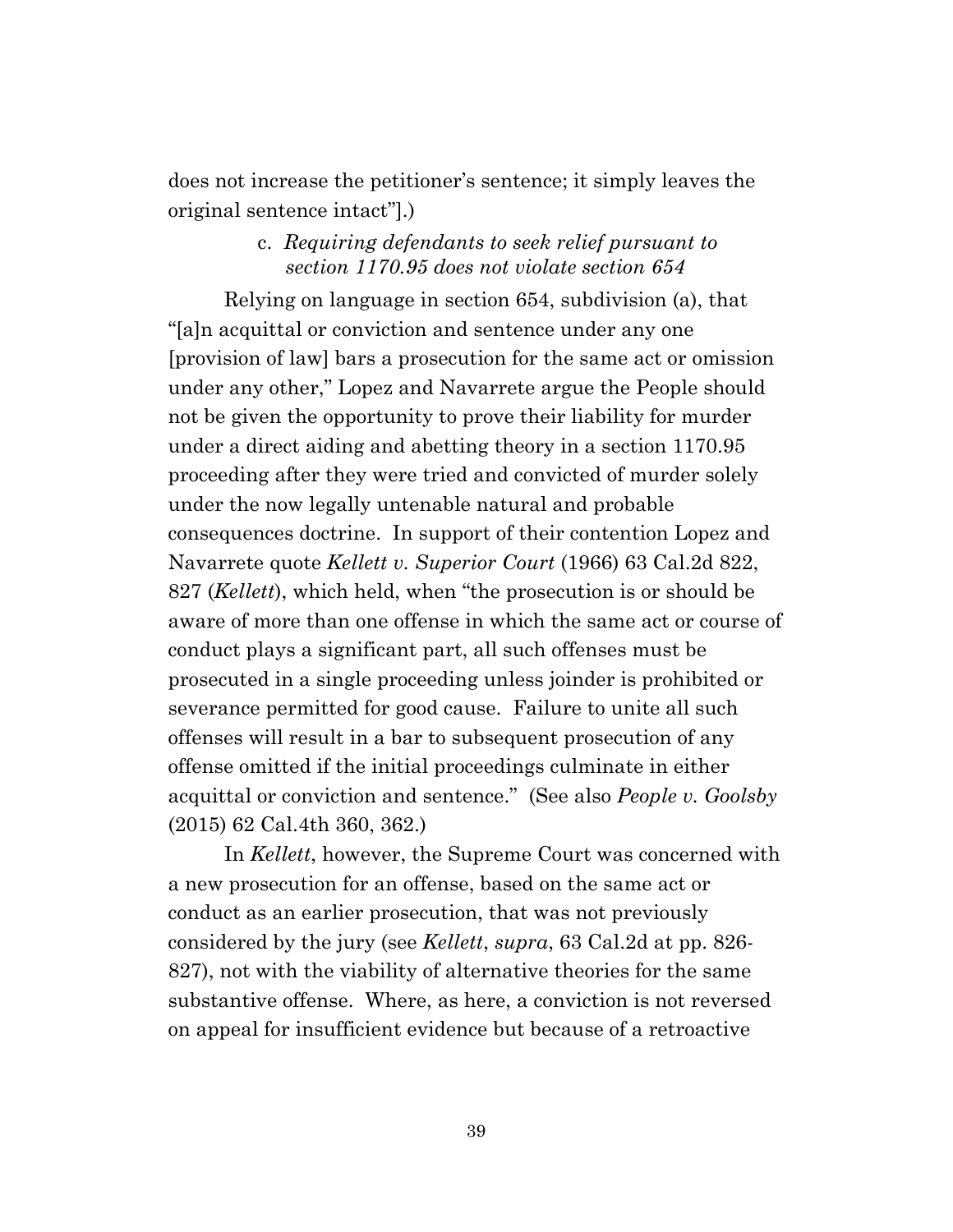change in the law, neither section 654 nor constitutional prohibitions against double jeopardy prevent a retrial. (See *Chiu*, *supra*, 59 Cal.4th at p. 168 [allowing the People to retry charge of first degree murder on a direct aiding and abetting theory when jury may have improperly based prior verdict on natural and probable consequences doctrine]; see also *People v. Gutierrez* (2018) 20 Cal.App.5th 847, 857 [permitting new trial on charge of unauthorized taking of an automobile when evidence of value of automobile not introduced at original trial and Supreme Court had not yet ruled on Proposition 47's applicability to Vehicle Code section 10851]; *People v. Figueroa* (1993) 20 Cal.App.4th 65, 71- 72, fn. 2 [permitting new trial where statutory amendments added new element to offense after original trial].)

In any event, a remand to permit Lopez and Navarrete to petition for relief under section 1170.95 involves a resentencing procedure, not a new prosecution. Section 654 and the cases interpreting it are simply inapplicable in this context.

5. *The Trial Court Properly Instructed the Jury That Lopez and Navarrete Could Be Convicted of Attempted Premeditated Murder Under the Natural and Probable Consequences Doctrine*[15](#page-39-0)

The People's theory of the case was that Lopez, Navarrete and Martinez conspired to commit vandalism and that Ordonez's murder and the attempted murder of Baquiax were the natural and probable consequences of that conspiracy, making Lopez and

<span id="page-39-0"></span><sup>&</sup>lt;sup>15</sup> Because Lopez's and Navarrete's convictions for second degree murder under the natural and probable consequences doctrine are no longer legally viable, we limit our consideration of the issues originally raised on appeal to their challenges to the remaining charges and sentencing enhancements.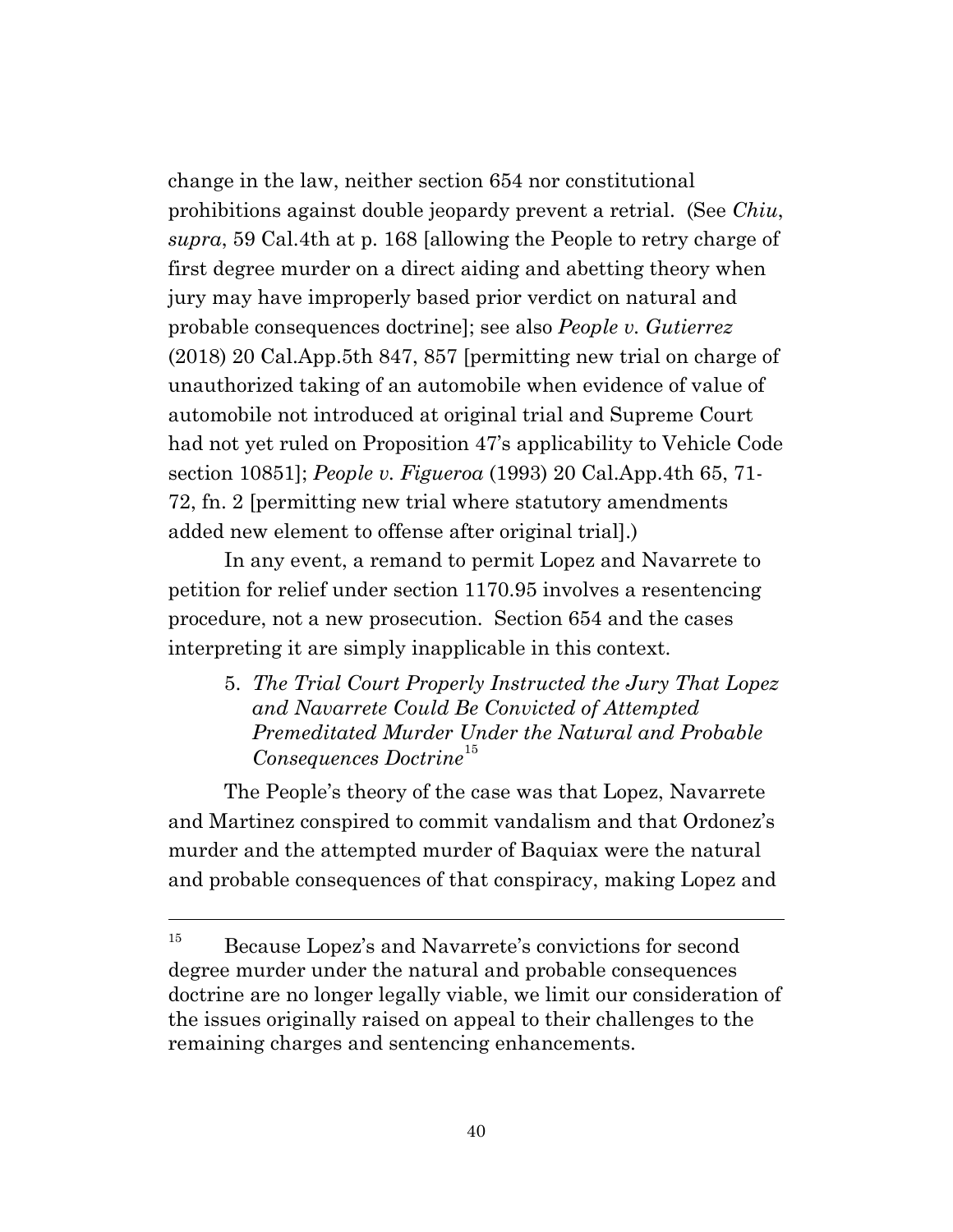Navarrete liable for Martinez's commission of the more serious crimes.

The trial court instructed the jury pursuant to CALCRIM No. 416 on the elements of conspiracy to commit vandalism and for determining whether Lopez and Navarrete were members of the conspiracy. The trial court then instructed pursuant to CALCRIM No. 417 on liability for coconspirators' acts under the natural and probable consequences doctrine: "A member of a conspiracy is criminally responsible for the crimes that he or she conspires to commit, no matter which member of the conspiracy commits the crime. [¶] A member of a conspiracy is also criminally responsible for any act of any member of the conspiracy if that act is done to further the conspiracy and that act is a natural and probable consequence of the common plan or design of the conspiracy. This rule applies even if the act was not intended as part of the original plan. Under this rule, a defendant who is a member of the conspiracy does not need to be present at the time of the act.

"A *natural and probable consequence* is one that a reasonable person in the defendant's position would have or should have known was likely to happen if nothing unusual intervened. In deciding whether a consequence is natural and probable, consider all of the circumstances established by the evidence.

"A member of a conspiracy is not criminally responsible for the act of another member if that act does not further the common plan or is not a natural and probable consequence of the common plan.

 $[$   $[$   $]$   $\ldots$   $[$   $]$   $]$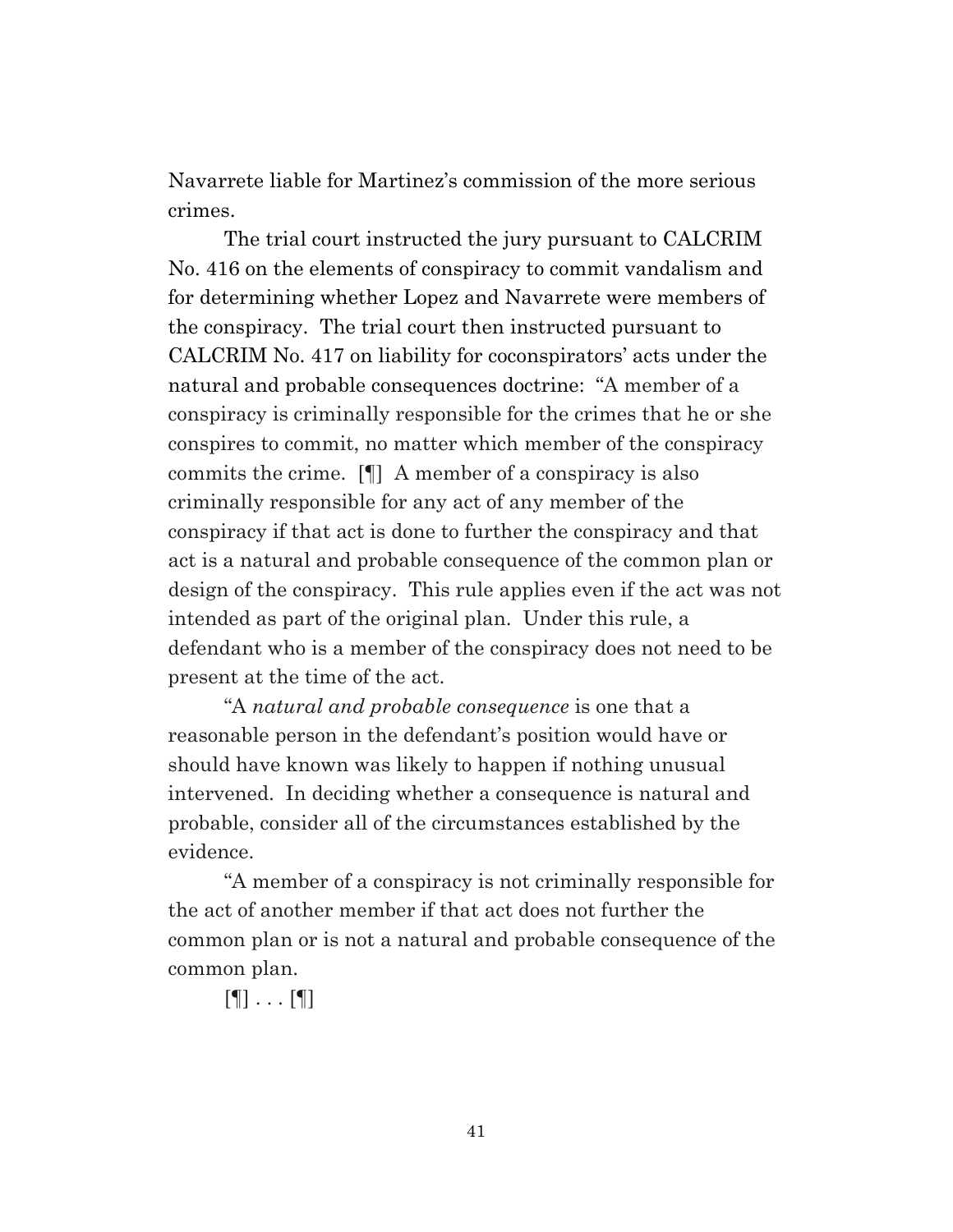"The defendant is not responsible for the acts of another person who was not a member of the conspiracy even if the acts of the other person helped accomplish the goal of the conspiracy. [¶] A conspiracy member is not responsible for the acts of other conspiracy members that are done after the goal of the conspiracy had been accomplished."

Navarrete and Lopez contend the trial court erred in giving this instruction "because our courts have determined that a coconspirator is not criminally liable for the crimes committed by another coconspirator when the connection between the conspirator's conduct and the perpetrator's conduct and mental state [is] too attenuated; when there are severe penalty differences between the intended target crime (in this case, the general intent crime of misdemeanor vandalism) and the unintended crimes (in this case, the specific intent crimes of murder and attempted murder); and because of the rationale underlying the natural and probable consequences doctrine." None of their claims has merit.

# a. *Attenuation of connection between a coconspirator's and the perpetrator's premeditative mental state*

As mandated by *Chiu*, *supra*, 59 Cal.4th 155, the trial court in this case properly instructed the jury, if it found Ordonez's murder was a natural and probable consequence of the charged conspiracy to commit vandalism, Lopez and Navarrete would be liable for second degree murder only. By parity of reasoning, Lopez and Navarrete contend, it was error to instruct the jury they could be found guilty of attempted premeditated murder under the natural and probable consequences doctrine because an aider and abettor's or coconspirator's culpability and the connection between the premeditative mental state of the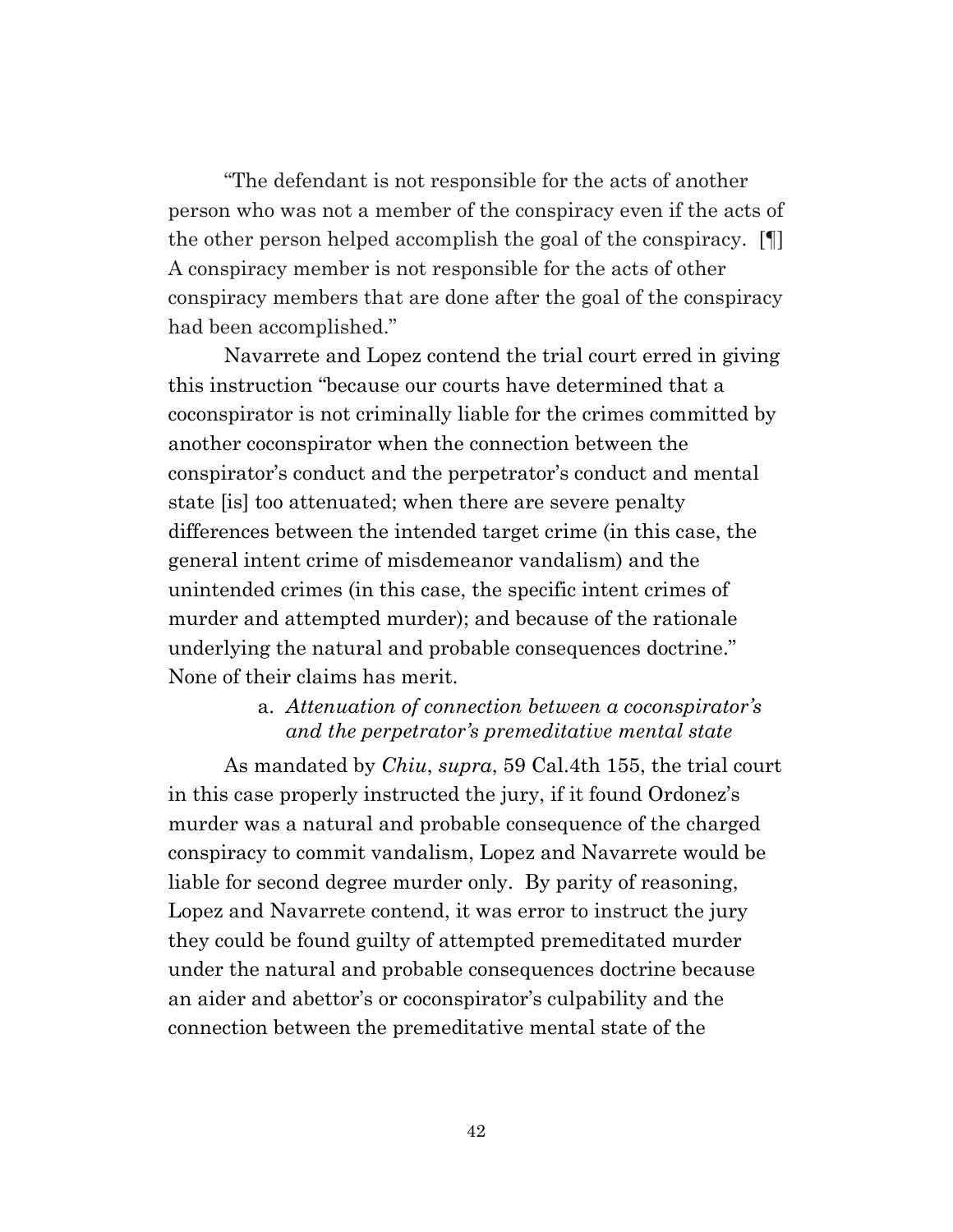perpetrator are as attenuated in an attempted premeditated murder case as in the case of first degree premeditated murder considered in *Chiu*.

We acknowledge the logic of this argument. Attempted premeditated murder, like attempted murder, requires a direct but ineffective step toward killing another person with the specific intent to kill that person (CALCRIM No. 600), but has the additional elements of willfulness, premeditation and deliberation that, as with murder itself, trigger a heightened penalty. Nonetheless, in *People v. Favor* (2012) 54 Cal.4th 868, the Supreme Court held, "Under the natural and probable consequences doctrine, there is no requirement that an aider and abettor reasonably foresee an attempted premeditated murder as the natural and probable consequence of the target offense. It is sufficient that attempted murder is a reasonably foreseeable consequence of the crime aided and abetted, and the attempted murder itself was committed willfully, deliberately and with premeditation." (*Id*. at p. 880.) In *Chiu* the Supreme Court did not question the continued viability of *Favor*, and instead simply distinguished it. (*Chiu*, *supra*, 59 Cal.4th at p. 163.) We are bound by the holding in *Favor*. (*People v. Johnson* (2012) 53 Cal.4th 519, 527-528. $1^{16}$  $1^{16}$  $1^{16}$ 

<span id="page-42-0"></span><sup>16</sup> In *People v. Mateo*, *supra*, S232674, the Supreme Court had indicated its intention to reconsider the continued viability of *Favor* in light of its decision in *Chiu* and the United States Supreme Court's decision in *Alleyne v. United States*, *supra*, 570 U.S. 99. However, the Court transferred *Mateo* to the court of appeal in March 2019 with instructions to vacate its prior opinion and consider the effect, if any, of SB 1437 on the case. *Favor* thus remains binding authority.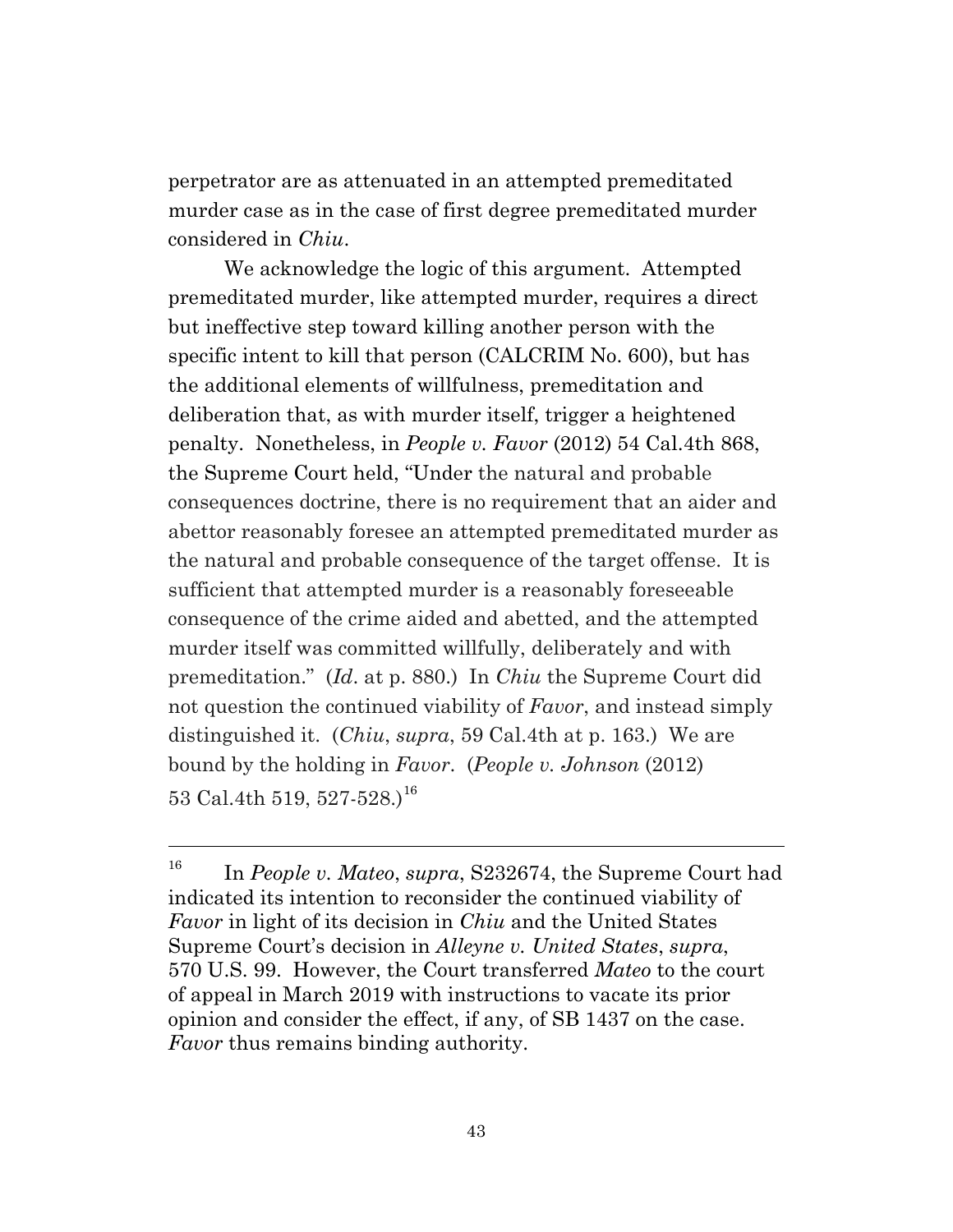### b. *The discrepancy between the penalties for the target and nontarget offenses*

Lopez and Navarrete also contend it was error to utilize the natural and probable consequences doctrine in this case because of the severe penalty differences between misdemeanor vandalism, the object of the alleged conspiracy, on the one hand, and attempted premeditated murder, on the other hand. Although the Supreme Court in *Chiu*, when discussing the attenuated nature of the connection between the aider and abettor's culpability and the perpetrator's premeditative state, referred to "the severe penalty" for first degree premeditated murder (*Chiu*, *supra*, 59 Cal.4th at p. 166), the Court did not suggest that disparity in penalties was a basis for not applying the natural and probable consequences doctrine.

To be sure, the court of appeal in *People v. Montes* (1999) 74 Cal.App.4th 1050, evaluating the defendant's challenge to an instruction he could be convicted of attempted murder on a natural and probable consequence theory for aiding and abetting simple assault or breach of the peace for fighting in public, conceded "it is rarely, if ever, true that 'an aider and abettor can "become liable for the commission of a very serious crime" committed by the aider and abettor's confederate [where] "the target offense contemplated by his aiding and abetting [was] trivial."' [Citation.] 'Murder, for instance, is *not* the natural and probable consequence of trivial activities. To trigger application of the "natural and probable consequences" doctrine, there must be a close connection between the target crime aided and abetted and the offense actually committed.'" (*Id.* at p. 1055.) On the record before it, however, the *Montes* court concluded the target offenses of simple assault and breach of the peace for fighting in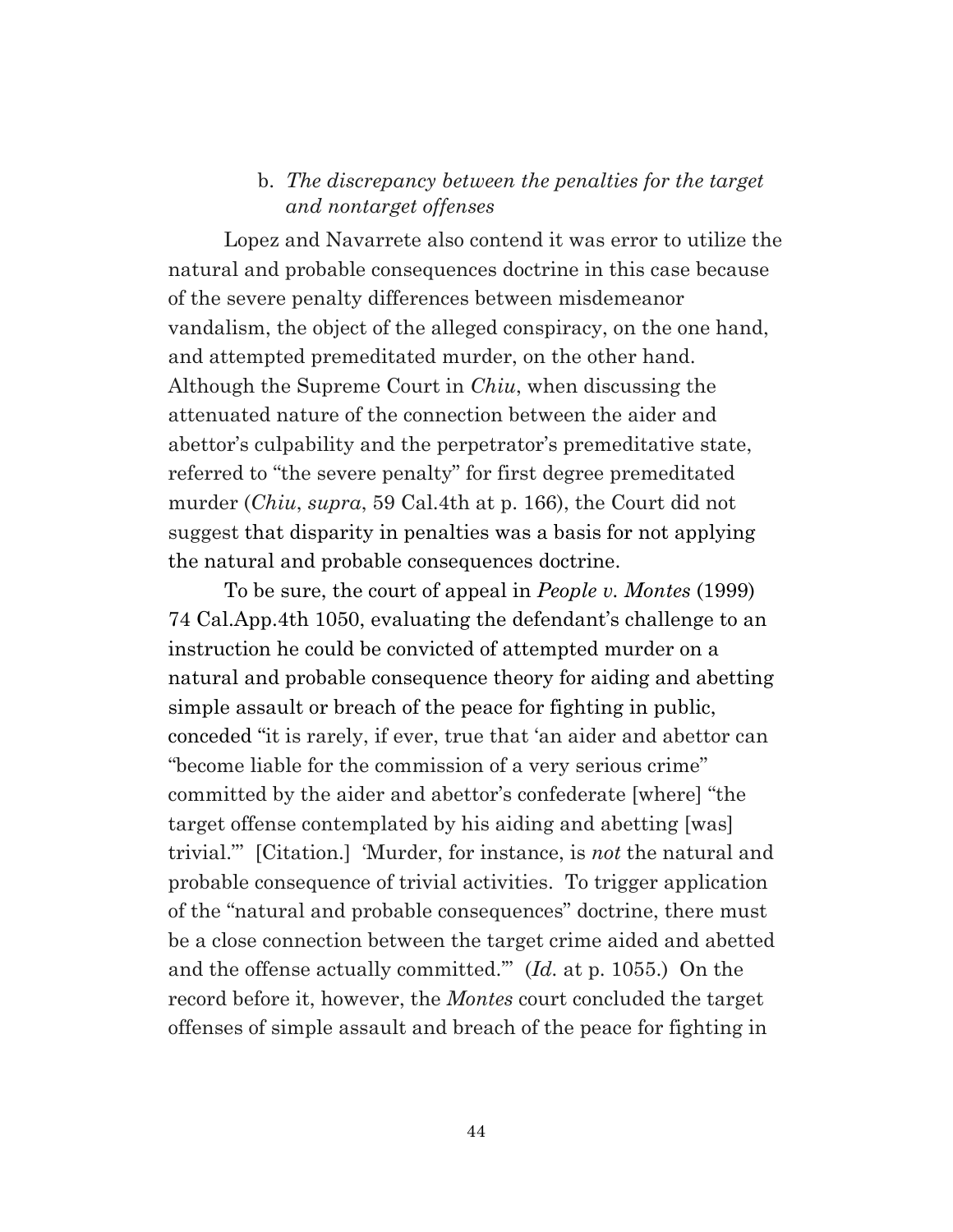public were not trivial. "They arose in the context of an ongoing rivalry between [criminal street gangs] during which the two gangs acted violently toward each other." (*Ibid*.) The gang expert explained that "these facts represent a textbook example of how a gang confrontation can easily escalate from mere shouting and shoving to gunfire. [The court concluded t]here can be little question that the target offenses of assault and breach of the peace were closely connected to the shooting." (*Ibid*.)

This case is similar. While misdemeanor vandalism, in and of itself, may be relatively trivial, the jury could reasonably conclude under the circumstances of this case it was not. Lopez, Navarrete and Martinez went into rival gang territory to spray graffiti, including markings that disparaged and disrespected the rival gang. Officer Hernandez testified not only that infiltrating another gang's territory is an aggressive sign of disrespect but also that gang members engaged in that activity could expect rival gang members to react with violence. For this reason, Officer Hernandez explained, a gang member putting up graffiti in rival territory would go with a group, which might include a getaway driver and a shooter in case there was a violent confrontation. Based on that testimony, misdemeanor vandalism could properly be seen as a target crime that would naturally, probably and foreseeably result in a murder. (See *Chiu*, *supra*, 59 Cal.4th at p. 166.)

6. *Substantial Evidence Supports the Finding That the Attempted Murder of Baquiax Was the Natural and Probable Consequence of the Conspiracy To Commit Vandalism*

In evaluating Lopez and Navarrete's contention the evidence is insufficient to support their convictions for attempted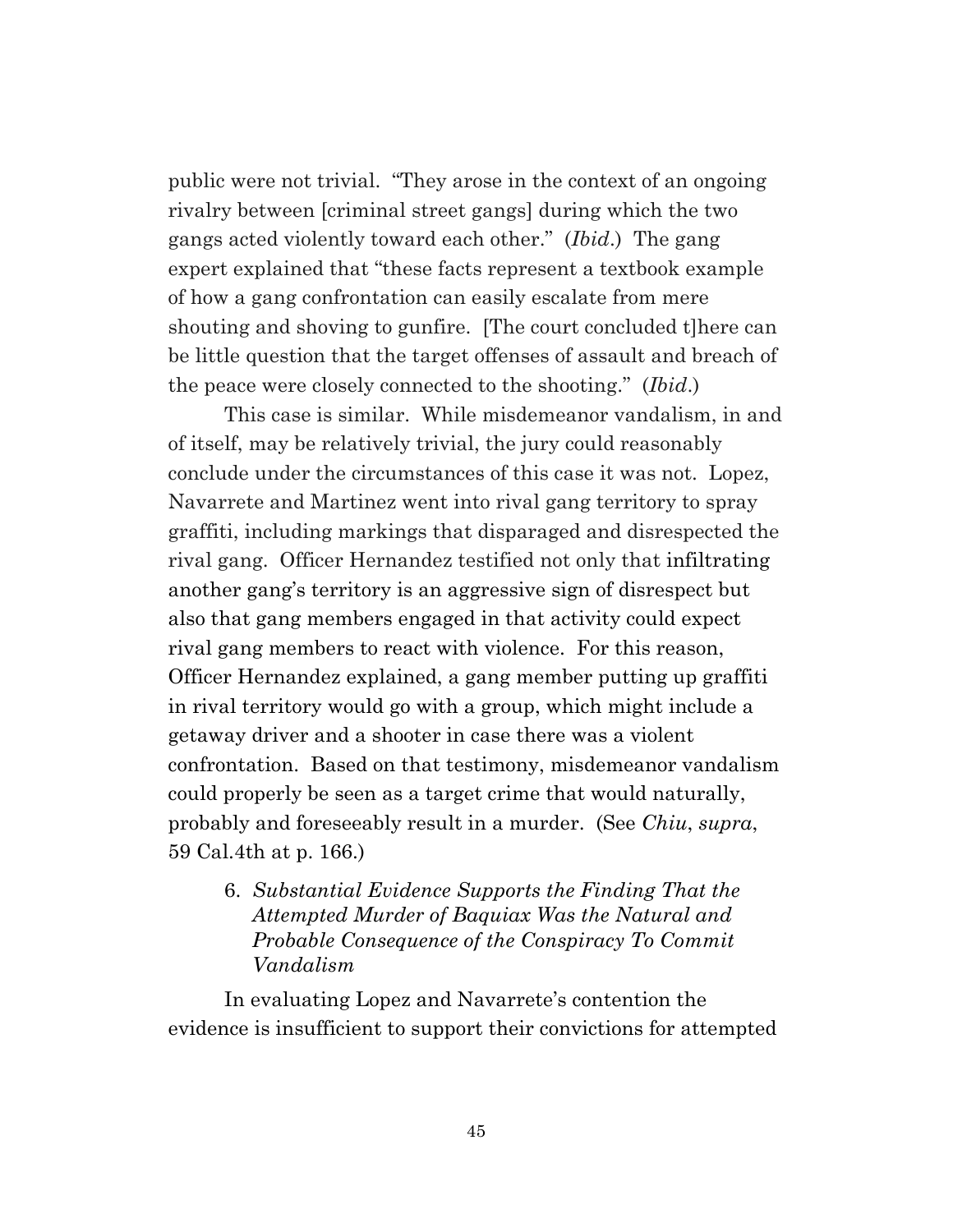murder under the natural and probable consequences doctrine, "we review the record 'in the light most favorable to the judgment below to determine whether it discloses substantial evidence that is, evidence which is reasonable, credible, and of solid value—such that a reasonable trier of fact could find the defendant guilty beyond a reasonable doubt.'" (*People v. Westerfield* (2019) 6 Cal.5th 632, 713.) In applying this test, we "presume in support of the judgment the existence of every fact the jury could reasonably have deduced from the evidence. [Citation.] 'Conflicts and even testimony [that] is subject to justifiable suspicion do not justify the reversal of a judgment, for it is the exclusive province of the trial judge or jury to determine the credibility of a witness and the truth or falsity of the facts upon which a determination depends. [Citation.] We resolve neither credibility issues nor evidentiary conflicts; we look for substantial evidence. [Citation.]' [Citation.] A reversal for insufficient evidence 'is unwarranted unless it appears "that upon no hypothesis whatever is there sufficient substantial evidence to support"' the jury's verdict." (*People v. Zamudio* (2008) 43 Cal.4th 327, 357; accord, *People v. Penunuri* (2018) 5 Cal.5th 126, 142.) "'Where the circumstances reasonably justify the trier of fact's findings, a reviewing court's conclusion the circumstances might also reasonably be reconciled with a contrary finding does not warrant the judgment's reversal.'" (*People v. Clark* (2016) 63 Cal.4th 522, 626; accord, *People v. Ghobrial* (2018) 5 Cal.5th 250, 277.)

In support of their contention there was insufficient evidence to support the finding the attempted premeditated murder of Baquiax was a natural and probable consequence of conspiracy to commit misdemeanor vandalism, Lopez and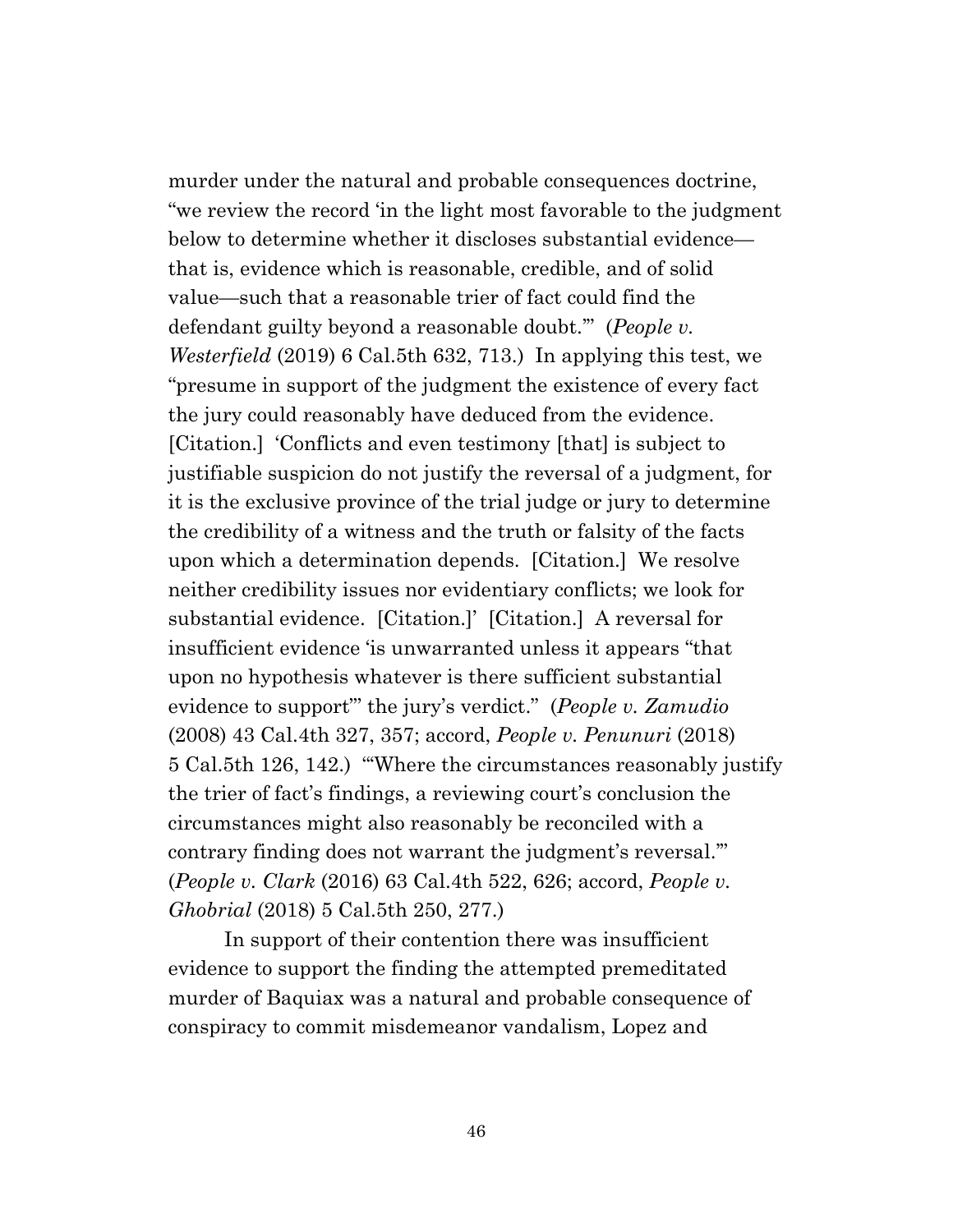Navarrete principally rely on *People v. Leon* (2008) 161 Cal.App.4th 149. In that case Leon and a second gang member had been breaking into vehicles in the parking lot of an apartment complex when the brother of a car owner saw them and said he was going to call the police. The second gang member looked at him and fired a gun into the air. (*Id.* at pp. 153-154.) Leon was convicted of burglary, possession of a concealed weapon and, on an aiding and abetting theory, witness intimidation. (*Id*. at pp. 155-156.) On appeal he argued there was insufficient evidence to support his conviction of witness intimidation under the natural and probable consequences doctrine. (*Id*. at pp. 159-160.)

The court of appeal reversed the conviction for witness intimidation. Explaining its decision, the court observed, "Cases involving the natural and probable consequences doctrine frequently 'involve[] situations in which a defendant assisted or encouraged a confederate to commit an assault with a deadly weapon or with potentially deadly force, and the confederate not only assaulted but also murdered the victim.'" (*People v. Leon*, *supra*, 161 Cal.App.4th at p. 160.) Courts have also "'applied the "natural and probable consequences" doctrine in situations where a defendant assisted in the commission of an armed robbery, during which a confederate assaulted or tried to kill one of the robbery victims.'" (*Ibid.*) But in no published decision, the court continued, had the crime of witness intimidation been found to be the natural and probable consequence of vehicle burglary or illegal possession of a weapon. "There is not 'a close connection' between any of the target crimes [the defendant] aided and abetted, and [the perpetrator's] commission of witness intimidation." (*Id.* at p. 161.) Even though the crimes were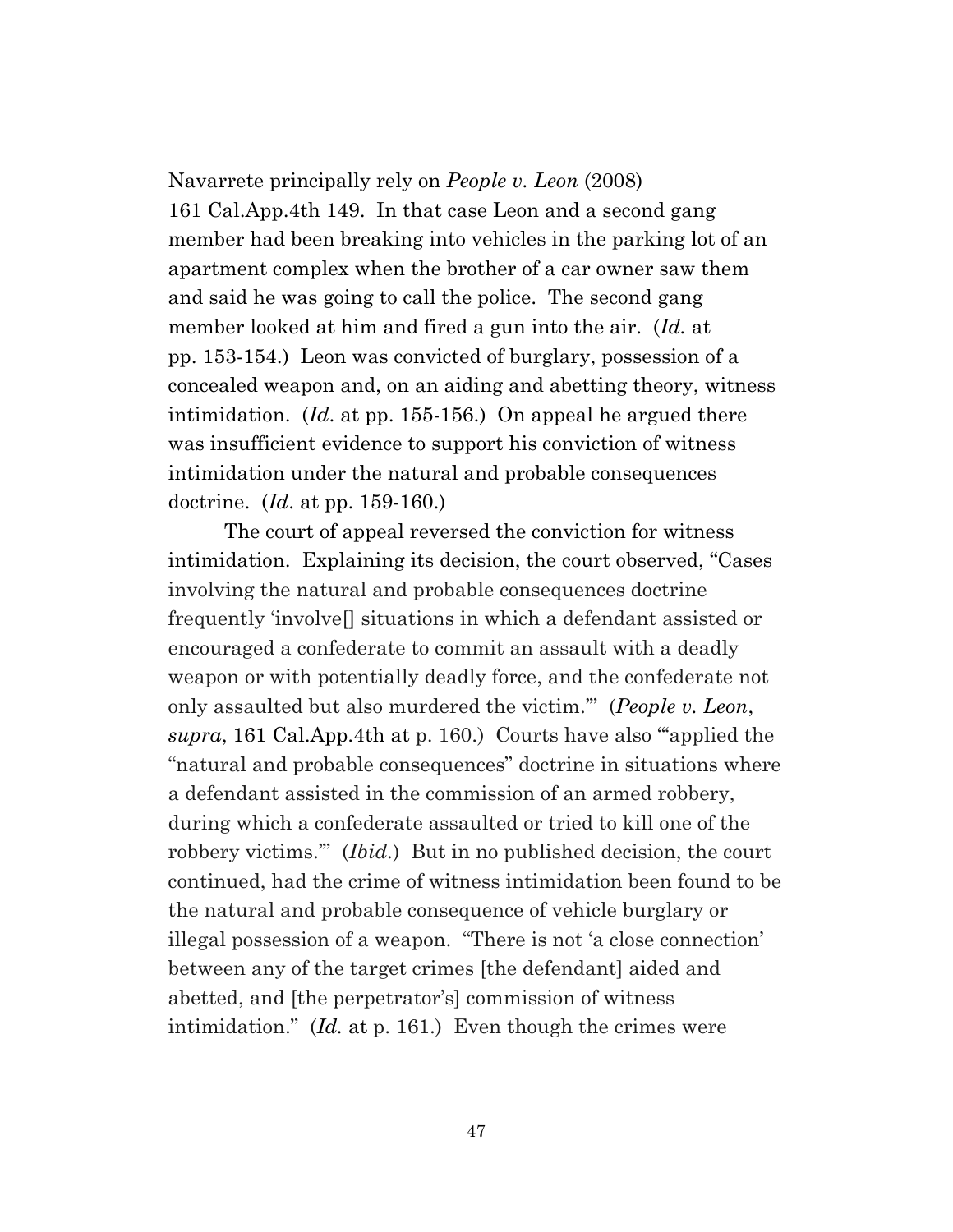gang-related and were committed in a rival gang's territory, which increased the possibility that violence would occur, the court concluded "witness intimidation cannot be deemed a natural and probable consequence of any of the target offenses." (*Ibid.*)

Analogizing the facts in the case at bar to those in *Leon*, Lopez and Navarrete contend Martinez's shooting of the church volunteers was not only unforeseeable in the abstract, but also unforeseeable as a practical matter because it was unnecessary and entirely unexpected. Lopez and Navarrete's argument ignores the significant fact that Leon was not convicted of a crime of violence—aggravated assault or attempted murder—based on the second gang member's discharge of a firearm during the vehicle burglaries; he was convicted of witness intimidation. (*People v. Leon*, *supra*, 161 Cal.App.4th at p. 157; see § 136.1.) That nontarget offense did not simply require proof of a foreseeable violent response to a confrontation over gang activity, but rather the anticipation that, if a bystander threatened to report the crime, the second gang member would attempt to prevent him from doing so—a more complex series of events.

Here, as discussed, Lopez, Navarrete and Martinez went into rival gang territory to spray graffiti, including markings mocking the rival gang. Officer Hernandez, the gang expert, testified infiltrating another gang's territory is an aggressive sign of disrespect and the graffiti crew would expect rival gang members to react to the intrusion with violence. For that reason, a gang member putting up graffiti in rival territory would likely go with a group that included, as here, a getaway driver and a shooter in case there was a confrontation. Based on this testimony and the evidence of Martinez's and Navarrete's actions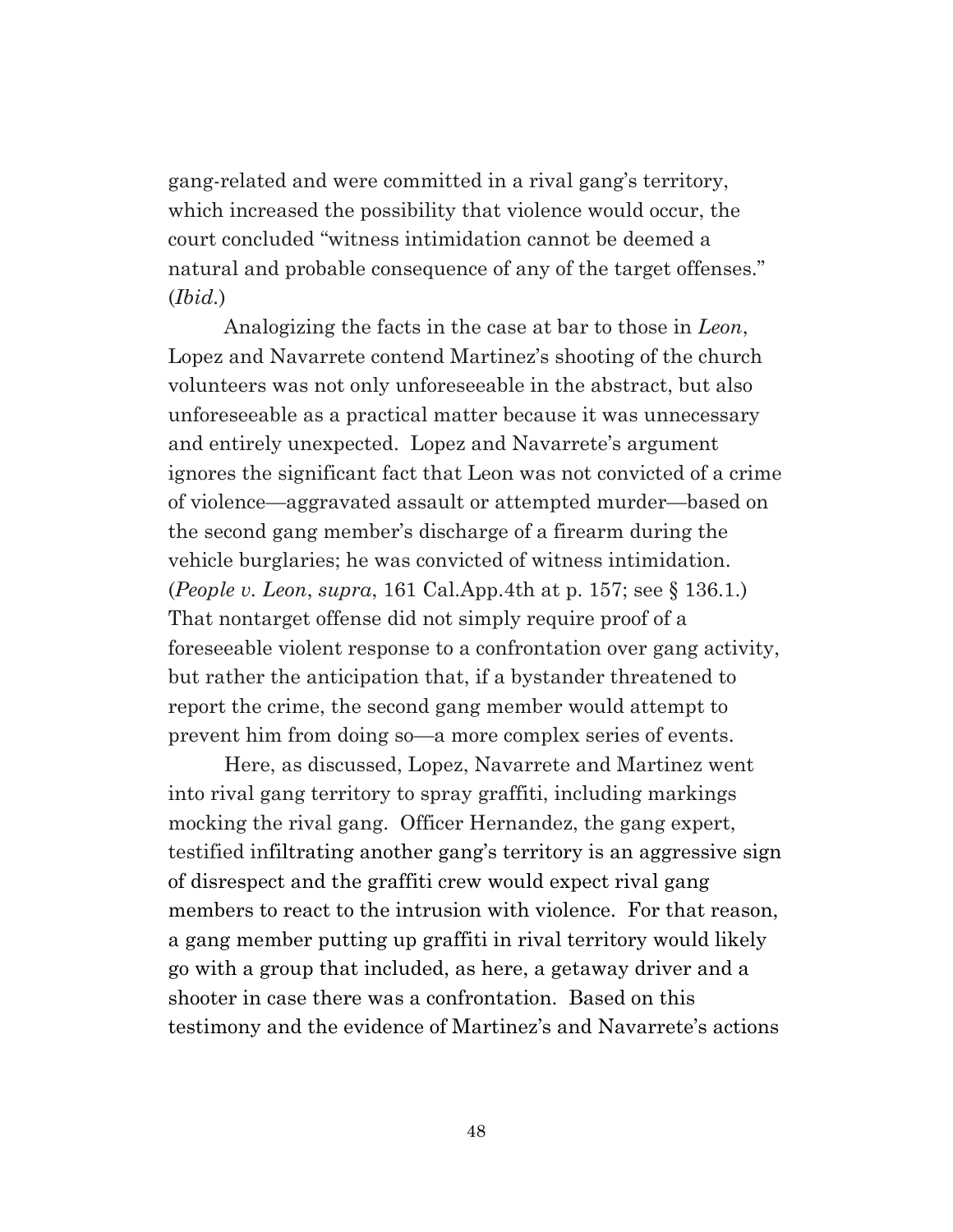after Acosta confronted Lopez, and Ordonez and Baquiax appeared on the scene, the jury could reasonably find that Lopez and Navarrete each should have foreseen the possibility that someone would attempt to stop Lopez from putting up graffiti and the vandalism conspirators (including Martinez) were prepared to react to such interference with force. That the threat to Lopez actually came from church volunteers, not rival gang members, does not make the shooting any less foreseeable. Lopez, Navarrete and Martinez were prepared for opposition to the vandalism; when it materialized, they reacted in a reasonably foreseeable manner.

- 7. *The Instruction on the Kill Zone Theory of Attempted Murder Was Harmless Error*
	- a. *The court's duty to instruct only on theories supported by substantial evidence*

The trial court has the duty to instruct the jury "'on the general principles of law relevant to the issues raised by the evidence.'" (*People v. Smith* (2013) 57 Cal.4th 232, 239.) The court "'has the correlative duty "to refrain from instructing on principles of law which not only are irrelevant to the issues raised by the evidence but also have the effect of confusing the jury or relieving it from making findings on relevant issues."'" (*People v. Alexander* (2010) 49 Cal.4th 846, 920.[\)](https://1.next.westlaw.com/Link/Document/FullText?findType=Y&serNum=2008250179&pubNum=0004040&originatingDoc=I649f90a0da2911e38530bc161e58ce0c&refType=RP&fi=co_pp_sp_4040_831&originationContext=document&transitionType=DocumentItem&contextData=(sc.Search)#co_pp_sp_4040_831)

When a jury has been instructed on a factual theory unsupported by substantial evidence, the error is one of state law "subject to the reasonable probability standard of harmless error under *People v. Watson* (1956) 46 Cal.2d 818, 836-836 . . . ." (*People v. Whisenhunt* (2008) 44 Cal.4th 174, 214.) That is, reversal is not required "unless a review of the entire record affirmatively demonstrates a reasonable probability that the jury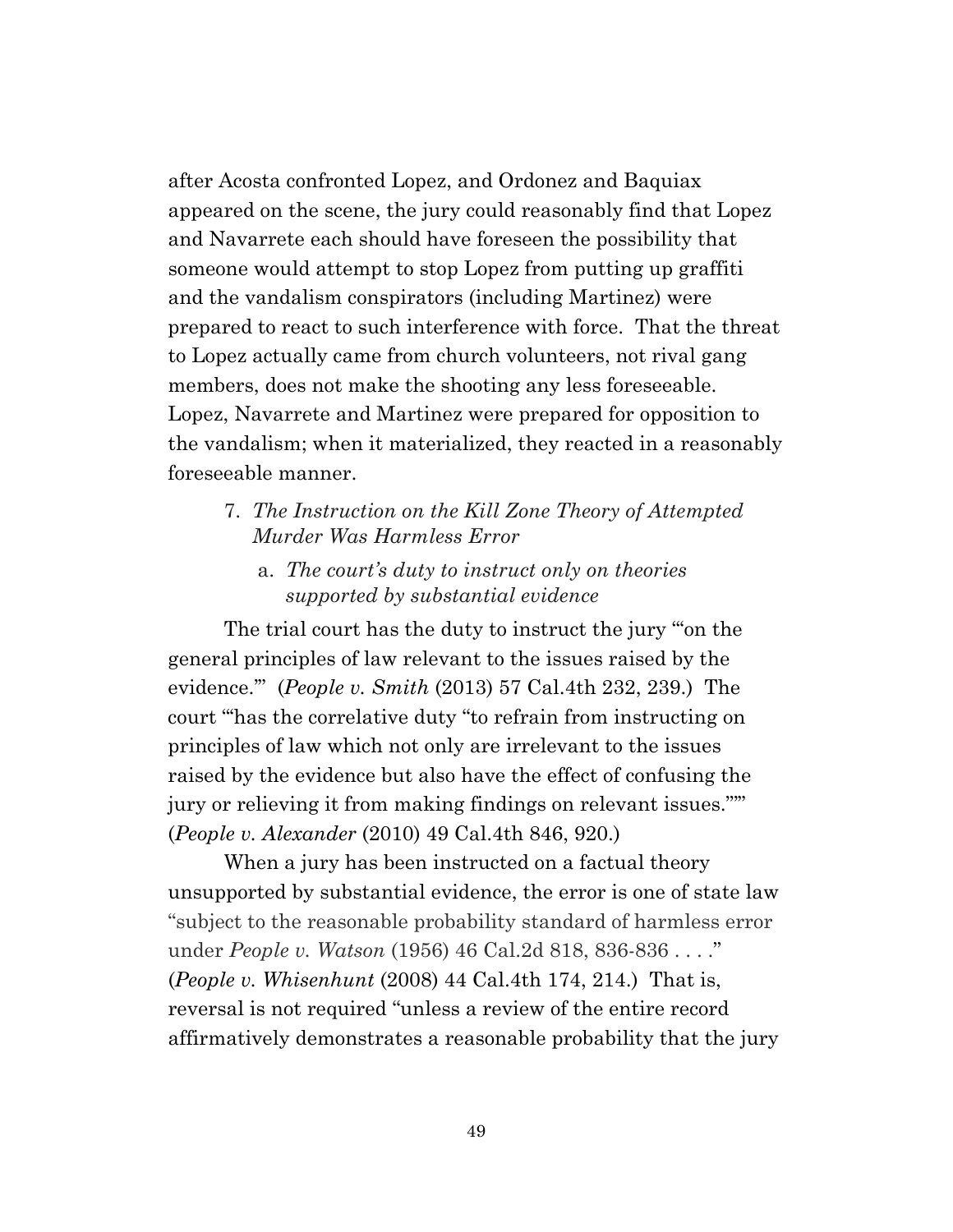in fact found the defendant guilty solely on the unsupported theory." (*People v. Guiton* (1993) 4 Cal.4th 1116, 1130; accord, *People v. McCloud* (2012) 211 Cal.App.4th 788, 803-804.)

### b. *The kill zone theory of attempted murder*

"'Attempted murder requires the specific intent to kill and the commission of a direct but ineffectual act toward accomplishing the intended killing.'" (*People v. Sánchez* (2016) 63 Cal.4th 411, 457; accord, *People v. Canizales* (2019) 7 Cal.5th 591, 602 (*Canizales*).) As the Supreme Court explained in *People v. Bland* (2002) 28 Cal.4th 313, 328, "Someone who in truth does not intend to kill a person is not guilty of that person's attempted murder even if the crime would have been murder—due to transferred intent—if the person were killed. To be guilty of attempted murder, the defendant must intend to kill the alleged victim, not someone else." Under limited circumstances, however, a defendant who targets a specific person by firing indiscriminately at a crowd may be convicted of attempted murder if the evidence shows he or she intended to kill everyone in the targeted victim's vicinity in order to strike the original intended victim. (*Id*. at p. 330 ["[w]here the means employed to commit the crime against a primary victim create a zone of harm around that victim, the factfinder can reasonably infer that the defendant intended that harm to all who are in the anticipated zone"].) The Supreme Court recently cautioned that trial courts "must be extremely careful in determining when to permit the jury to rely upon the kill zone theory." (*Canizales*, at p. 597.) "[T]he kill zone theory for establishing the specific intent to kill required for conviction of attempted murder may properly be applied only when a jury concludes: (1) the circumstances of the defendant's attack on a primary target, including the type and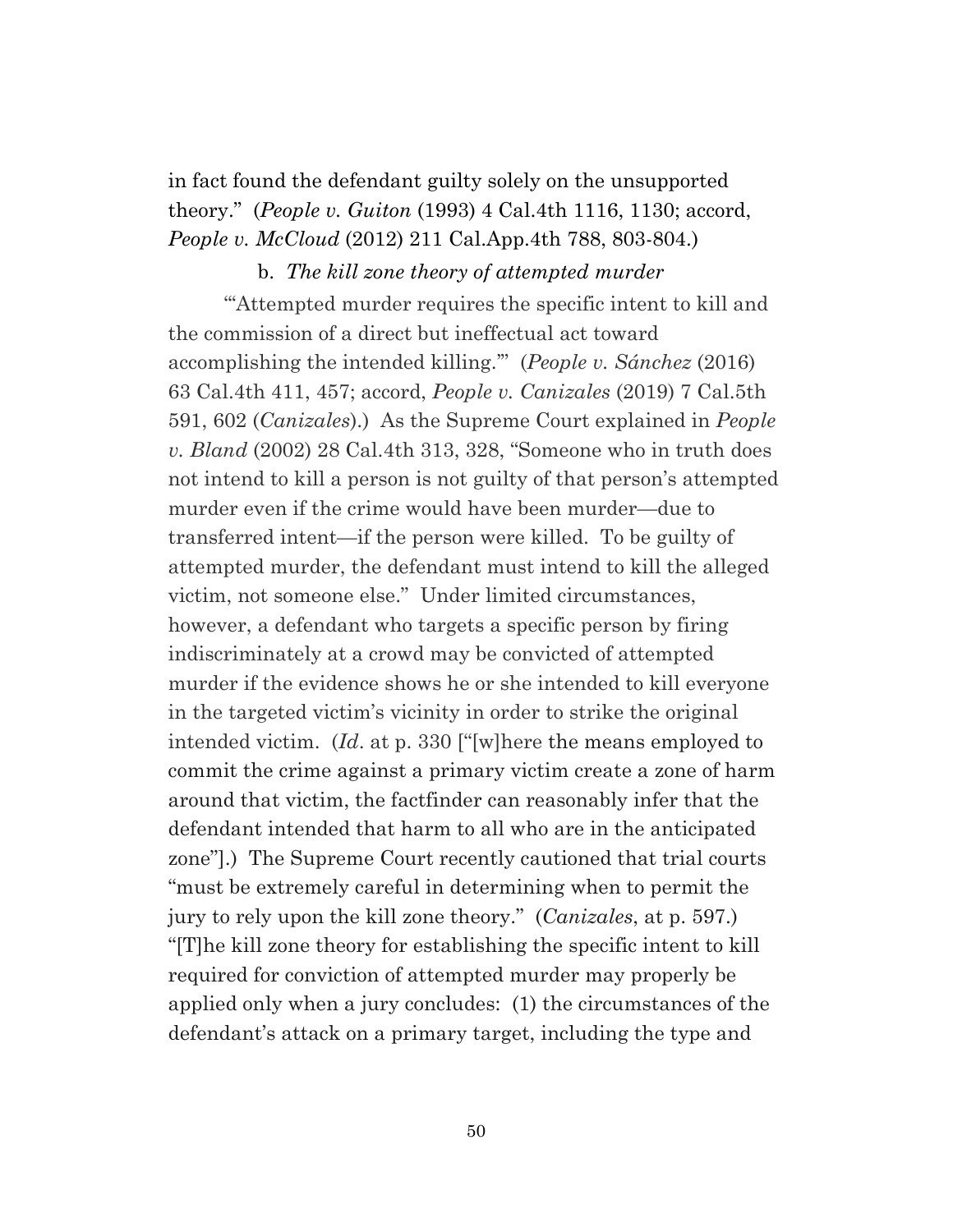extent of force the defendant used, are such that the only reasonable inference is that the defendant intended to create a zone of fatal harm—that is, an area in which the defendant intended to kill everyone present to ensure the primary target's death—around the primary target; and (2) the alleged attempted murder victim who was not the primary target was located in the zone of harm. Taken together, such evidence will support a finding that the defendant harbored the requisite specific intent to kill both the primary target and everyone within the zone of fatal harm." (*Id*. at p. 607.)

Here, the trial court instructed the jury pursuant to CALCRIM No. 600: "The defendants are charged in Count Two with Attempted Murder. **[**] To prove that the defendant is guilty of attempted murder, the People must prove that: [¶] 1. The defendant took at least one direct but ineffective step toward killing another person; [¶] AND [¶] 2. The defendant intended to kill that person. [¶] . . . [¶] A person may intend to kill a specific victim or victims and at the same time intend to kill everyone in a particular zone of harm or 'kill zone.' In order to convict the defendant of the attempted murder of Santos Baquiax, the People must prove that the defendant not only intended to kill Andres Ordonez, but also either intended to kill Santos Baquiax or everyone within the kill zone. If you have a reasonable doubt whether the defendant intended to kill Santos Baquiax by killing everyone in the kill zone, then you must find the defendant not guilty of the attempted murder of Santos Baquiax." Lopez and Navarrete contend it was error to give this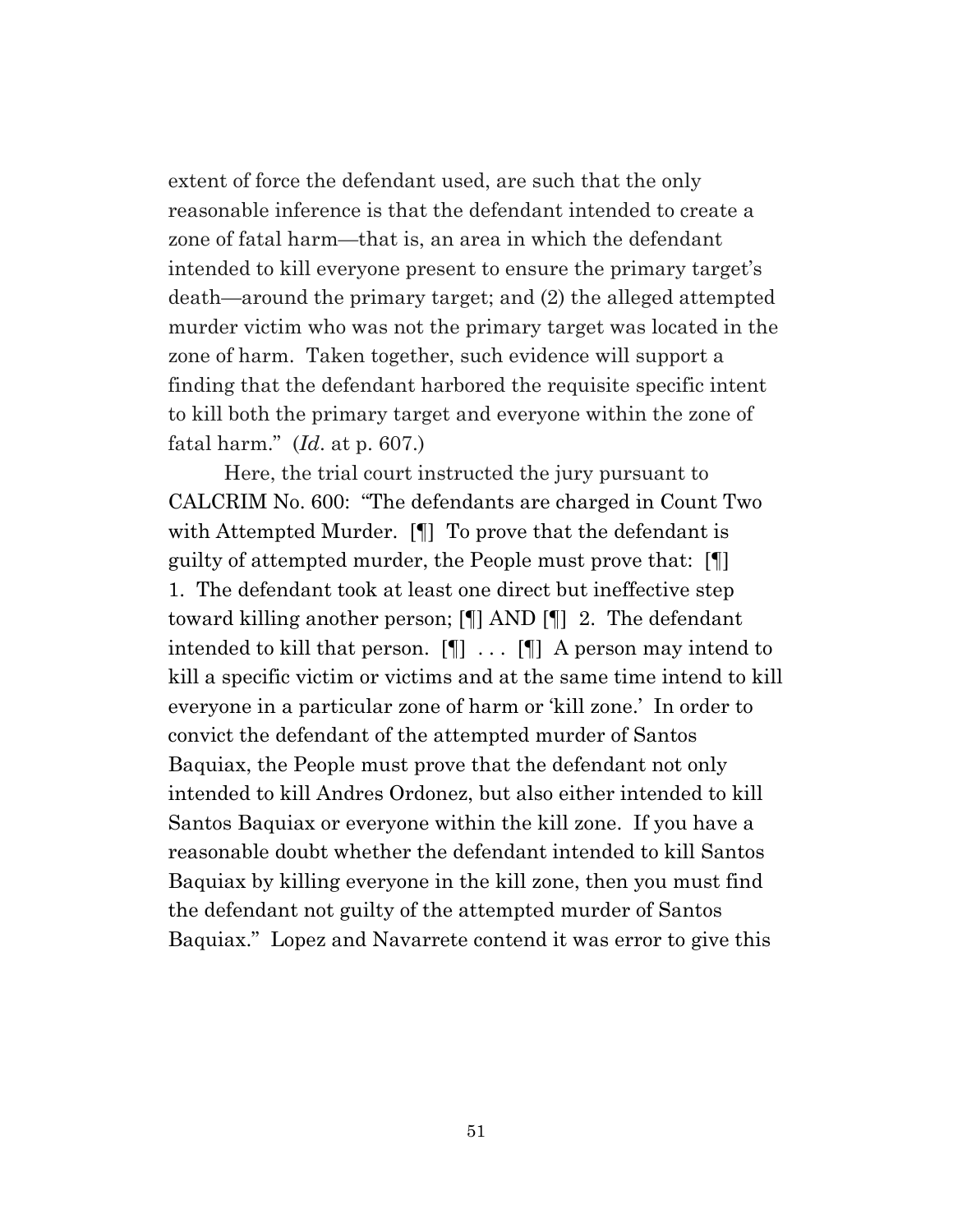instruction because it included the kill zone theory, which was not supported by substantial evidence.<sup>[17](#page-51-0)</sup>

The court, however, also instructed the jury pursuant to CALCRIM No. 200 that "[s]ome of these instructions may not apply, depending on your findings about the facts of the case. Do not assume just because I give a particular instruction that I am suggesting anything about the facts. After you have decided what the facts are, follow the instructions that do apply to the facts as you find them."

# c. *The court's erroneous instruction did not prejudice Lopez or Navarrete*

The evidence at trial established that, as Baquiax and Ordonez first appeared and approached Lopez and Acosta, Lopez ran to the waiting BMW, and Martinez got out of the car and fired three or four shots in the direction of Baquiax and Ordonez. At that point Baquiax was about six feet from Acosta, and Ordonez about 12 feet away from him. Nothing about this factual scenario supports an inference that Martinez targeted Ordonez and shot at everyone in his immediate vicinity to ensure Ordonez was killed. Rather, the evidence supports the conclusion Martinez aimed at both Ordonez and Baquiax, intending to kill each of them for attempting to assist Acosta or apprehend Lopez.

<span id="page-51-0"></span><sup>&</sup>lt;sup>17</sup> Although Lopez and Navarrete did not object to the kill zone instruction, we review any claim of instructional error that allegedly affects the defendants' substantial rights even in the absence of an objection. (§ 1259; *People v. Smithey* (1999) 20 Cal.4th 936, 976-977, fn. 7.) We can only determine if the defendants' substantial rights were affected by deciding whether the instruction was given in error and, if so, whether the error was prejudicial.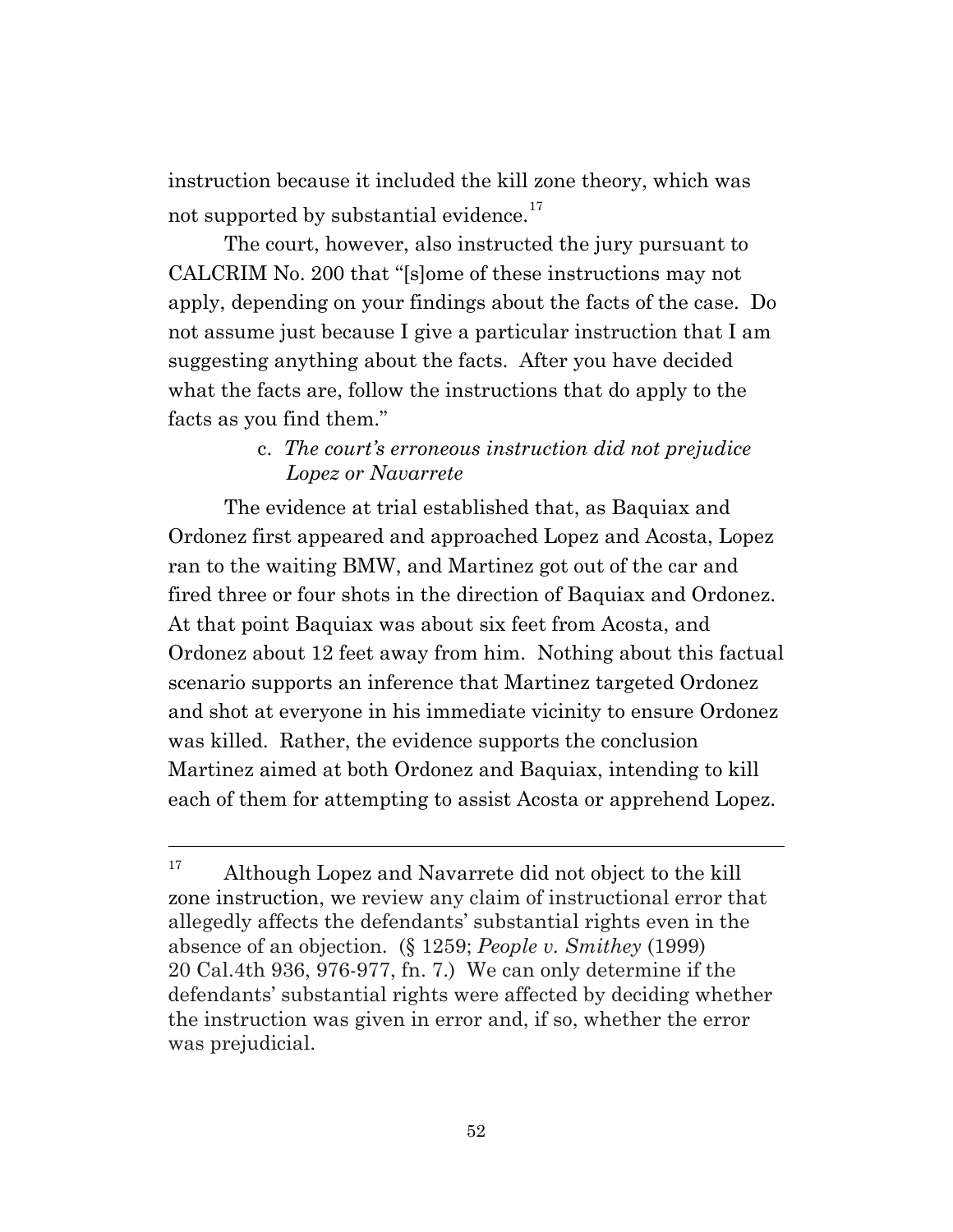This is essentially what the prosecutor argued to the jury—that Martinez intended to kill both men, but "Mr. Baquiax was lucky enough to live."

Lopez and Navarrete assert the kill zone instruction was unsupported by the evidence and necessarily prejudicial because it was the only theory of attempted murder presented to the jury. Although they are correct the attempted murder instruction improperly included the kill zone theory, it did more than that: The jury was instructed the nontarget offense of attempted murder had been committed if the People proved "the defendant not only intended to kill Andres Ordonez, but also either intended to kill Santos Baquiax or everyone within the kill zone." As discussed, the evidence supported a finding of intent to kill both Ordonez and Baquiax. The prosecutor did not argue or rely on the kill zone theory, and the jury was directed to ignore instructions that did not apply to the facts as it found them. Under these circumstances it is not reasonably probable the jury convicted Lopez and Navarrete of the attempted murder of Baquiax based "solely on the unsupported theory." (*People v. Guiton*, *supra*, 4 Cal.4th at p. 1130; accord, *People v. McCloud*, *supra*, 211 Cal.App.4th at pp. 803-804.)<sup>[18](#page-52-0)</sup>

<span id="page-52-0"></span><sup>18</sup> In *Canizales*, *supra*, 7 Cal.5th 591 the Supreme Court held, under the circumstances of that case, instructing the jury on the kill zone theory as indicated in CALCRIM No. 600 without sufficient evidence in the record to support the instruction was federal constitutional error, not state court error governed by *People v. Guiton*, *supra*, 4 Cal.4th 1116 and reviewed for prejudice under the *Watson* standard. The Court explained, because the instruction did not include a clear definition of the theory and the prosecutor's closing argument had a potential to mislead the jury to believe the mere presence of a purported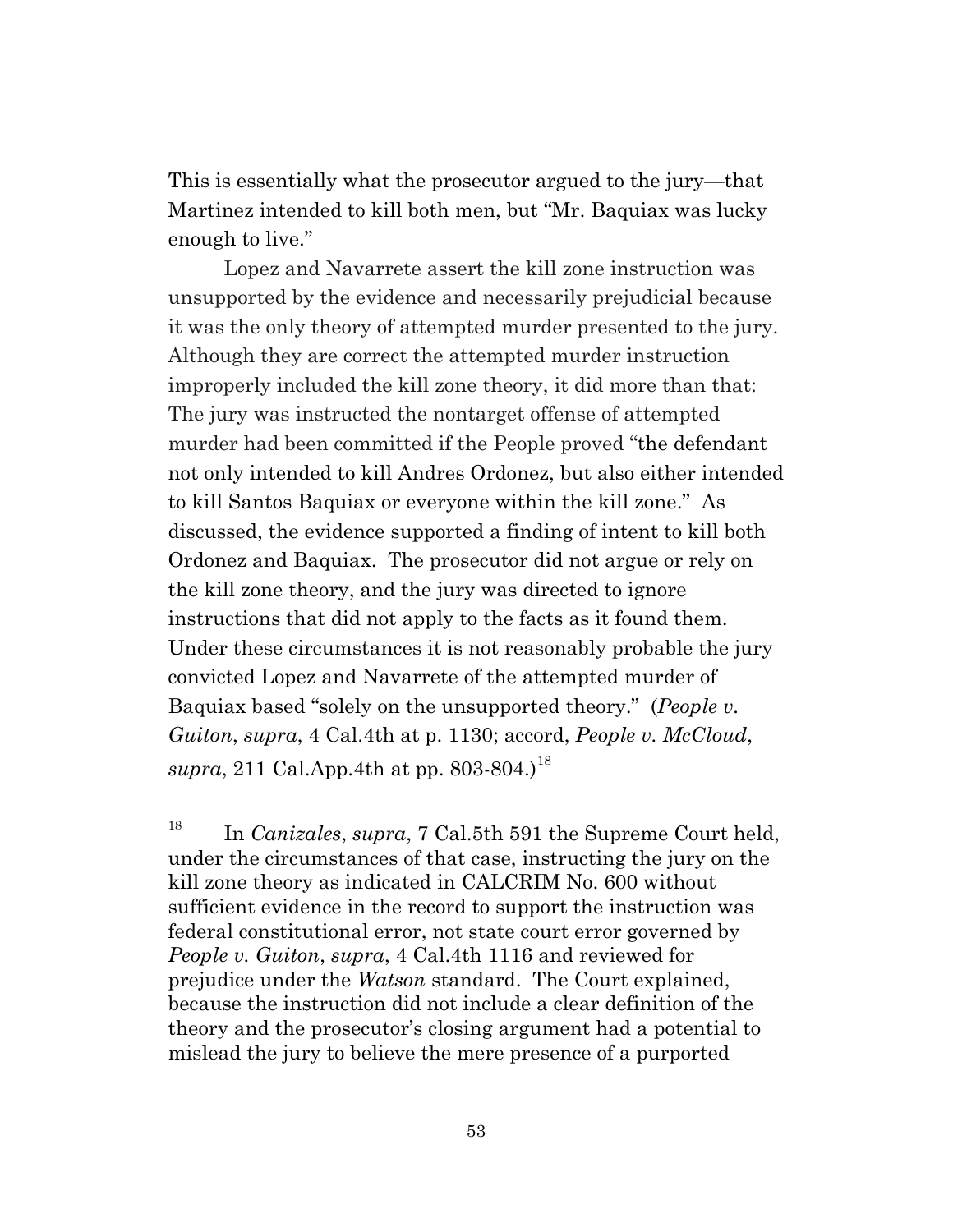# 8. *Substantial Evidence Supports the Criminal Street Gang Findings*

Lopez and Navarrete challenge the jury's findings they committed the crimes for the benefit of a criminal street gang, arguing the People failed to prove the gang members who had committed the predicate offenses were members of the same gang subset as Lopez and Navarrete, as required by *People v. Prunty* (2015) 62 Cal.4th 59 (*Prunty*), and the evidence on which the gang expert relied was not competent under *People v. Sanchez* (2016) 63 Cal.4th 665. Neither challenge to the sufficiency of the evidence for the gang findings has merit.

### a. *Prunty*

To obtain a true finding on an allegation of a criminal street gang enhancement, the People must prove the crime at issue was "committed for the benefit of, at the direction of, or in association with any criminal street gang, with the specific intent to promote, further, or assist in any criminal conduct by gang

victim in an area in which he or she could be fatally shot was sufficient for attempted murder liability, there was a reasonable likelihood the jury understood the kill zone theory in a legally impermissible manner. (*Canizales*, at p. 614.) Here, in contrast, the prosecutor did not mention the kill zone theory in closing argument; and error is properly viewed as involving an instruction on an alternative theory that is not factually supported by the evidence adduced at trial, which "the jury is fully equipped to detect." (*Guiton*, at p. 1129.) But even if giving the kill zone instruction were federal constitutional error, in light of the strength of the evidence that Martinez intended to kill both Ordonez and Baquiax, we would find "'it is clear beyond a reasonable doubt that a rational jury would have rendered the same verdict absent the error.'" (*Canizales*, at p. 615.)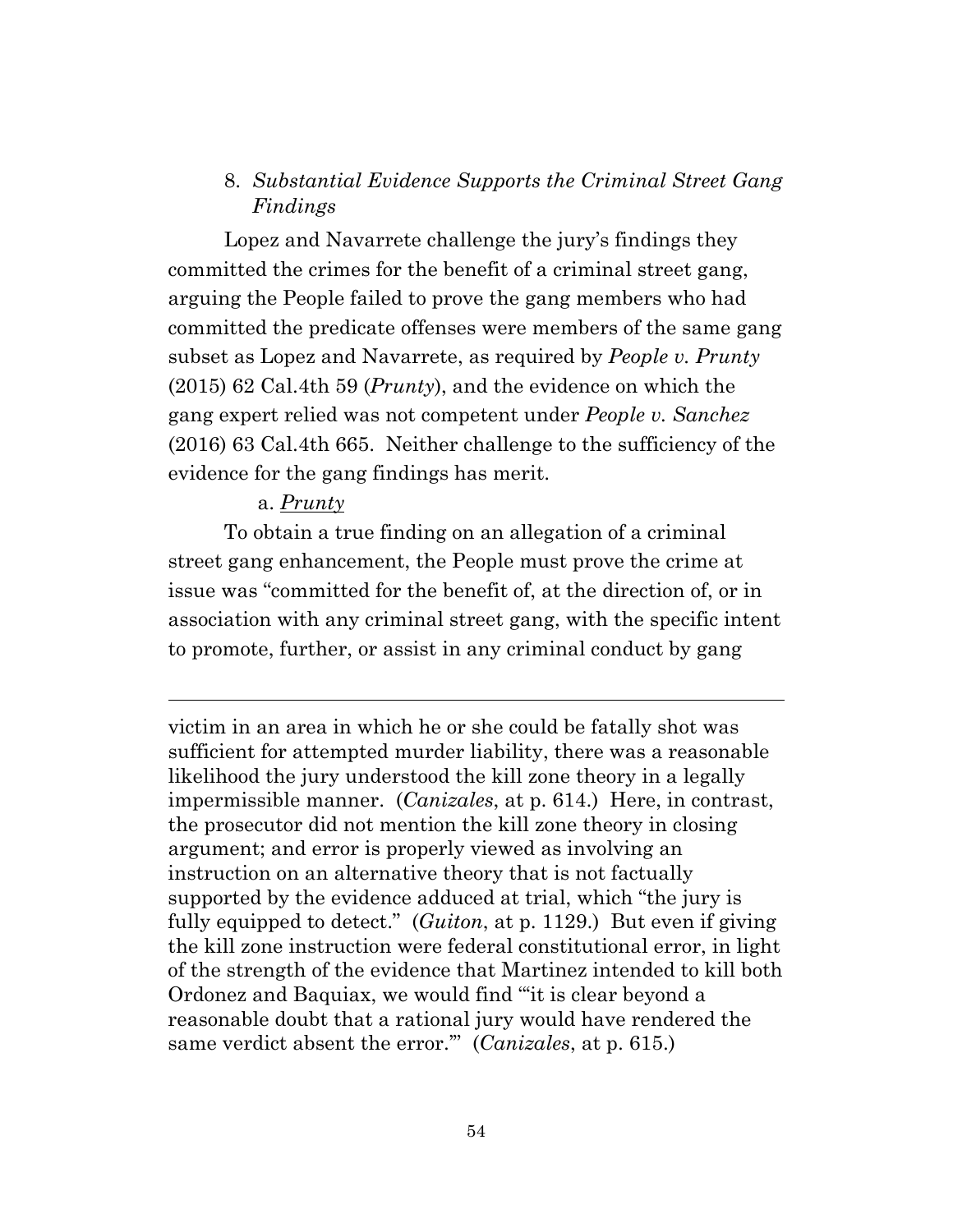members." (§ 186.22, subd. (b)(1).) A "criminal street gang" is defined as an organization that has as one of its primary activities the commission of one or more of the crimes enumerated in section 186.22, subdivision (e), and whose members have engaged in a "pattern of criminal gang activity" by committing two or more of such "predicate offenses" on separate occasions or by two or more persons within a three-year period. (§ 186.22, subds. (e), (f); *People v. Loeun* (1997) 17 Cal.4th 1, 9.)

In *Prunty* the defendant argued the People failed to introduce sufficient evidence to prove that he had committed the underlying offenses for the benefit of a criminal street gang, challenging the prosecution's theory the relevant ongoing organization, association or group was the gang known as the Norteños in general. (*Prunty*, *supra*, 62 Cal.4th at p. 70.) Specifically, the defendant contended "the prosecution's use of crimes committed by various Norteño subsets to prove the existence of a single Norteño organization . . . improperly conflated multiple separate street gangs into a single Norteño gang without evidence of 'collaborative activities or collective organizational structure' to warrant treating those subsets as a single entity." (*Ibid*.)

The Supreme Court agreed, holding, "[W]here the prosecution's case positing the existence of a single 'criminal street gang' for purposes of section 186.22(f) turns on the existence and conduct of one or more gang subsets, then the prosecution must show some associational or organizational connection uniting those subsets. That connection may take the form of evidence of collaboration or organization, or the sharing of material information among the subsets of a larger group. Alternatively, it may be shown that the subsets are part of the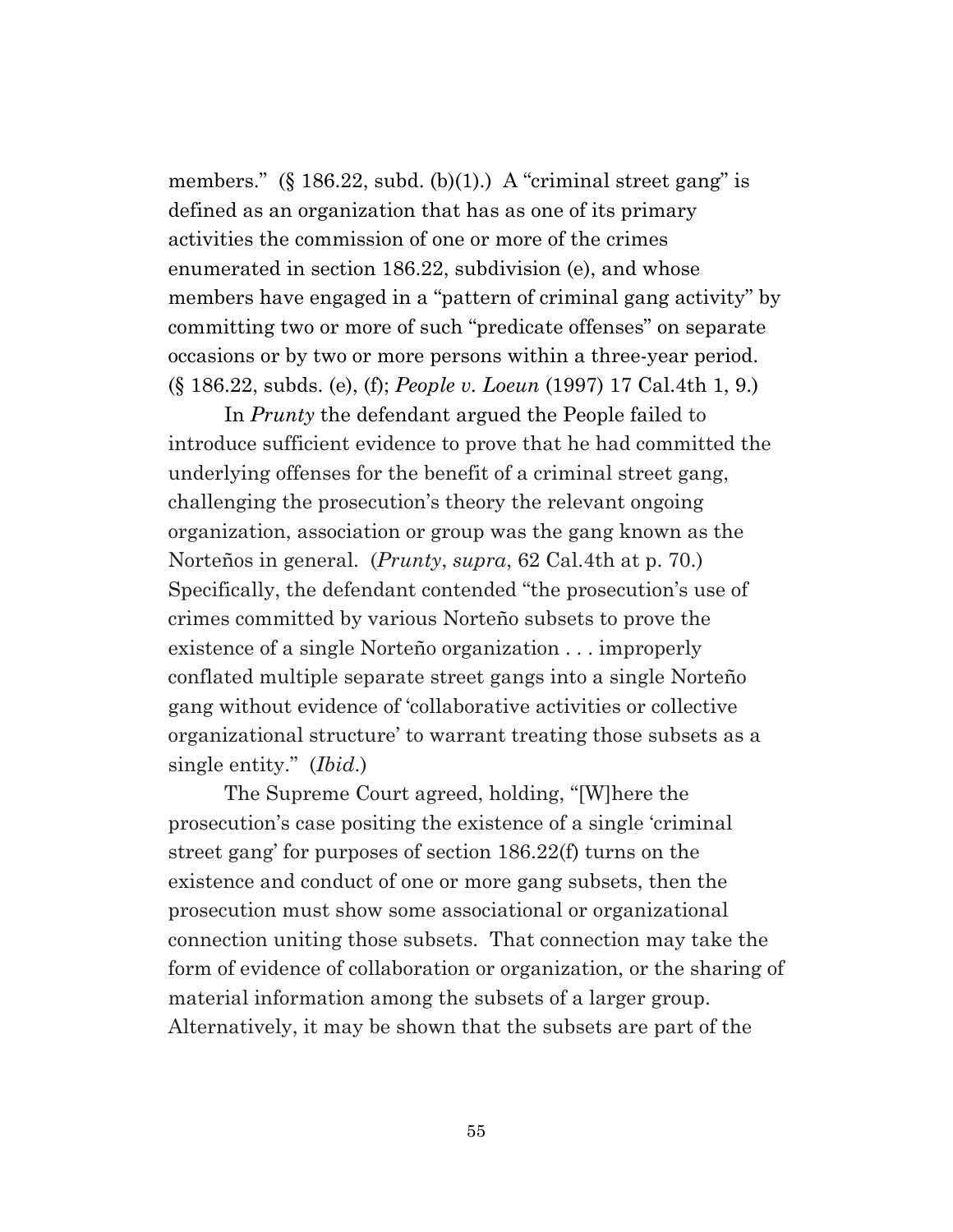same loosely hierarchical organization, even if the subsets themselves do not communicate or work together. And in other cases, the prosecution may show that various subset members exhibit behavior showing their self-identification with a larger group, thereby allowing those subsets to be treated as a single organization." (*Prunty*, *supra*, 62 Cal.4th at p. 71; see *id*. at p. 81 ["the prosecution must show that the group the defendant acted to benefit, the group that committed the predicate offenses, and the group whose primary activities are introduced, is one and the same"].)

Officer Hernandez testified the Rockwood Street gang had subsets or cliques that included Westmoreland and K.T.O. Members of the separate cliques of Rockwood were all members of the same gang and were simply divided by location. The various cliques used common gang symbols and hand signs, and it was common for members of two cliques to conduct joint activities.

Officer Hernandez also testified the gang's primary activities were murder, attempted murder, robbery and extortion. Richard Alvarez, a Rockwood Street member known as Shaggy or Shadow, was convicted of a murder committed in 2007. Rodrigo Bernal, a Rockwood Street member known as Scooby or Woody, was convicted of a murder committed in 2008.

The trial court asked Officer Hernandez specifically whether there was "some kind of associational connection" between the Westmoreland and K.T.O. sets, noting that "[s]ome gangs with actual subsets could actually be rivals, correct?" Hernandez agreed that was the case "[f]or some," but "[i]n Rockwood they're—none of the cliques are against each other at all." The court then asked, "So what I want to know is what's the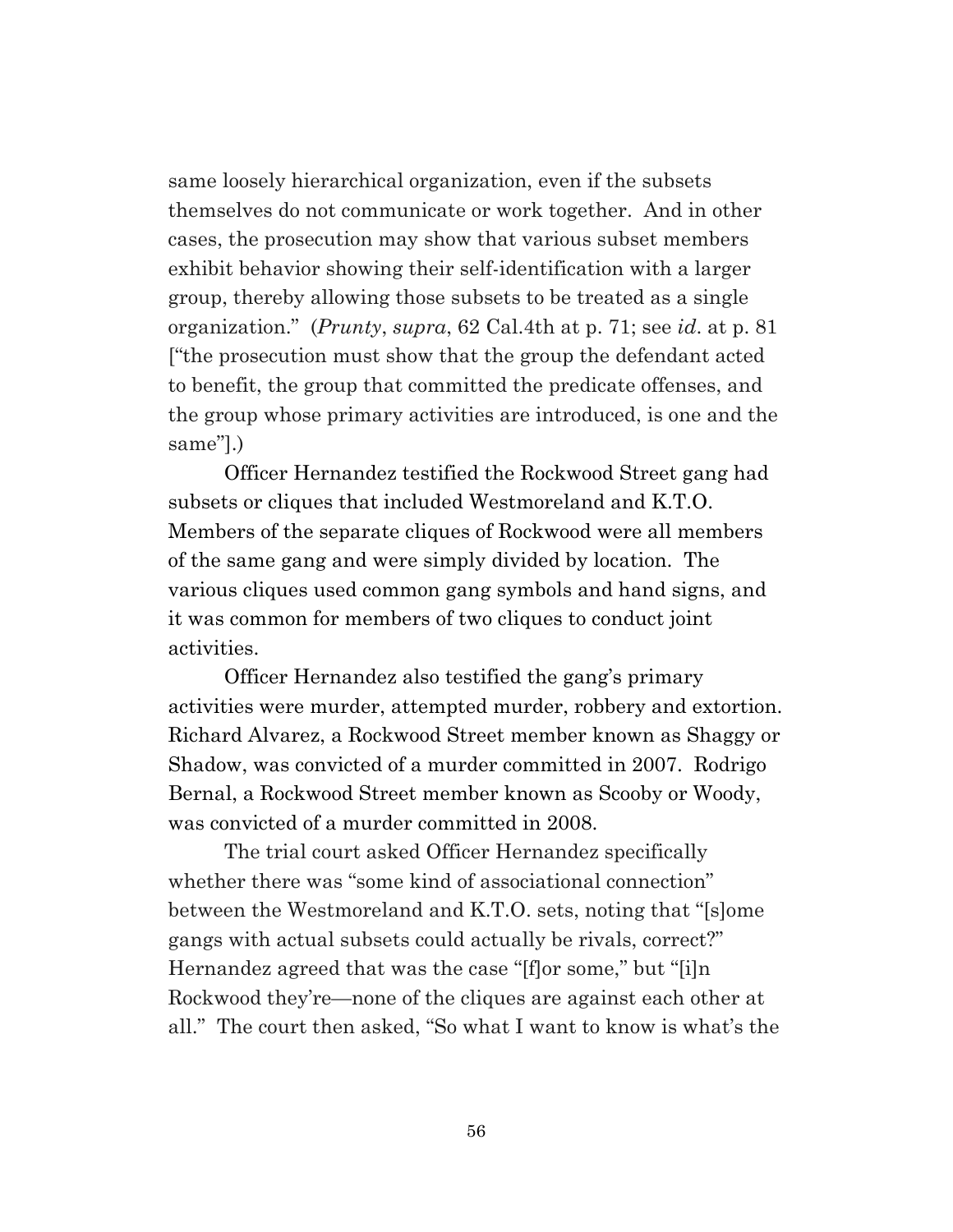associational relationship between these two different cliques as well as others of Rockwood?" Hernandez responded, "As far as like the Westmorelands since that block is—nobody really hangs out there. Those that are from Westmoreland come over here to hang out with the cliques on our side of the . . . Rampart Division." In response to further questioning, he explained that Westmoreland and K.T.O. had their own hierarchies, but they were part of the common organization, not completely separate.

The court also asked Officer Hernandez, "How does that organizational composition interact?" The officer answered, "Well, they all hang out together. The people that we have suspected of being in charge of running that clique don't always come out and talk to us but we are told and from information we've gathered that they do hang out and they do conduct their business all as one."

Lopez and Navarrete contend this evidence was not sufficient for the jury to find the required associational or organizational connections among Rockwood Street, Westmoreland and K.T.O. Additionally, they argue the People's evidence of primary activities and predicate crimes did not prove the specified murders had been committed as part of criminal gang activity because there was no evidence as to the subsets, if any, to which the perpetrators (Bernal and Alvarez) belonged and, thus, no way to link the Westmoreland and K.T.O. subsets to the Rockwood gang.

A comparison of the gang evidence in this case and that in *Prunty* exposes the flaws in Lopez and Navarrete's argument. In *Prunty* the defendant was an admitted member of the Detroit Boulevard Norteño set. (*Prunty*, *supra*, 62 Cal.4th at p. 68.) The gang expert "testified that the Norteños are 'a Hispanic street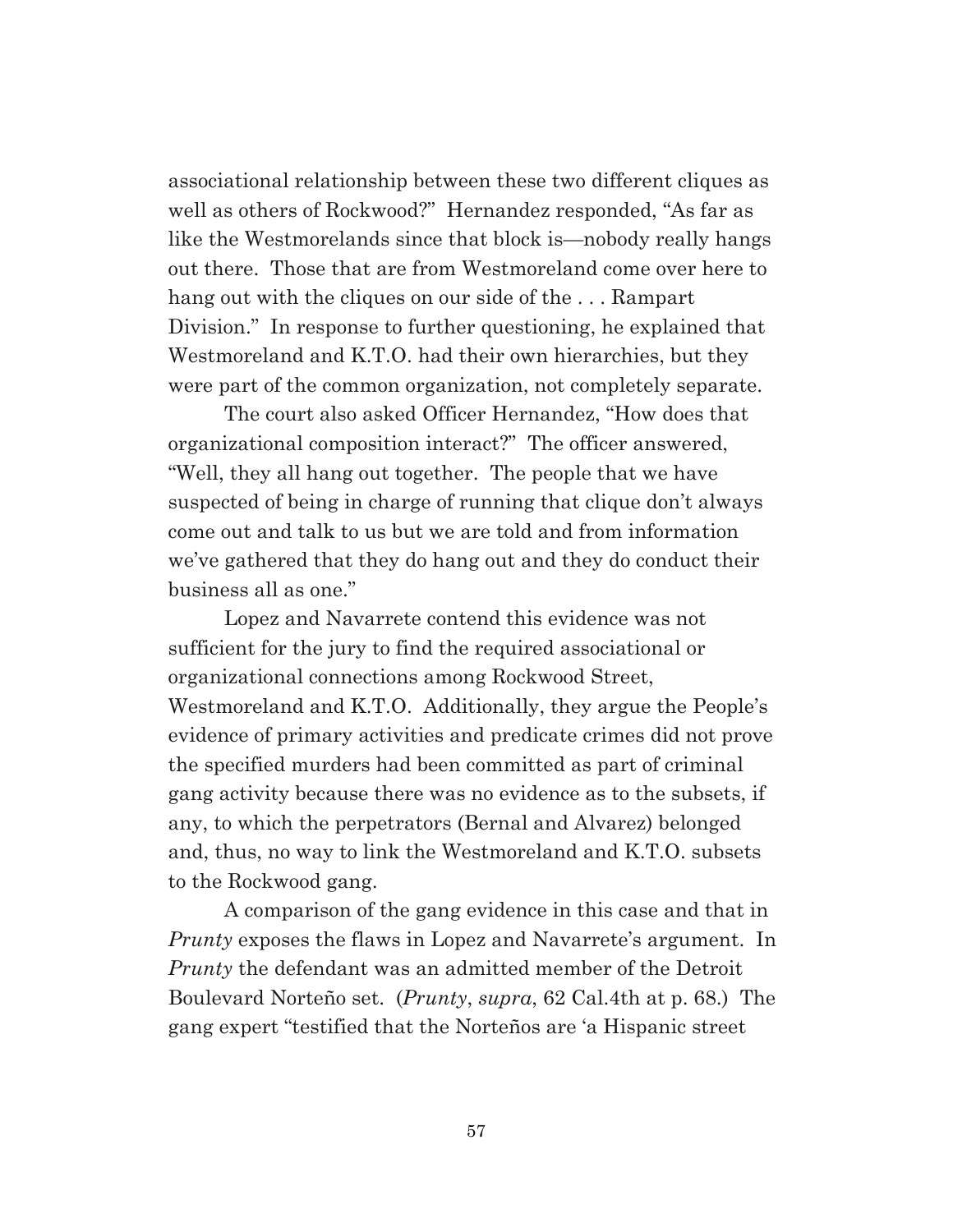gang active in Sacramento and throughout California' with about 1,500 local members." (*Id*. at p. 69.) The "Sacramento-area Norteños are not associated with any particular 'turf' but are instead 'all over Sacramento' with 'a lot of subsets based on different neighborhoods.'" (*Ibid*.) The expert also described the primary activities of Sacramento-area Norteños and the common names, signs, symbols and color of the Norteños. (*Ibid*.) The expert identified the Norteños' enemy as the Sureño street gang, which had its own letters, number and color. (*Ibid*.) He explained that "[b]oth the Norteños and the Sureños 'originated out of the California prison systems' in the 1960's and 1970's. The Sureños are associated with the Mexican Mafia prison gang, while the Norteños have a 'street gang association' with the Nuestra Familia, or NF, prison gang." (*Ibid*.)

The gang expert in *Prunty* "described a 2007 confrontation between two Norteño gang subsets, the Varrio Gardenland Norteños and the Del Paso Heights Norteños, that led to two Varrio Gardenland members' convictions for a variety of offenses, including murder and attempted murder. [He also] testified about a 2010 incident in which members of the Varrio Centro Norteños shot at a former Norteño gang member. Besides [the expert's] testimony that these gang subsets referred to themselves as Norteños, the prosecution did not introduce specific evidence showing these subsets identified with a larger Norteño group. Nor did [the expert] testify that the Norteño subsets that committed the predicate offenses shared a connection with each other, or with any other Norteño-identified subset." (*Prunty*, *supra*, 62 Cal.4th at p. 69.)

The Supreme Court found that "where the prosecution's evidence fell short is with respect to the predicate offenses. [The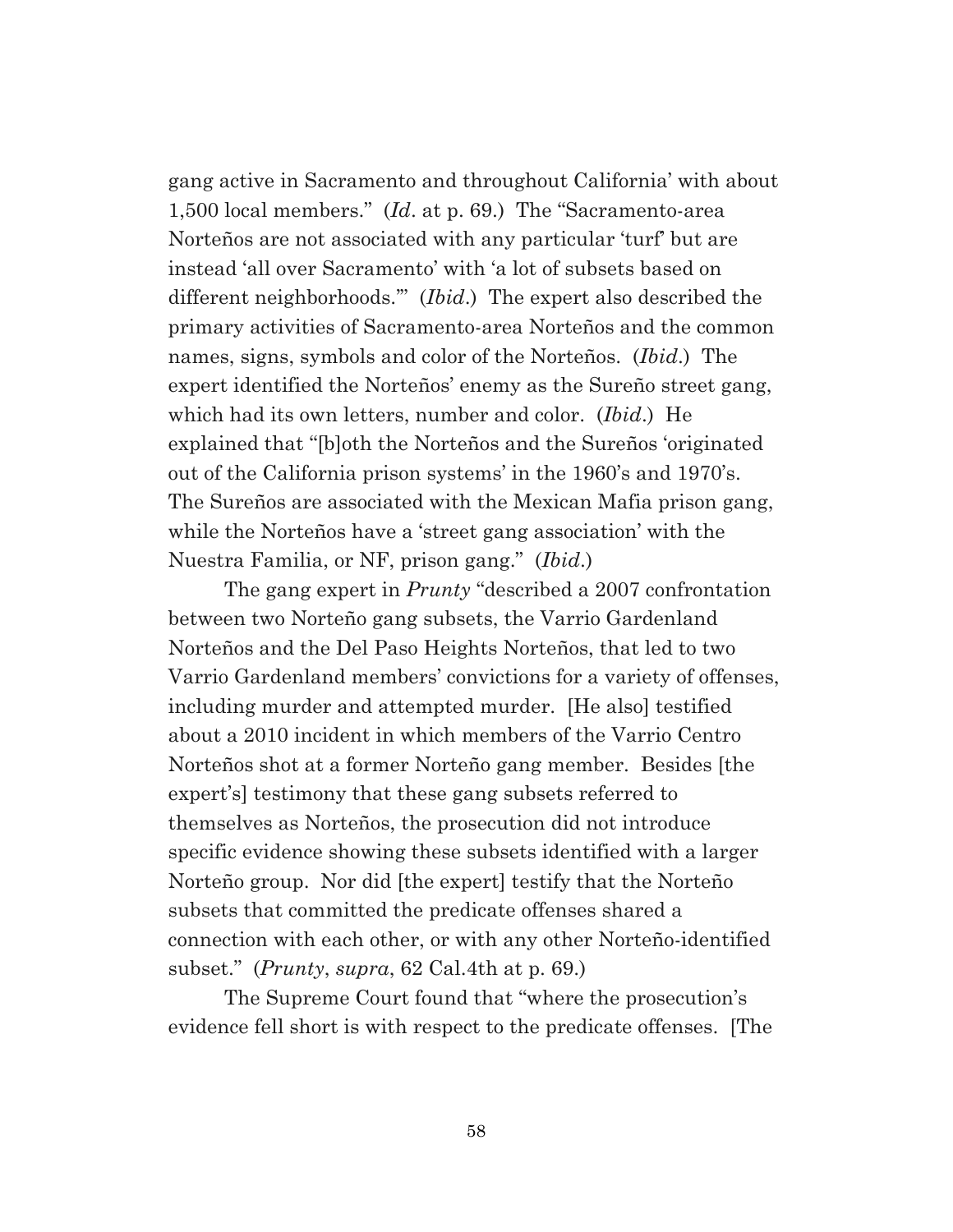expert] referred to two offenses involving three alleged Norteño subsets . . . . Although [the expert] characterized these groups as Norteños, he otherwise provided no evidence that could connect these groups to one another, or to an overarching Sacramentoarea Norteño criminal street gang. . . ." (*Prunty*, *supra*, 62 Cal.4th at p. 82.) In addition, the expert's testimony did not "demonstrate that the subsets that committed the predicate offenses, or any of their members, self-identified as members of the larger Norteño association that the defendant sought to benefit. Although there was ample evidence that [the defendant] self-identified as both a member of the Detroit Boulevard Norteños and the larger umbrella Norteño gang, and that he collaborated with a member of another subset to commit his present offenses, the prosecution presented no evidence that the members of the Varrio Gardenland and Varrio Centro Norteños self-identified as part of the umbrella Norteño gang." (*Id*. at pp. 82-83.)

Here, in contrast, Officer Hernandez's testimony established Rockwood Street had a relatively small number of members and a discrete territory. The cliques were not separate entities, but acted as parts of a common organization whose members spent significant amounts of time with one another. Thus, the jury had evidence from which it could reasonably find that acts by members of any particular subset of Rockwood Street were intended to benefit the larger gang itself. (See *Prunty*, *supra*, 62 Cal.4th at p. 83 [the prosecution needed to present evidence from which the jury could "connect the subsets that committed the predicate offenses to the larger Norteño group the prosecution claimed [the defendant] acted to benefit"]; *People v. Resendez* (2017) 13 Cal.App.5th 181, 191 ["the prosecution in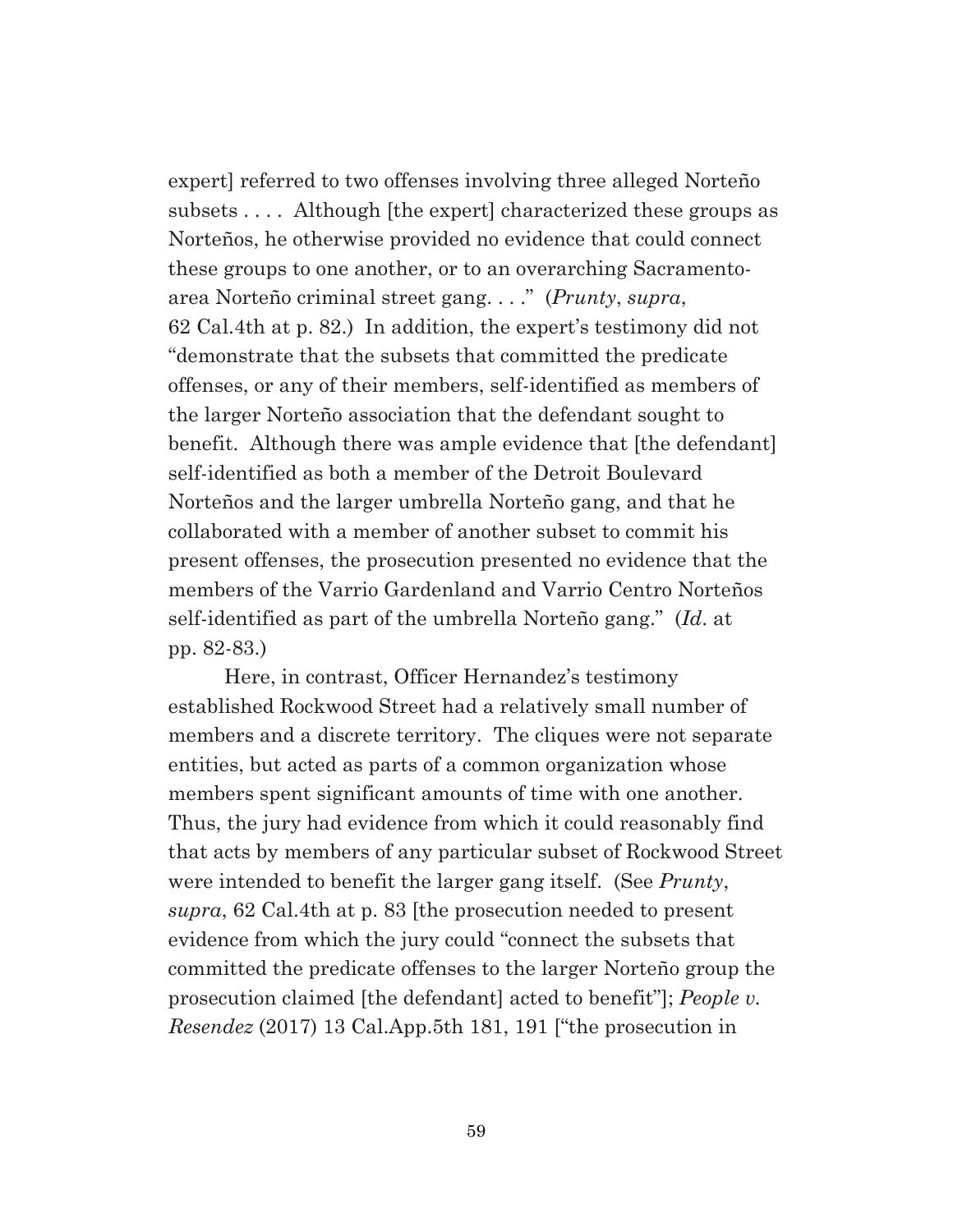*Prunty* provided *no* evidence of a connection between the defendant's gang and the subsets that committed the predicate offenses. [Citation.] In contrast, here there was testimony showing contacts among the Locos (defendant's subset) and Rascals (subset of the perpetrators of the predicate offenses), and showing they all self-identified with the East Side Bolen gang"]; *People v. Garcia* (2017) 9 Cal.App.5th 364, 378 ["there is a plethora of evidence that the Bittys and the Jungles subsets selfidentified as part of the Black P-Stones and 'mutually acknowledge[d] one another as part of that same organization'"].) The acts of Alvarez and Bernal, no matter what subset of Rockwood Street they may have belonged to, were predicate acts of members of the same criminal street gang Lopez and Navarrete sought to benefit.

### b. *Sanchez*

As a further challenge to the sufficiency of the evidence to support the predicate-acts element of the criminal street gang findings, Lopez and Navarrete argue Officer Hernandez's opinion regarding the association between the subsets and the Rockwood gang conveyed to the jury case-specific hearsay evidence prohibited by the Supreme Court's decision in *Sanchez*, *supra*, 63 Cal.4th 665, which held a gang expert may not "relate as true case-specific facts asserted in hearsay statements, unless they are independently proven by competent evidence or are covered by a hearsay exception." (*Id*. at p. 686.) [19](#page-59-0)

<span id="page-59-0"></span> $19$  Trial in this case took place before the Supreme Court issued its decision in *Sanchez*, which disapproved the Court's earlier decision, *People v. Gardeley* (1996) 14 Cal.4th 605, "to the extent it suggested an expert may properly testify regarding casespecific out-of-court statements without satisfying hearsay rules."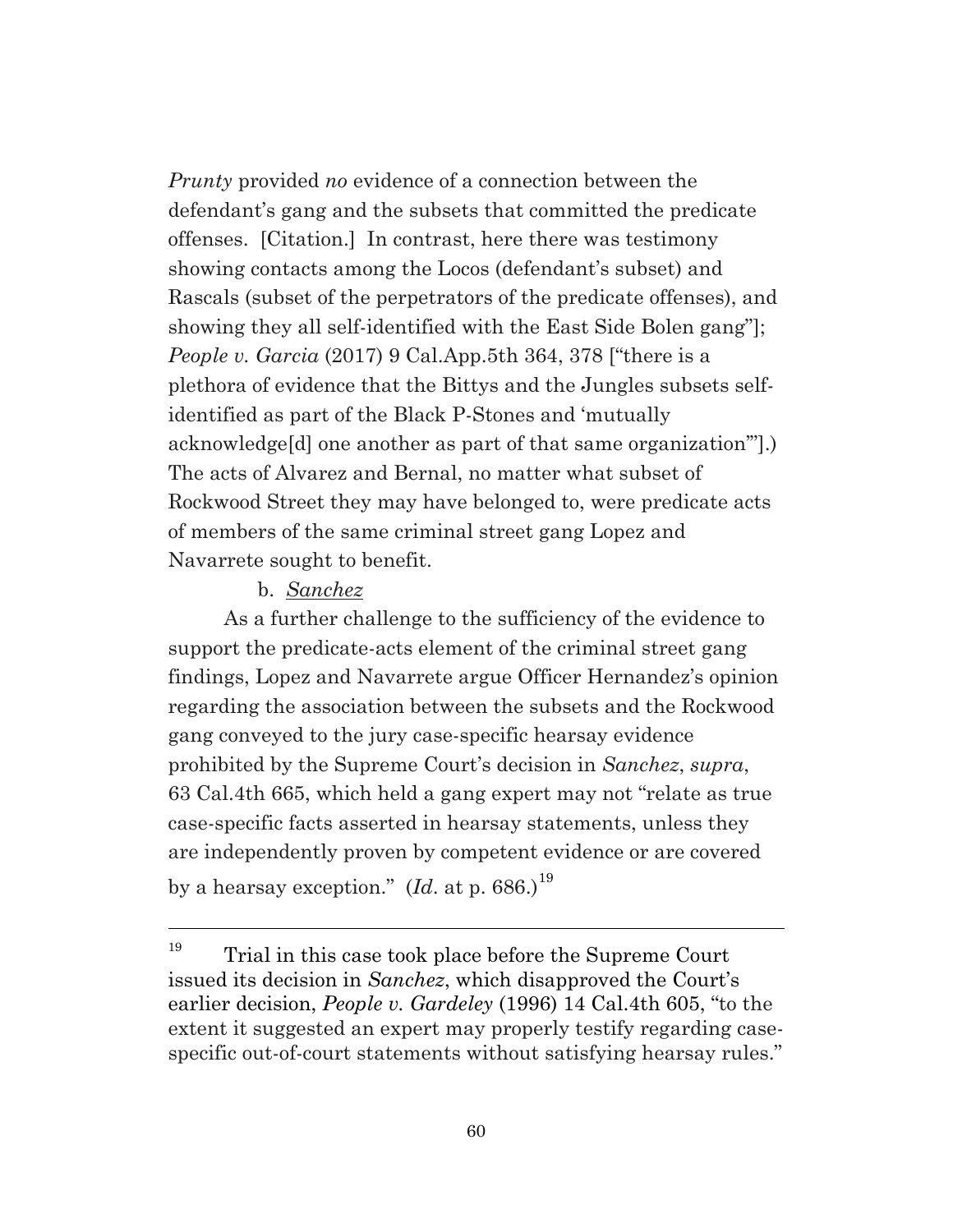In *Sanchez* the expert had based his opinion the defendant was a member of a certain gang on various police contacts during which the defendant was in the company of members of that gang, and on statements he made when given a "STEP notice" informing him he was associating with a known gang. (*Sanchez, supra*, 63 Cal.4th at pp. 672-673.) The expert admitted he had never met the defendant, was not present when the STEP notice was given or during any of the police contacts, and his knowledge of these matters was derived from police reports and a field identification card. (*Id*. at p. 673.) As the Court explained in finding these statements had been improperly admitted, "Any expert may still *rely* on hearsay in forming an opinion, and may tell the jury *in general terms* that he did so. Because the jury must independently evaluate the probative value of an expert's testimony, Evidence Code section 802 properly allows an expert to relate generally the kind and source of the 'matter' upon which his opinion rests.... There is a distinction to be made between allowing an expert to describe the type or source of the matter relied upon as opposed to presenting, as fact, case-specific hearsay that does not

(*Sanchez*, *supra*, 63 Cal.4th at p. 686, fn. 13.) The Supreme Court has granted review in *People v. Perez* (review granted July 18, 2018, S248730) to decide whether a defendant who failed to object at trial before *Sanchez* was decided, as here, forfeits a claim of *Sanchez* error subsequently advanced on appeal. (See *People v. Mendez* (2019) 7 Cal.5th 680, 694.) We consider the merits of Lopez and Navarrete's claim of error based on *Sanchez* in the interest of judicial economy. (See generally *People v. Welch* (1993) 5 Cal.4th 228, 237-238 [no forfeiture "where an objection would have been futile or wholly unsupported by substantive law then in existence"].)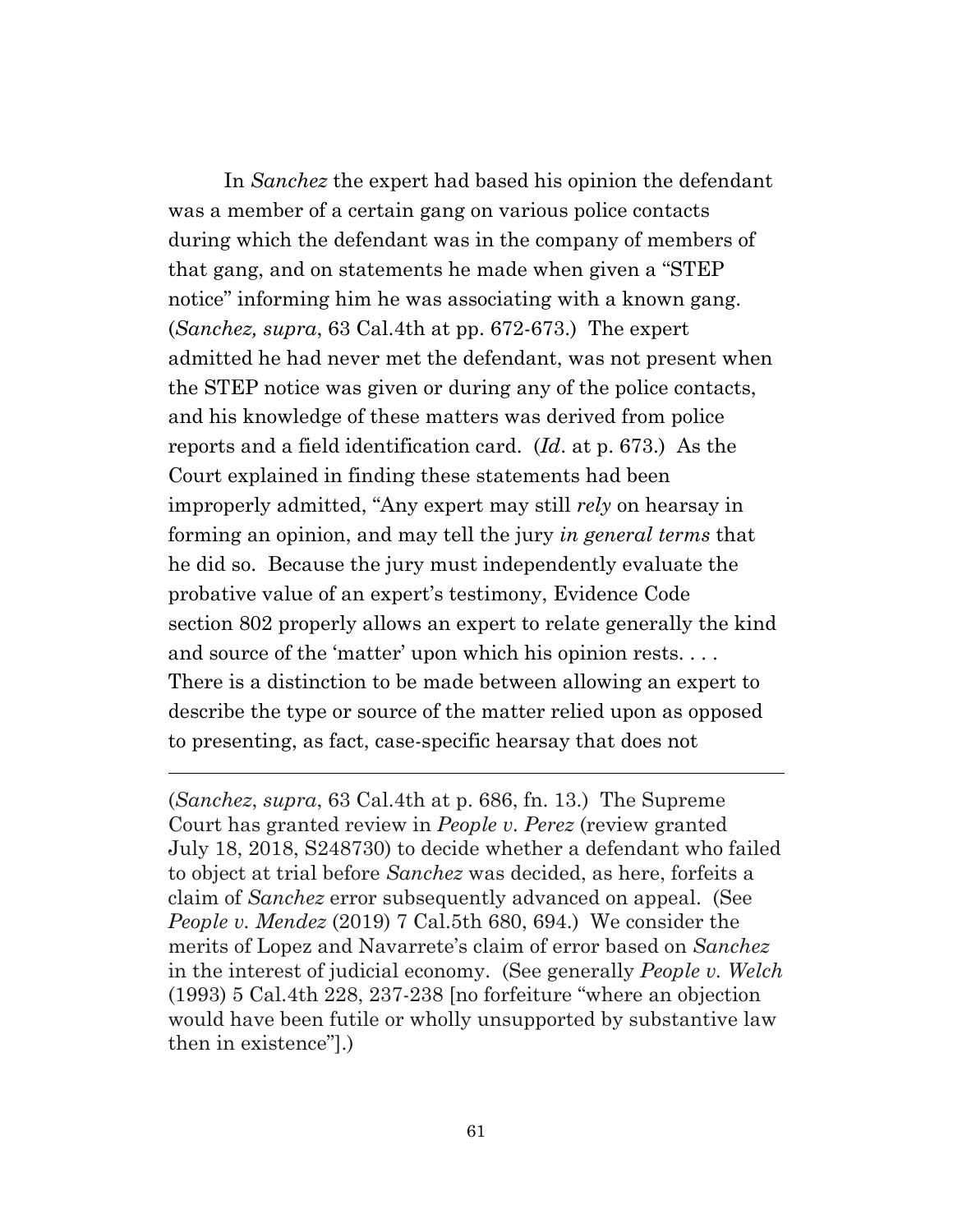otherwise fall under a statutory exception. [¶] What an expert *cannot* do is relate as true case-specific facts asserted in hearsay statements, unless they are independently proven by competent evidence or are covered by a hearsay exception." (*Sanchez,* at pp. 685-686.)

Moreover, like any hearsay, if the out-of-court statement is testimonial and is offered against the defendant in a criminal prosecution, *Crawford v. Washington* (2004) 541 U.S. 36 [124 S.Ct. 1354, 158 L.Ed.2d 177] (*Crawford*) and its progeny govern its admissibility. (See *Sanchez, supra,* 63 Cal.4th at p. 686.) "Testimonial statements are those made primarily to memorialize facts relating to past criminal activity, which could be used like trial testimony. Nontestimonial statements are those whose primary purpose is to deal with an ongoing emergency or some other purpose unrelated to preserving facts for later use at trial." (*Id*. at p. 689; accord, *People v. Gallardo* (2017) 18 Cal.App.5th 51, 67 ["to be 'testimonial' under *Crawford*, the statement must have been 'given *and* taken primarily for the purpose [of] . . . establish[ing] or prov[ing] some past fact for possible use in a criminal trial'"]; *People v. Lara*  (2017) 9 Cal.App.5th 296, 336-337.)

Here, Lopez and Navarrete tacitly concede the propriety of Officer Hernandez's testimony that Lopez was a Rockwood Street member and Navarrete an associate, the evidence at issue in *Sanchez*, but argue his opinion the Westmoreland and K.T.O. subsets were associated with, and part of, the Rockwood gang presented inadmissible case-specific hearsay without independent supporting proof. They also contend Officer Hernandez's testimony Alvarez and Bernal were Rockwood gang members was inadmissible under *Sanchez*.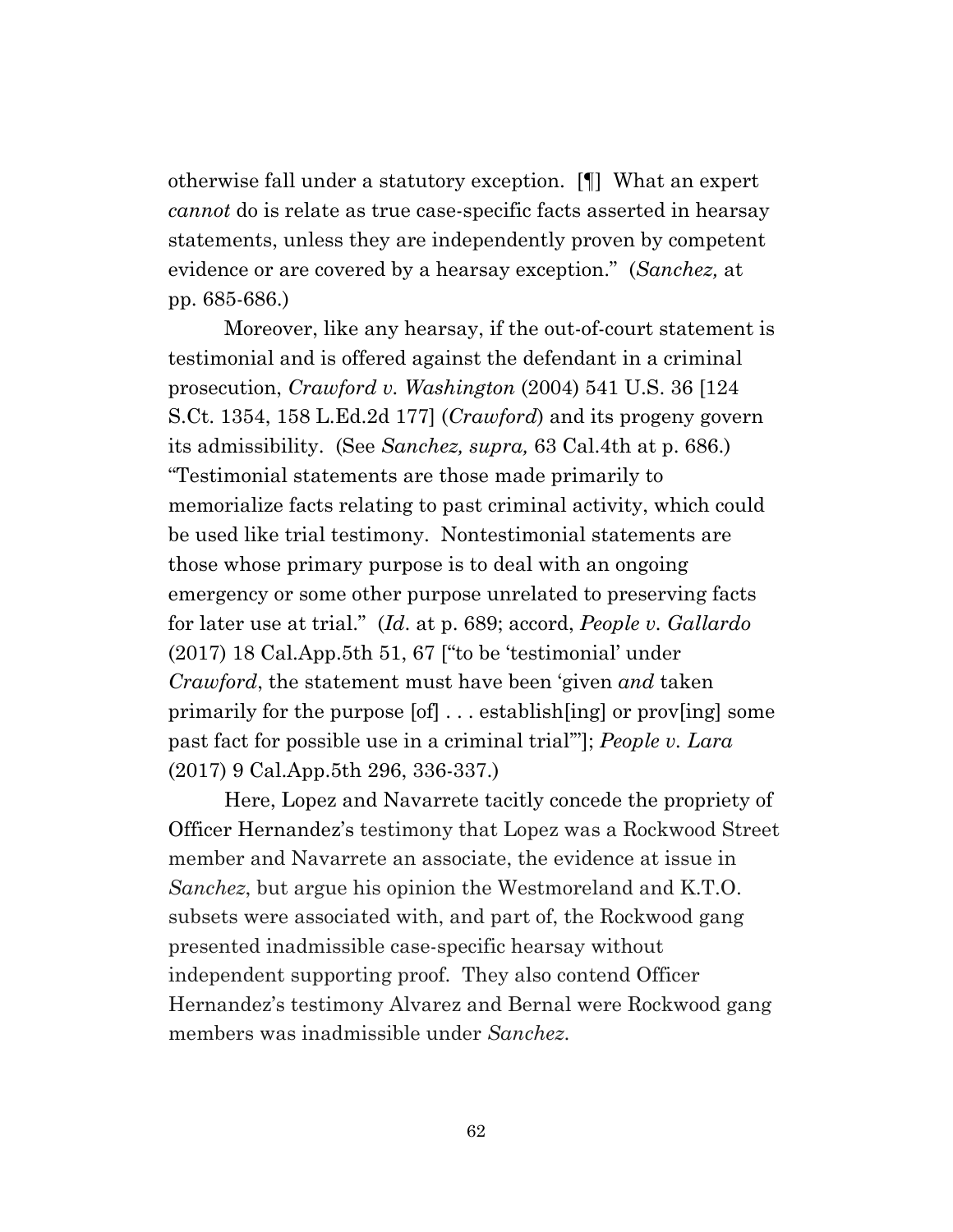Lopez and Navarrete misperceive the nature of Officer Hernandez's opinion testimony concerning the subsets of the Rockwood gang. As discussed, expert testimony that relies on hearsay is still admissible provided the expert only tells the jury in general terms the bases for his or her opinion and does not relate as true case-specific facts asserted in hearsay statements. (*Sanchez*, *supra*, 63 Cal.4th at pp. 685-868.) That is exactly what Hernandez did here, opining about the relationship of the Westmoreland and K.T.O. subsets to the Rockwood gang without repeating any specific statements from third parties regarding the operation and organization of the Rockwood gang. (Cf. *People v. Meraz* (2018) 30 Cal.App.5th 768, 781, review granted Mar. 27, 2019, S253629; *People v. Blessett* (2018) 22 Cal.App.5th 903, 945, review granted Aug. 8, 2018, S249250; *People v. Vega-Robles*  (2017) 9 Cal.App.5th 382, 411.)

Moreover, in crafting an argument based not only on state hearsay law but also under the federal confrontation clause as articulated in *Crawford*, *supra*, 541 U.S. 36, Lopez and Navarrete make no attempt to demonstrate Officer Hernandez's testimony regarding the various subsets of Rockwood Street was based on testimonial hearsay, rather than personal knowledge. (See *Sanchez*, *supra*, 63 Cal.4th at p. 685 [confrontation clause implicated when the expert bases his or her opinion on casespecific testimonial hearsay].) An expert's testimony based on personal knowledge of case-specific facts is admissible. (*Id*. at p. 683.) The record reflects Officer Hernandez's testimony regarding Alvarez and Bernal was based on personal knowledge—he had testified at both men's trials for what was identified here as the gang's predicate offenses—and the certified minute orders from those cases. This evidence was sufficient to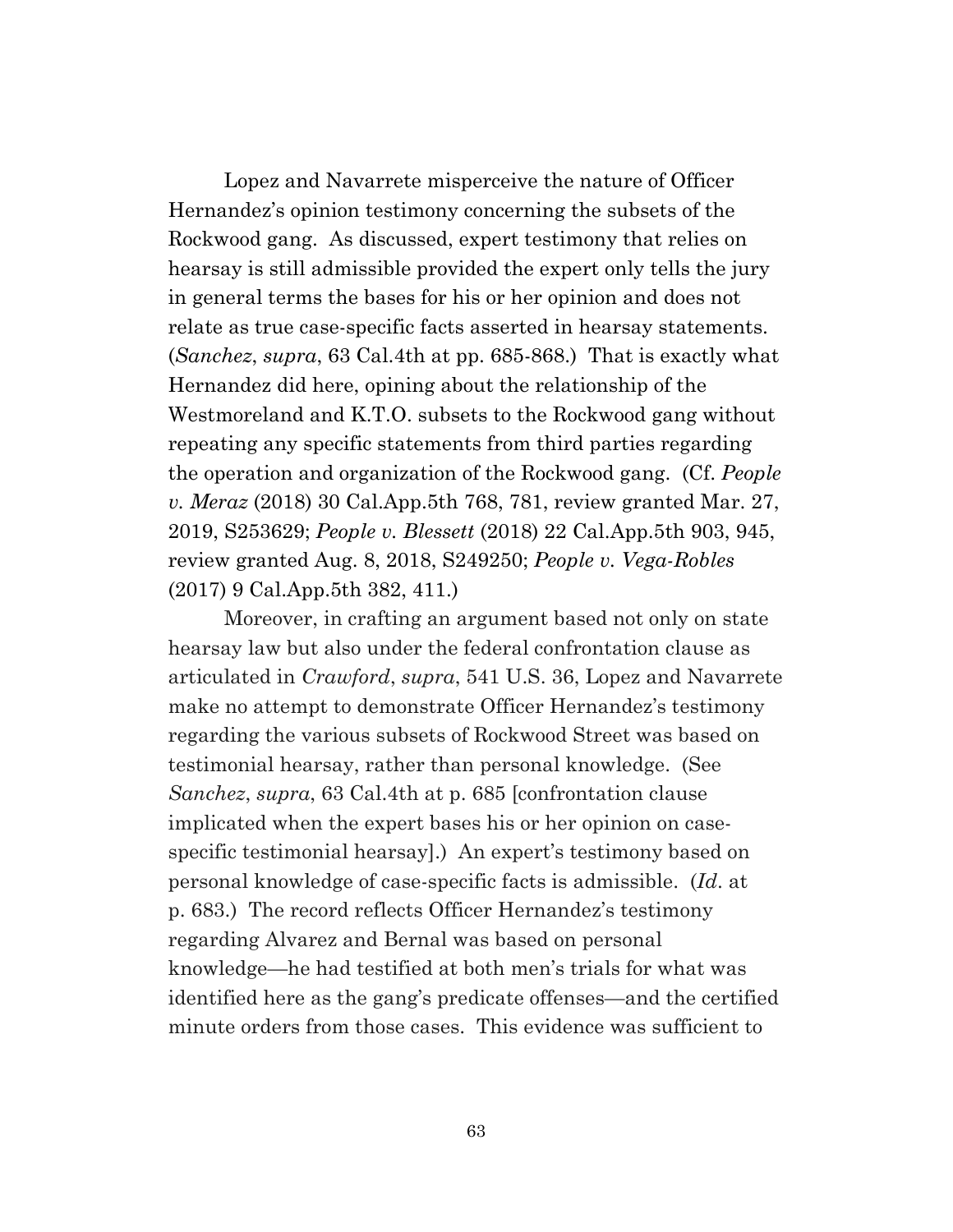support a finding as to the predicate offenses. (*People v. Duran* (2002) 97 Cal.App.4th 1448, 1463; *People v. Villegas* (2001) 92 Cal.App.4th 1217, 1228.)

# 9. *The Trial Court Did Not Err by Failing To Instruct on Attempted Voluntary Manslaughter*

The trial court has a duty to "instruct on all lesser included offenses supported by substantial evidence. [Citations.] The duty applies whenever there is evidence in the record from which a reasonable jury could conclude the defendant is guilty of the lesser, but not the greater, offense. [Citations.] That voluntary manslaughter is a lesser included offense of murder is undisputed. [Citations.] [¶] Imperfect self-defense, which reduces murder to voluntary manslaughter, arises when a defendant acts in the actual but unreasonable belief that he is in imminent danger of death or great bodily injury." (*People v. Duff* (2014) 58 Cal.4th 527, 561-562.) These principles extend to "one who kills in imperfect defense of others—in the actual but unreasonable belief he must defend another from imminent danger of death or great bodily injury." (*People v. Randle* (2005) 35 Cal.4th 987, 997, overruled on another ground in *People v. Chun* (2009) 45 Cal.4th 1172, 1201; see *People v. Nguyen* (2015) 61 Cal.4th 1015, 1066 [imperfect self-defense or defense of others requires ""an unreasonable belief that harm was imminent".) $^{20}$  $^{20}$  $^{20}$ 

Lopez and Navarrete contend the facts demonstrated that Martinez was attempting to protect Lopez from an attack by the

<span id="page-63-0"></span><sup>&</sup>lt;sup>20</sup> "Imperfect defense of others, like imperfect self-defense, is not a true defense, but a shorthand description for a form of voluntary manslaughter." (*People v. Trujeque* (2015) 61 Cal.4th 227, 271.)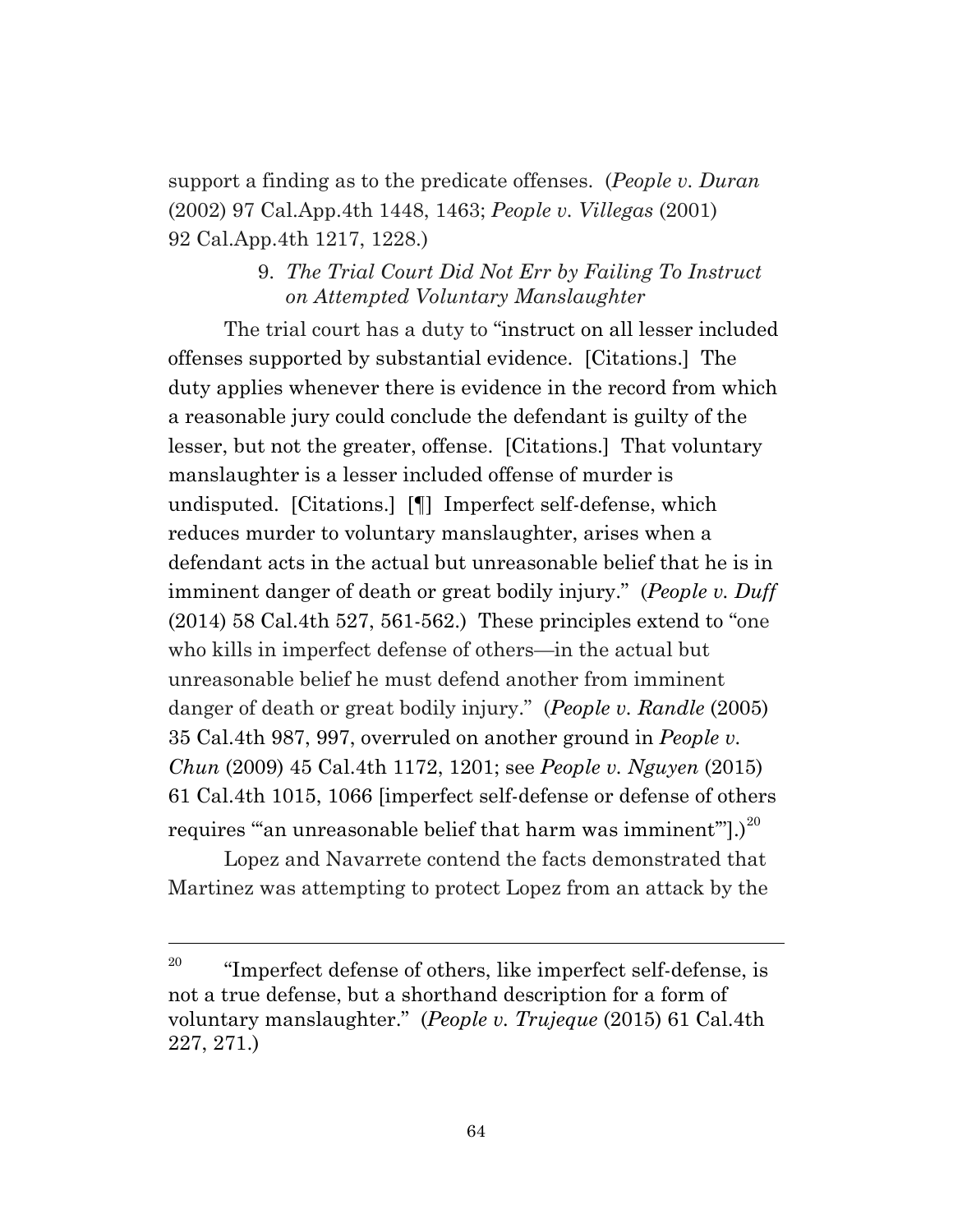three men who came from the church parking lot, and his use of deadly force, while unreasonable, supported an instruction on attempted voluntary manslaughter as to Baquiax. But they cite nothing in the record to support this contention, instead only making a generalized argument the evidence established "Martinez was acting to protect [Lopez] from attack by others who outnumbered her." What the evidence actually showed, was that, after Acosta confronted Lopez, who was spray painting graffiti on the church wall, she attacked him, knocking him to the ground and kicking him. When Baquiax and Ordonez came out but were still six to 12 feet away, Lopez ran to the BMW. At the same time, Martinez got out of the BMW and shot at Baquiax and Ordonez. At that point Lopez was in no danger; she certainly was not under attack and outnumbered by three men.

# 10. *Lopez and Navarrete Are Entitled to New Sentencing Hearings*

### a. *Correction of sentencing errors*

Navarrete contends, the People concede, and we agree the trial court erred in imposing five-year enhancements for a prior serious felony  $(\S 667, \text{subd.} (a)(1))$  and in imposing both the firearm-use and criminal street gang enhancements (although the gang enhancements were stayed). This second error affected the sentence of both Lopez and Navarrete.

The information alleged Navarrete had a prior robbery conviction constituting a strike within the meaning of sections 667, subdivisions (b) through (i), and 1170.12. It did not allege the robbery was also a serious felony under section 667, subdivision (a)(1). Navarrete admitted the strike prior, and the trial court sentenced Navarrete as a second strike offender. But the court also imposed five-year enhancements for a prior serious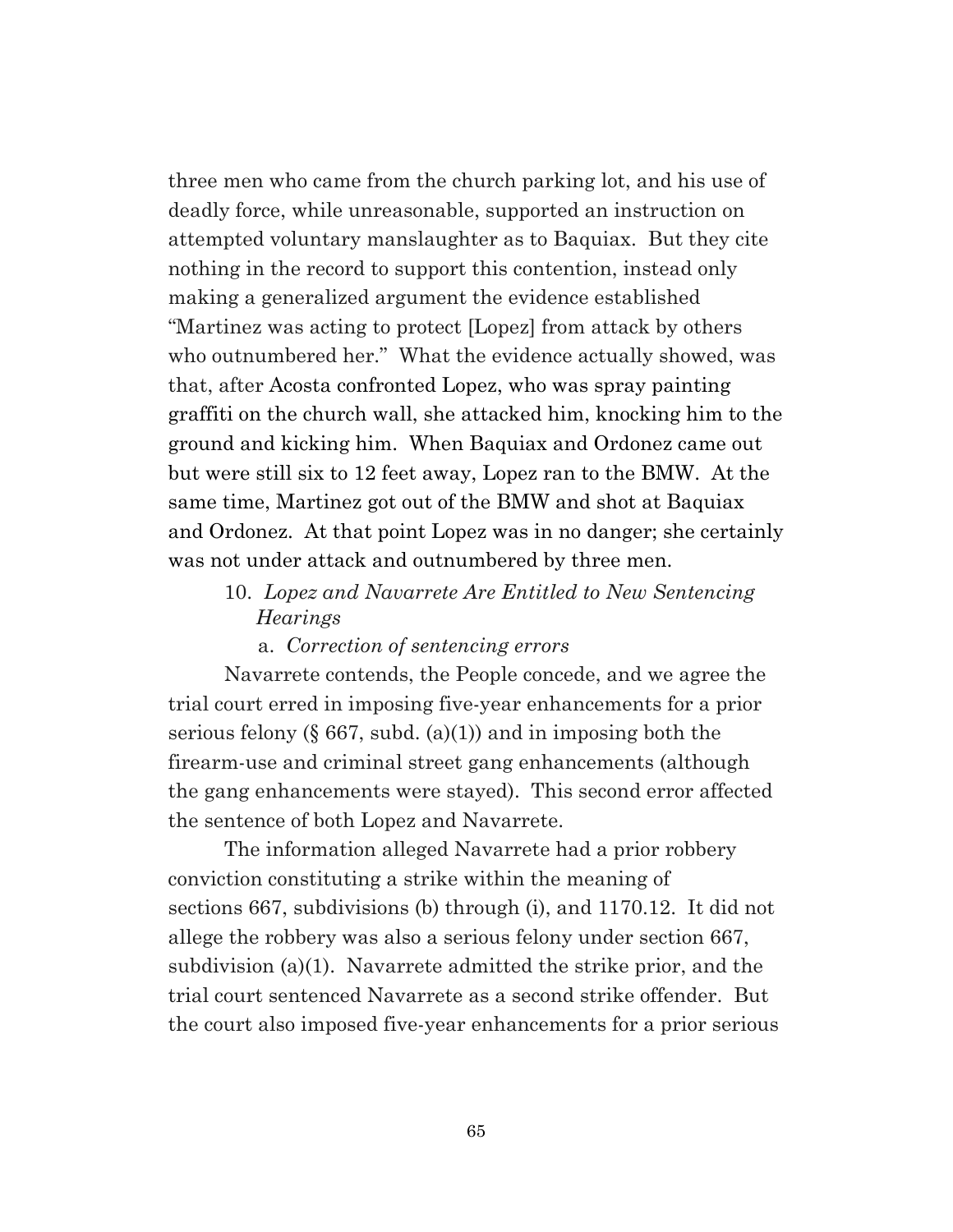felony conviction under section 667, subdivision (a)(1), on Navarrete's indeterminate life terms for both murder and attempted premeditated murder.

A prior serious felony enhancement under section 667, subdivision (a)(1), is subject to pleading and proof requirements. (*People v. Nguyen* (2017) 18 Cal.App.5th 260, 267; see *People v. Jackson* (1985) 37 Cal.3d 826, 835, fn. 12, overruled on another ground in *Guerrero* (1988) 44 Cal.3d 343, 348.) Because that enhancement was not pleaded and proved by the People here, the trial court erred in imposing the five-year terms.

As to the murder and attempted murder counts, the trial court imposed on both Navarrete and Lopez 25-year-to-life firearm-use enhancements under section 12022.53,

subdivisions (d) and (e)(1).<sup>[21](#page-65-0)</sup> It also improperly imposed on those two counts, and stayed, 10-year gang enhancements pursuant to section 186.22, subdivision  $(b)(1)(C)$ .

Subdivision (e)(1) of section 12022.53 permits the trial court to impose a firearm-use enhancement on a principal who did not personally use a firearm "'if both of the following are pled and proved: [¶] (A) The person violated subdivision (b) of Section 186.22. [¶] (B) Any principal in the offense committed any act specified in subdivision (b), (c), or (d).'" (*People v. Brookfield* (2009) 47 Cal.4th 583, 590.) Subdivision (e)(2) of section 12022.53 "limits the effect of subdivision (e)(1). A defendant who *personally* uses or discharges a firearm in the commission of a gang-related offense is subject to *both* the

<span id="page-65-0"></span><sup>&</sup>lt;sup>21</sup> The minute orders entered following the sentencing hearings and abstracts of judgment as to both Navarrete and Lopez erroneously reflect the firearm-use enhancements were imposed pursuant to section 12022.53, subdivision (b).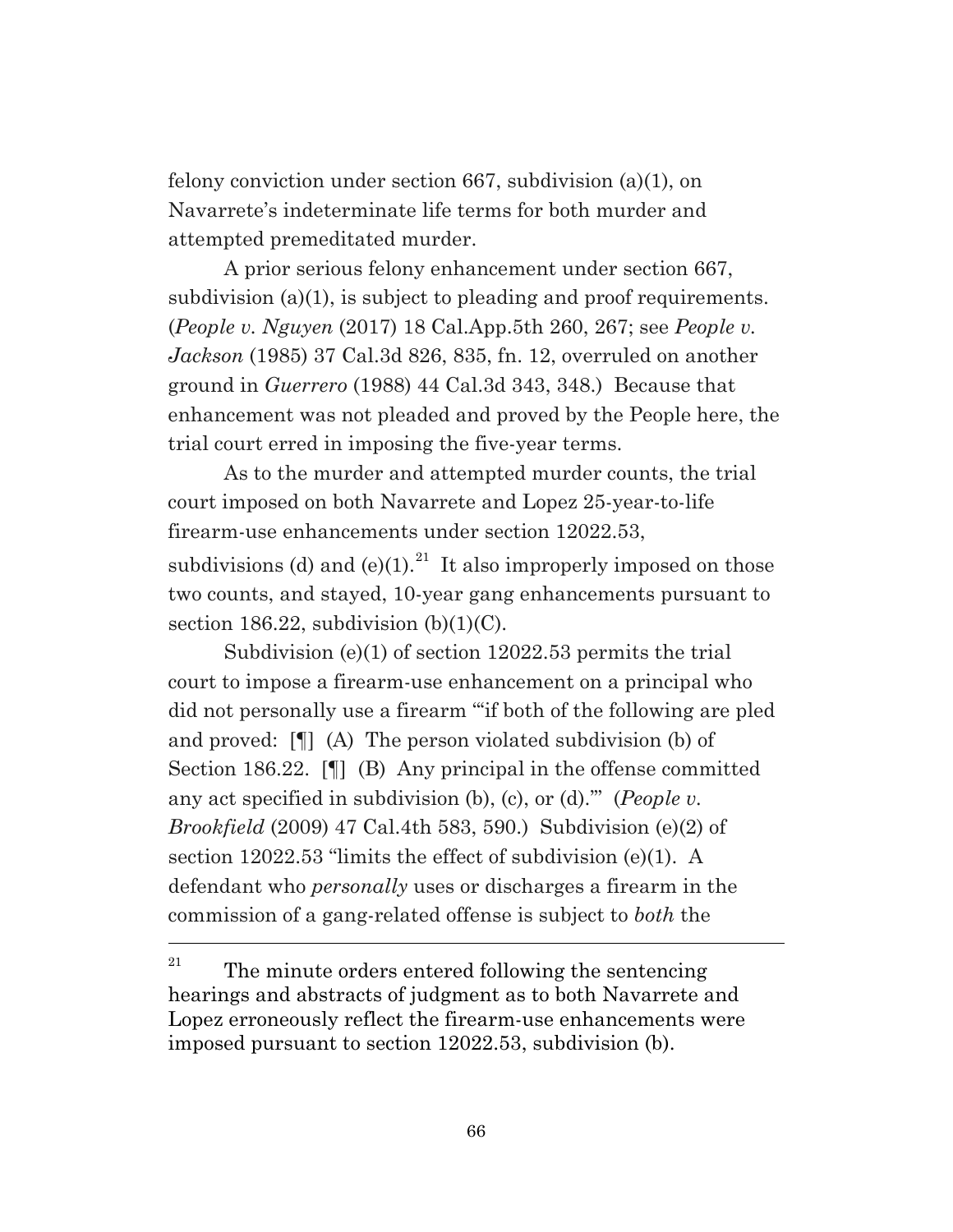increased punishment provided for in section 186.22 *and* the increased punishment provided for in section 12022.53. In contrast, when another principal in the offense uses or discharges a firearm but the defendant does not, there is no imposition of an 'enhancement for participation in a criminal street gang . . . in addition to an enhancement imposed pursuant to' section 12022.53." (*Brookfield*, at p. 590.) Accordingly, the trial court erred in imposing enhancements pursuant to section 186.22, subdivision (b)(1)(C). (See *Brookfield*, at p. 596.) For the same reason, the trial court erred in imposing both the firearm-use enhancement and a 15-year minimum parole eligibility period under section 186.[22](#page-66-0), subdivision  $(b)(5)$ ,  $22$  as to the attempted premeditated murder count. (*Brookfield*, at p. 595 ["the word 'enhancement' in section  $12022.53(e)(2)$  refers to both the sentence enhancements in section 186.22 *and* the penalty provisions in that statute"]; accord, *People v. Gonzalez* (2010) 180 Cal.App.4th 1420, 1427 ["the trial court erred in imposing the gang statute's minimum parole eligibility period in addition to the 25-year gun enhancement"]; see *People v. Valenzuela* (2011) 199 Cal.App.4th 1214, 1238.)

We remand the case to permit the trial court to correct these sentencing errors, as well as to address the other sentencing matters discussed in this opinion.

<span id="page-66-0"></span><sup>&</sup>lt;sup>22</sup> Section 186.22, subdivision (b)(5), provides: "Except as provided in paragraph (4), any person who violates this subdivision in the commission of a felony punishable by imprisonment in the state prison for life shall not be paroled until a minimum of 15 calendar years have been served."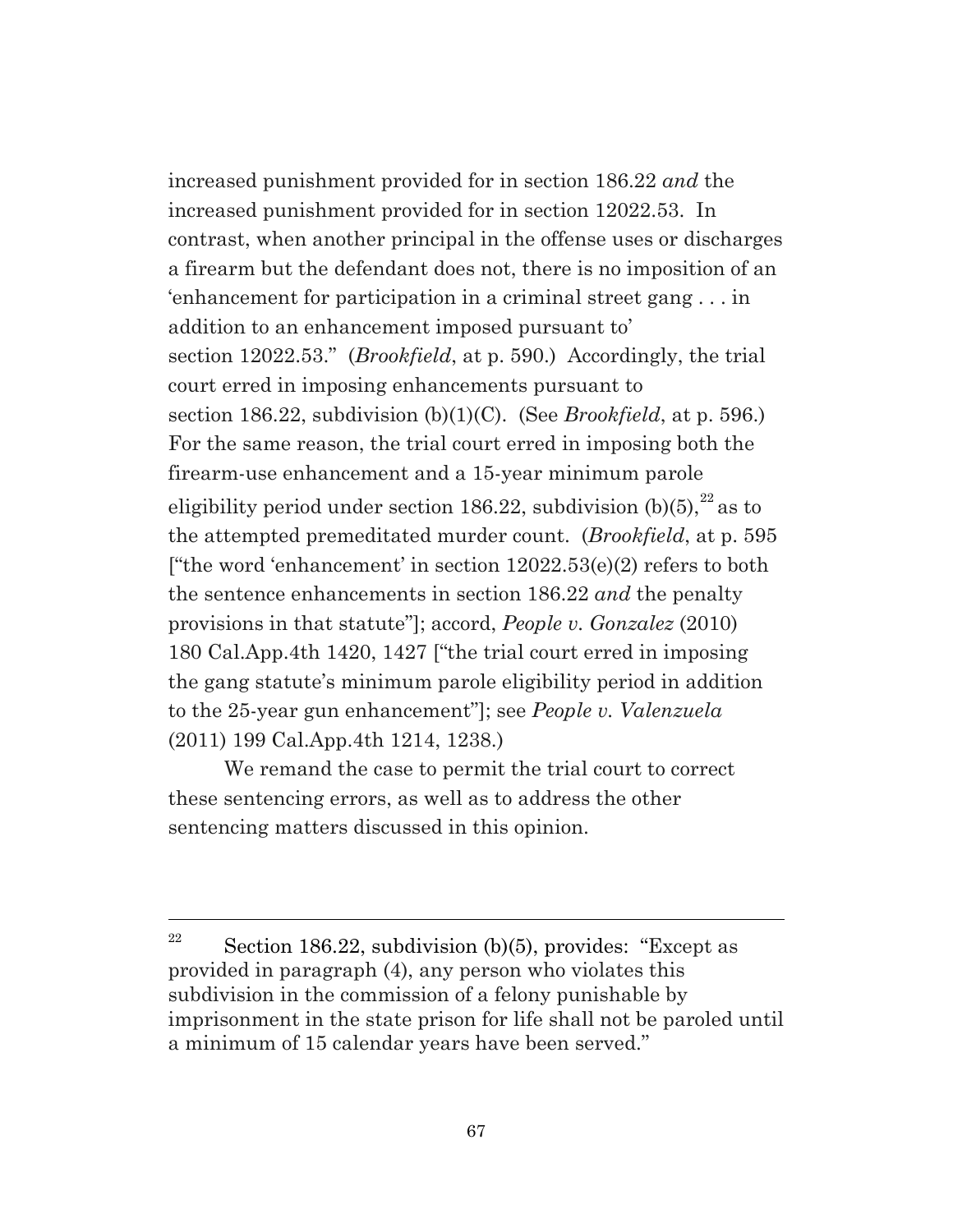b. *Consideration of the discretion created by SB 620* On October 11, 2017, while Lopez's and Navarrete's petitions for review were pending in the Supreme Court, the Governor signed SB 620, amending section 12022.53 to give discretion to the trial court to strike a firearm enhancement in the interest of justice. (See Stats. 2017, ch. 682, § 2; § 12022.53, subd. (h) ["The court may, in the interest of justice pursuant to Section 1385 and at the time of sentencing, strike or dismiss an enhancement otherwise required to be imposed by this section. The authority provided by this subdivision applies to any resentencing that may occur pursuant to any other law"l.)<sup>[23](#page-67-0)</sup>

In transferring the case to us earlier this year, the Supreme Court directed us to consider the effect of SB 620. Lopez, Navarrete and the Attorney General all agree remand is appropriate to permit the trial court to exercise its new sentencing discretion on the firearm enhancements. (See *People v. Billingsley* (2018) 22 Cal.App.5th 1076, 1079-1080; *People v. McDaniels* (2018) 22 Cal.App.5th 420, 4[24](#page-67-1)-425.)<sup>24</sup>

<span id="page-67-0"></span><sup>&</sup>lt;sup>23</sup> Former section 12022.53, subdivision (h), provided, "Notwithstanding Section 1385 or any other provision of law, the court shall not strike an allegation under this section or a finding bringing a person within the provisions of this section."

<span id="page-67-1"></span><sup>&</sup>lt;sup>24</sup> If the court exercises its discretion to dismiss or strike the firearm-use enhancements imposed pursuant to section 12022.53, subdivision (e)(1), it will also need to decide whether to impose or strike the previously stayed criminal street gang enhancements. (See § 186.22, subd. (g) [court may strike the additional punishment for enhancements provided by section 186.22 if the interests of justice would best be served by that disposition].)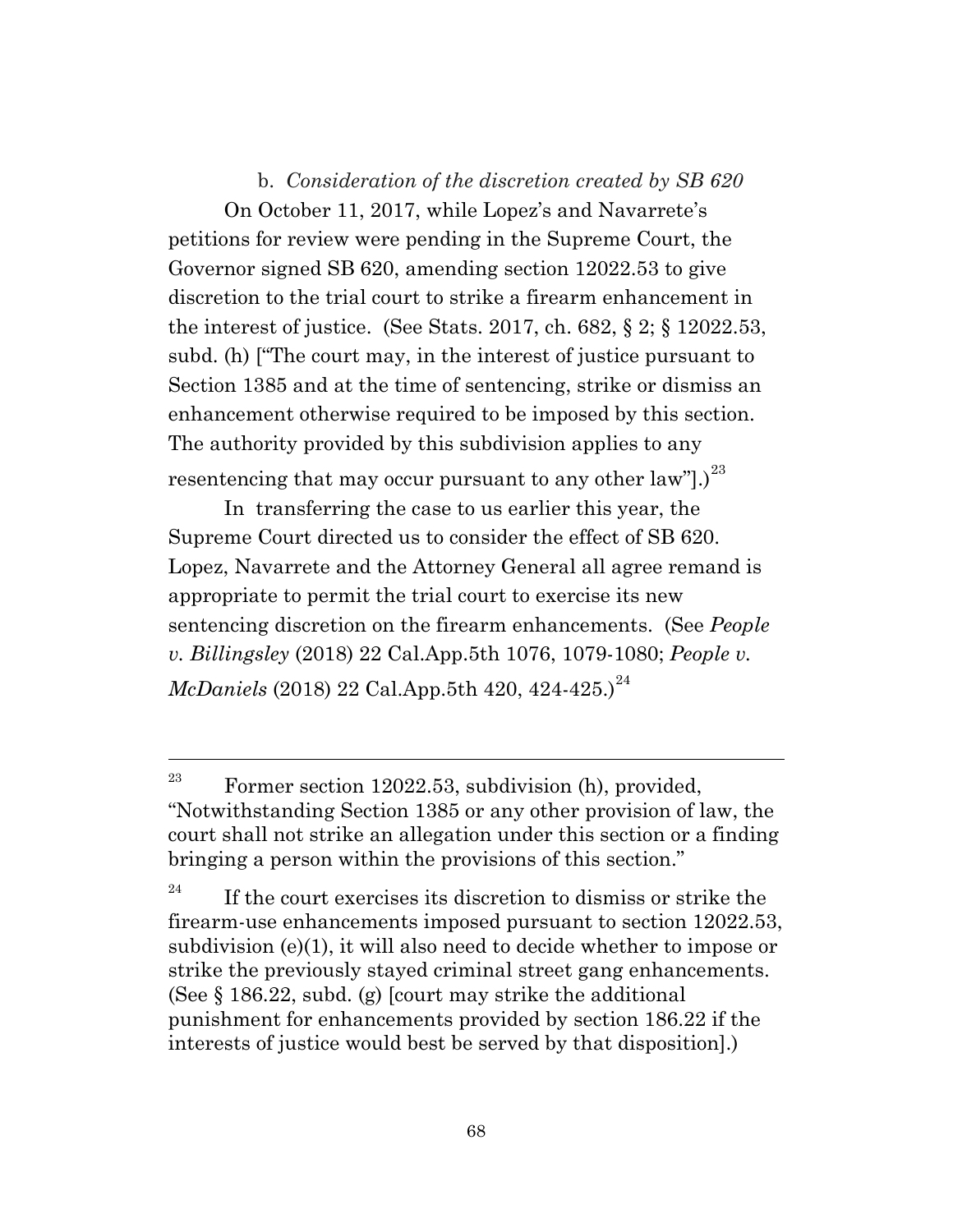### c. *Providing an opportunity for Lopez to demonstrate youth-related characteristics*

Section 3051, originally enacted in 2013 (Stats. 2013, ch. 312, § 4), now provides in part, "A person who was convicted of a controlling offense that was committed when the person was 25 years of age or younger and for which the sentence is a life term of less than 25 years to life shall be eligible for release on parole by the [Board of Parole Hearings] during his or her 20th year of incarceration at a youth offender parole hearing . . . ."  $(\S 3051, \text{subd. (b)}(2))$  Lopez was 22 years old when she committed the crimes at issue in this case and, accordingly, will be entitled to a youth offender parole hearing under section 3051. As Lopez requests, on remand the trial court must provide her an opportunity to present evidence of her youth-related characteristics that will be evaluated at her future youth offender parole hearing, as contemplated by the Supreme Court's decision in *Franklin*, *supra*, 63 Cal.4th 261.

In *Franklin*, decided shortly after Lopez was sentenced, the Supreme Court explained section 3051, together with section 4801, subdivision (c), "contemplate that information regarding the juvenile offender's characteristics and circumstances at the time of the offense will be available at a youth offender parole hearing to facilitate" consideration by the Board of Parole Hearings. (*Franklin*, *supra*, 63 Cal.4th at p. 283.) Because assembling such evidence is "more easily done at or near the time of the juvenile's offense rather than decades later" (*id.* at pp. 283-284), the Court remanded the case to the trial court to give Franklin an opportunity to "put on the record the kinds of information that sections 3051 and 4801 deem relevant at a youth offender parole hearing" (*id*. at p. 284).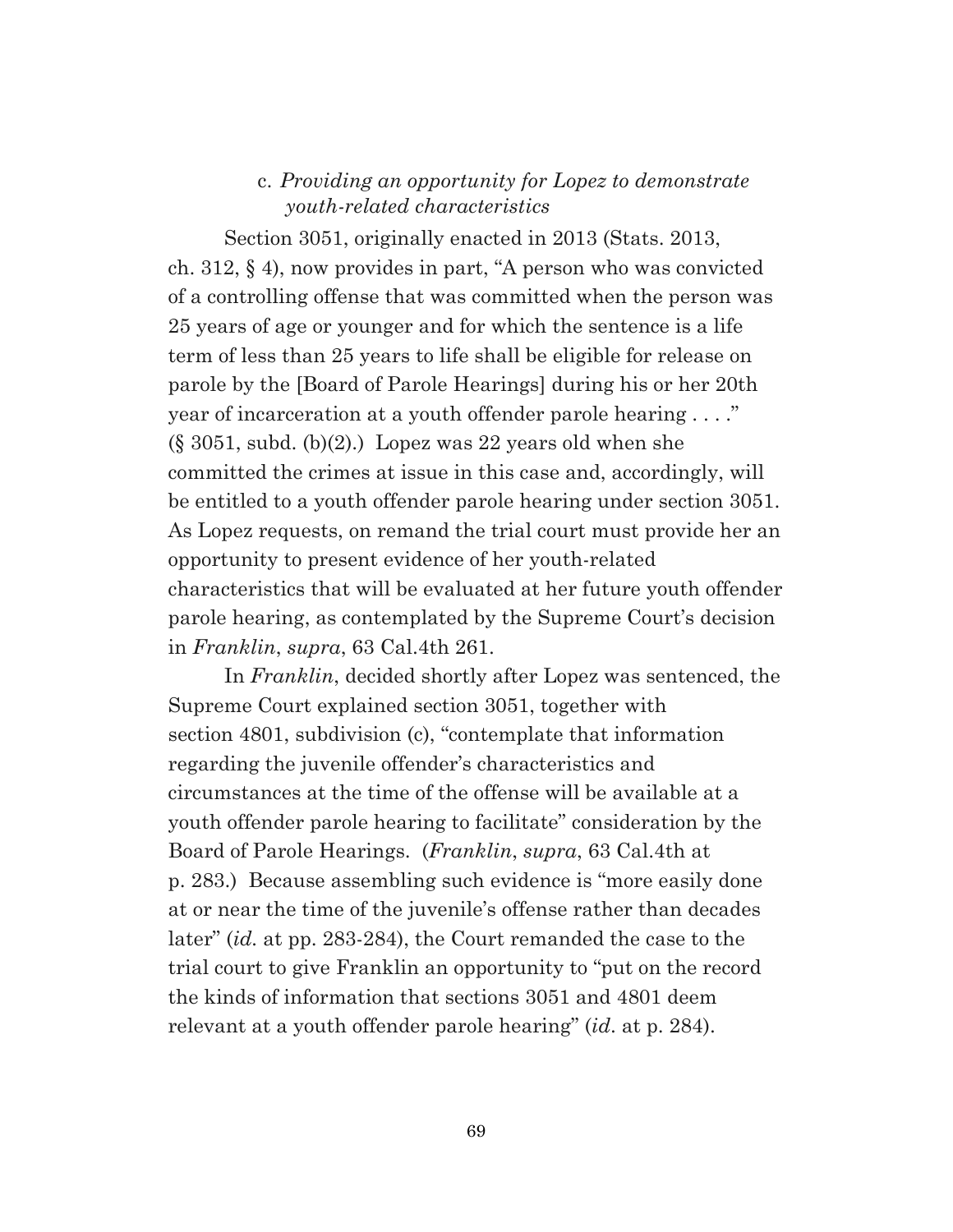Lopez has acknowledged section 3051 was in effect at the time of her sentencing hearing and her counsel "perfunctorily addressed" the relevant factors. Given the heightened significance of youth-related information to subsequent parole evaluations as described in *Franklin*, however, Lopez must be given the opportunity to make a more complete record for use at a future youth offender parole hearing. (*People v. Jones* (2017) 7 Cal.App.5th 787, 819 ["*Franklin* made clear that the sentencing hearing has newfound import in providing the juvenile with an opportunity to place on the record the kinds of information that 'will be relevant to the [parole board] as it fulfills its statutory obligations'"]; see *People v. Tran* (2018) 20 Cal.App.5th 561, 570.) We simply cannot assume defense counsel at a sentencing hearing that preceded *Franklin* anticipated the extent to which evidence of youth-related factors was a critical component of the hearing. (*Tran*, at p. 570 ["[b]ecause appellant did not have the benefit of that decision [(*Franklin*)] at the time of his sentencing hearing, fairness dictates the matter be remanded for further proceedings"]; *Jones*, at p. 820 ["[I]t is unclear whether Jones understood both the need and the opportunity to develop the type of record contemplated by *Franklin*. Accordingly, we remand the matter so that the trial court can follow the procedures outlined in *Franklin* to ensure that such opportunity is afforded to Jones"].)

#### **DISPOSITION**

The matter is remanded to provide Lopez and Navarrete an opportunity to petition the trial court pursuant to section 1170.95 to vacate their convictions for second degree murder and to resentence them as specified in section 1170.95, subdivision (d). Their convictions for attempted premeditated murder and